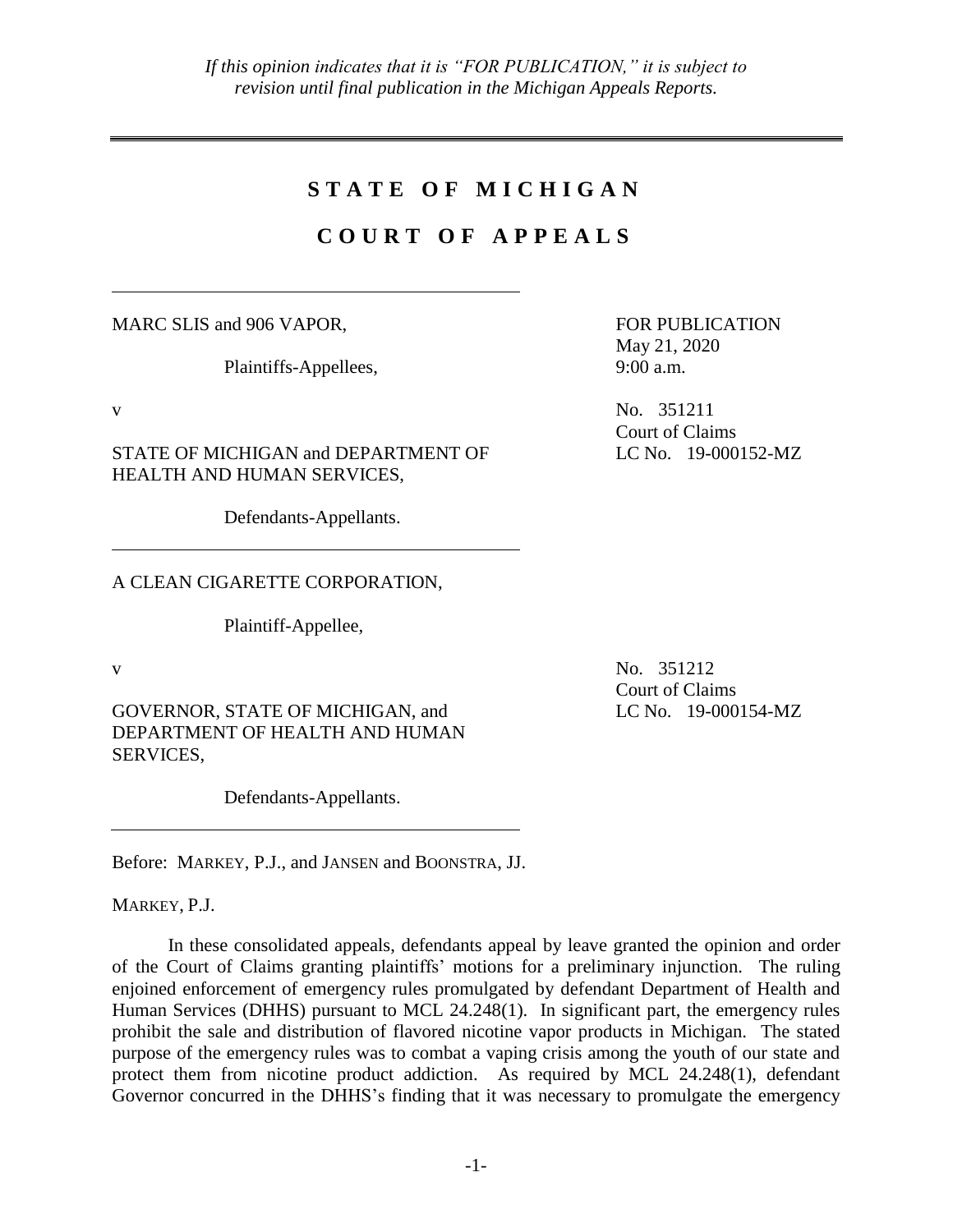rules. Plaintiffs commercially sell vapor products that are now banned under the emergency rules, and they filed declaratory judgment actions against defendants alleging that the emergency rules are invalid. We hold that the DHHS and the Governor are entitled to due deference with regard to the finding of an emergency under MCL 24.248(1), but not complete capitulation, and the Court of Claims ultimately did not abuse its discretion by issuing the preliminary injunction on the basis of the evidence presented by the parties. Accordingly, we affirm.

## I. CONSTITUTIONAL AND STATUTORY FRAMEWORK

"The public health and general welfare of the people of the state are hereby declared to be matters of primary public concern," and "[t]he legislature shall pass suitable laws for the protection and promotion of the public health." Const 1963, art 4, § 51. The Public Health Code, MCL 333.1101 *et seq*., reflects the Legislature's continuing efforts to carry out its duties under the Michigan Constitution. MCL 333.2221(1) provides:

The [DHHS] shall continually and diligently endeavor to prevent disease, prolong life, and promote the public health through organized programs, including prevention and control of environmental health hazards; prevention and control of diseases; prevention and control of health problems of particularly vulnerable population groups; development of health care facilities and agencies and health services delivery systems; and regulation of health care facilities and agencies and health services delivery systems to the extent provided by law.

The DHHS may "[e]xercise authority and promulgate rules to safeguard properly the public health[.]" MCL 333.2226(d). And MCL 333.2233(1) similarly provides that "[t]he [DHHS] may promulgate rules necessary or appropriate to implement and carry out the duties or functions vested by law in the department."

The promulgation of administrative rules is governed by Chapter 3 of the Administrative Procedures Act of 1969 (APA), MCL 24.201 *et seq*.<sup>1</sup> Generally, "before the adoption of a rule, an agency . . . shall give notice of a public hearing and offer a person an opportunity to present data, views, questions, and arguments." MCL 24.241(1). Publication requirements regarding the notice of public hearing are set forth in MCL 24.242. MCL 24.248(1) describes the circumstances in which the normal procedural requirements in promulgating a rule need not be followed, providing:

If an agency finds that preservation of the public health, safety, or welfare requires promulgation of an emergency rule without following the notice and

 $<sup>1</sup>$  A "rule" is defined as "an agency regulation, statement, standard, policy, ruling, or instruction</sup> of general applicability that implements or applies law enforced or administered by the agency, or that prescribes the organization, procedure, or practice of the agency, including the amendment, suspension, or rescission of the law enforced or administered by the agency." MCL 24.207. MCL 24.207(a) through (r) list a number of actions that are excepted from the definition. There is no dispute that the instant cases concern a "rule" promulgated by the DHHS.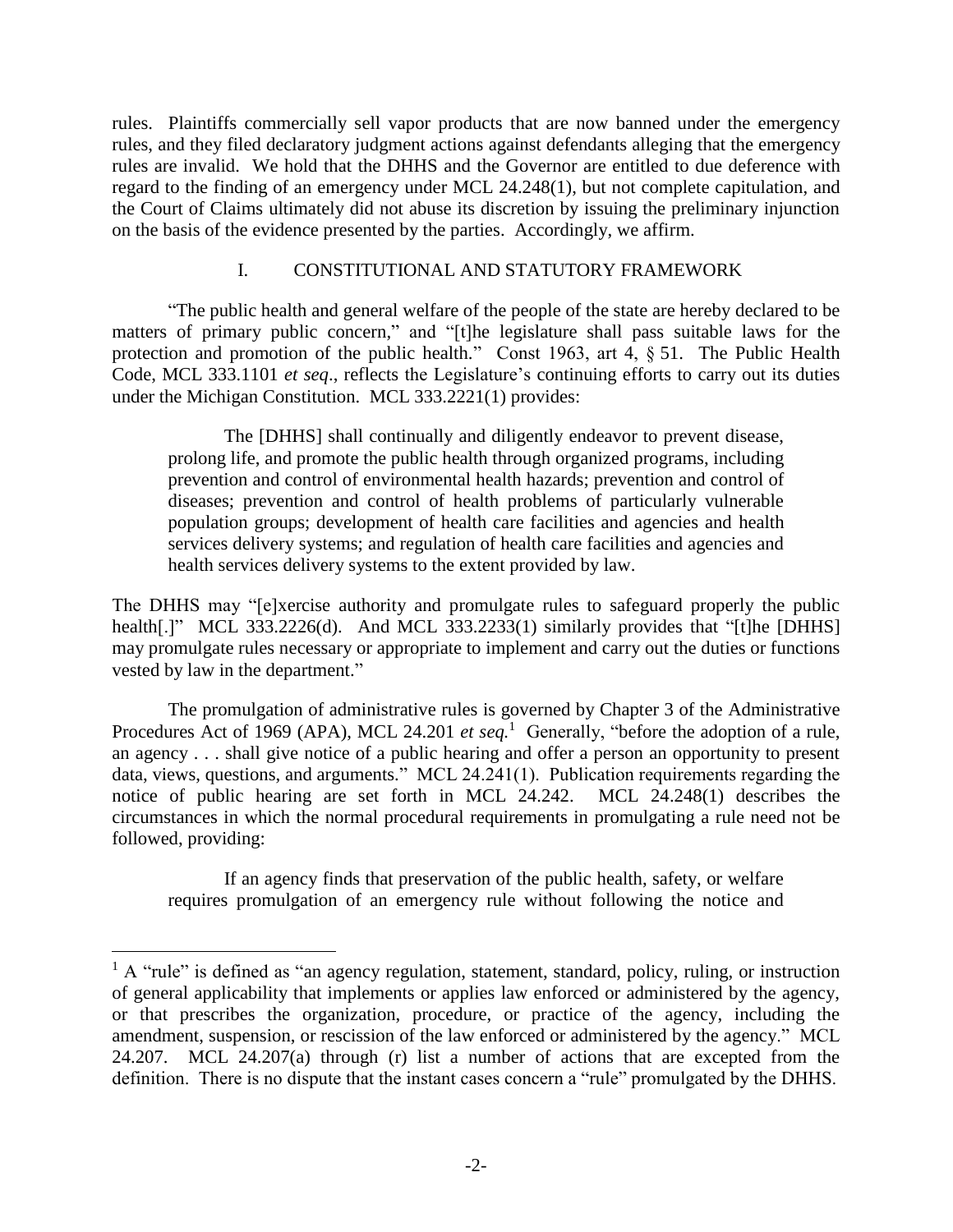participation procedures required by [MCL 24.241 and MCL 24.242] and states in the rule the agency's reasons for that finding, and the governor concurs in the finding of emergency, the agency may dispense with all or part of the procedures and file in the office of the secretary of state the copies prescribed by [MCL 24.246] endorsed as an emergency rule, to 3 of which copies must be attached the certificates prescribed by [MCL 24.245] and the governor's certificate concurring in the finding of emergency. The emergency rule is effective on filing and remains in effect until a date fixed in the rule or 6 months after the date of its filing, whichever is earlier. The rule may be extended once for not more than 6 months by the filing of a governor's certificate of the need for the extension with the office of the secretary of state before expiration of the emergency rule. . . . .

#### II. PROMULGATION OF EMERGENCY RULES

We initially note that pursuant to 2019 PA 18, effective September 2, 2019, the Legislature amended the youth tobacco act (YTA), MCL 722.641 *et seq.*, extending the prohibition of sales of tobacco products to minors to also include "vapor products" and "alternative nicotine products."<sup>2</sup> Subsequently, on September 18, 2019, the DHHS, relying on the legal authorities recited earlier, promulgated emergency rules entitled: "Protection of Youth from Nicotine Product Addiction." 2019 Mich Reg 18 (October 15, 2019), p 7. The DHHS found that Michigan was confronted with a "vaping crisis among youth[,]" necessitating the promulgation of emergency rules to address the crisis. *Id.* The DHHS articulated numerous reasons for its finding, footnoting the sources for all of its factual assertions. *Id.* at 7-8. The general premise of the DHHS's position was that "[s]ince 2014, e-cigarettes (also known as vapor products) have been the most commonly used tobacco product among youth in the U.S." *Id.* at 7. The DHHS noted that "[i]n December of 2018, the United States Surgeon General Jerome Adams officially declared e-cigarette use among youth in the United States an epidemic." *Id.* at 8. The DHHS concluded that the "epidemic can . . . be attributed in large part to the appeal of flavored vapor products to youth as well as the advertising and promotional activities by companies that glamorize use of nicotine products nationwide." *Id.*

 $2^2$  MCL 722.641(1) provides that "[a] person shall not sell, give, or furnish a tobacco product, vapor product, or alternative nicotine product to a minor, including, but not limited to, through a vending machine." And MCL 722.642(3)(a) provides that a minor shall not "[p]urchase or attempt to purchase a vapor product or alternative nicotine product." A "vapor product" is statutorily defined as "a noncombustible product that employs a heating element, power source, electronic circuit, or other electronic, chemical, or mechanical means, regardless of shape or size, that can be used to produce vapor from nicotine or any other substance, and the use or inhalation of which simulates smoking.  $\ldots$  ." MCL 722.644(h).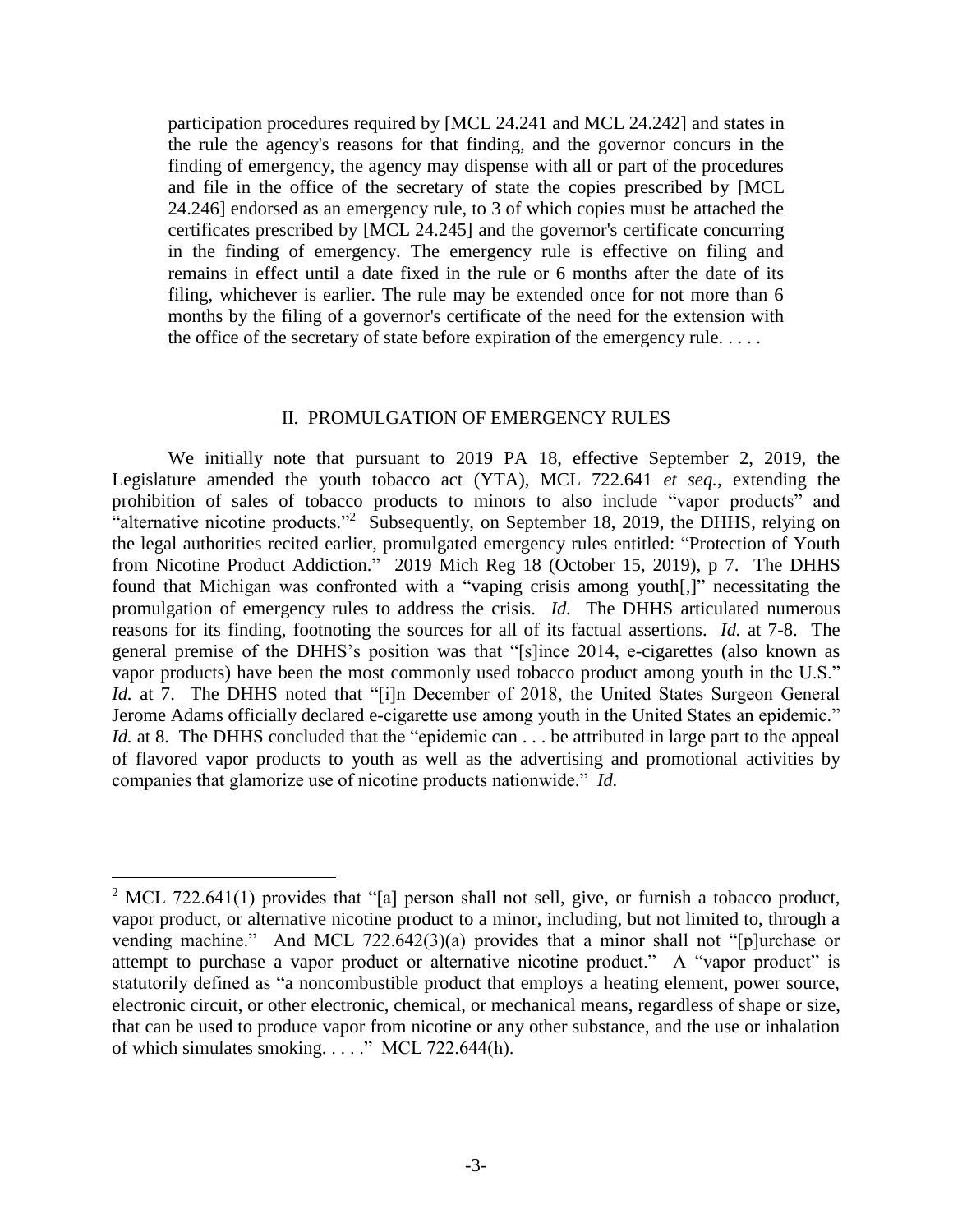Under Rule  $1(1)(c)$  of the emergency rules, a "flavored nicotine vapor product" is defined as "any vapor product that contains nicotine and imparts a characterizing flavor."<sup>3</sup> And a "characterizing flavor" is defined as "a taste or aroma, other than the taste or aroma of tobacco, imparted either prior to or during consumption of a tobacco product, vapor product, or alternative nicotine product, or any byproduct produced thereof." Rule  $1(1)(a)$ .<sup>4</sup>

Rule 2 of the emergency rules is the most pertinent provision for purposes of the two lawsuits, and it provides as follows:

- (1) Beginning 14 days after these rules are filed with the secretary of state, a retailer or reseller shall not:
	- (a) Sell, offer for sale, give, transport, or otherwise distribute, nor possess with intent to sell, give, or otherwise distribute a flavored nicotine vapor product.
	- (b) Use imagery explicitly or implicitly representing a characterizing flavor to sell, offer for sale, give, or otherwise distribute a vapor product.
- (2) Beginning 14 days after these rules are filed with the secretary of state, a person shall not transport flavored nicotine vapor products intended for delivery to any retailer or reseller in violation of these rules.

Rule 3 addresses "fraudulent or misleading terms or statements to sell, offer for sale, give, or otherwise distribute vapor products." Rule 3(1). Rule 4 provides that "[b]eginning 14 days after these rules are filed with the secretary of state, the restrictions on advertising set forth at 21 CFR 1140.32 apply with equal force to vapor products. Violations of 21 CFR 1140.32 are violations of this rule."<sup>5</sup> Rule 5 states that the rules "apply with equal force to retailers and resellers utilizing online and other remote sales methods that are intended to deliver flavored nicotine vapor products to this state." Rule 6 regulates the placement of advertisements for vapor products in general. A violation of any of the emergency rules constitutes a misdemeanor that is punishable by incarceration "for not more than 6 months, or a fine of not more than \$200, or both." Rule 7(1). Rule 8 provides that "[i]f any rule or subrule of these rules, in whole or in

<sup>&</sup>lt;sup>3</sup> The emergency rules can be found in volume 18 of the 2019 Michigan Register, pages 9 and 10. See MCL 24.248(3) ("The emergency rule must be published in the Michigan register . . . .").

<sup>&</sup>lt;sup>4</sup> The definition continues by indicating that a characterizing flavor "includes, but is not limited to, tastes or aromas relating to food or drink of any sort; menthol; mint; wintergreen; fruit; chocolate; vanilla; honey; candy; cocoa; dessert; alcoholic beverages; herbs; or spices." *Id.* 

<sup>&</sup>lt;sup>5</sup> 21 CFR 1140.32 concerns format and content requirements for labeling and advertising cigarettes and smokeless tobacco.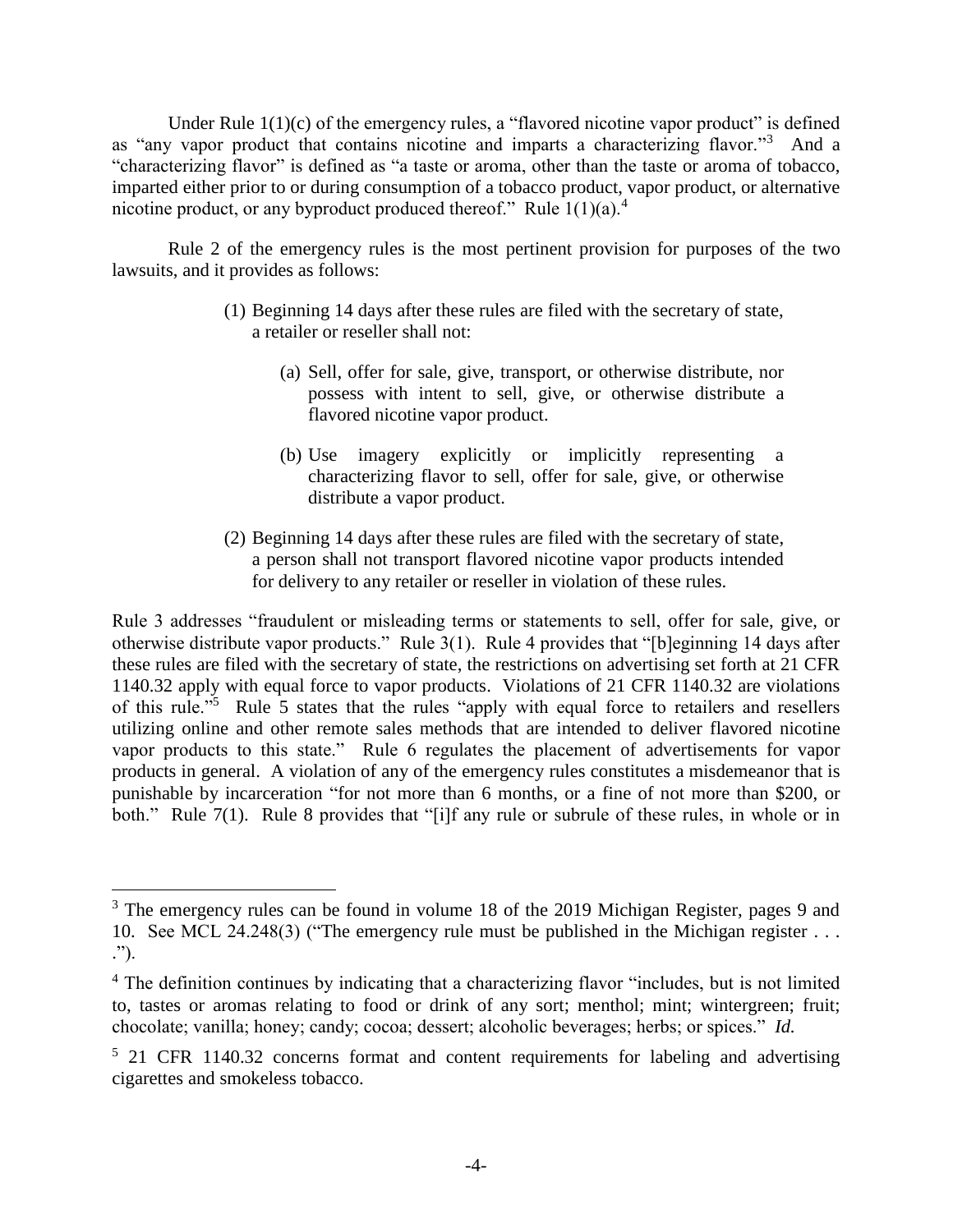part, is found to be invalid by a court of competent jurisdiction, such decision will not affect the validity of the remaining portion of these rules."<sup>6</sup>

As required by MCL 24.248(1), the Governor concurred in the finding of an emergency and in the determination that the public interest required the promulgation of the emergency rules. The emergency rules were filed with the Secretary of State on September 18, 2019. Consistent with the parameters set forth in MCL 24.248(1), the emergency rules provided that they were to remain in effect for a period of 6 months. The emergency rules would have expired on March 18, 2020, but on March 11, 2020, the Governor filed a certificate of need for extension of the emergency, extending the effectiveness of the emergency rules another six months until September 18,  $2020$ .<sup>7</sup> See MCL 24.248(1). The certificate of need cited new data and surveys that led the Governor to find that the trend of minors using e-cigarettes had "increased over the past year." The Governor also observed:

The documented intensification of the vaping crisis only confirms what DHHS determined when it, with my concurrence, originally issued the Emergency Rules: to protect the public health and welfare from the emergent and worsening crisis of youth vaping, the Emergency Rules must go into effect immediately. The Emergency Rules' prohibition on flavored vapor products will significantly limit the appeal of vaping to youth, curbing the increase in new youth users.

#### III. THE LITIGATION

Plaintiff Marc Slis owns and operates plaintiff 906 Vapor, LLC, which is a retail store located in Houghton that sells a variety of vapor products, some of which contain nicotine with non-tobacco flavors. We collectively refer to these two plaintiffs as "Slis." On September 25, 2019, Slis filed an extensive complaint against the state and the DHHS in the Houghton Circuit Court seeking declaratory relief. In that original action, Slis first contended that the emergency rules were ultra vires. Slis also maintained that the emergency rules were invalid because: (1) there was no emergency justifying a departure from the procedural safeguards required by the APA; (2) assuming the circumstances warranted a somewhat urgent response, the DHHS could not skip all of the APA's procedural safeguards; and (3) assuming a true emergency, the threat only affected a small subgroup of the general public, which was insufficient as a matter of law to trigger the authority to promulgate emergency rules. Finally, Slis alleged that the emergency rules were substantively invalid because they were inconsistent with the legislative intent of the enabling statute and because they were arbitrary and capricious.

<sup>&</sup>lt;sup>6</sup> The DHHS's findings and the emergency rules are attached as Appendix 1 to this opinion and are incorporated into the opinion.

 $<sup>7</sup>$  The certificate of need for extension of the emergency rules, which includes the Governor's</sup> findings, is attached as Appendix 2 to this opinion and is incorporated into the opinion. See MRE 202(a) (allows taking judicial notice of "regulations of . . . agencies of Michigan"); MCR 7.216(A)(4) (this Court may "permit . . . additions to the transcript or record").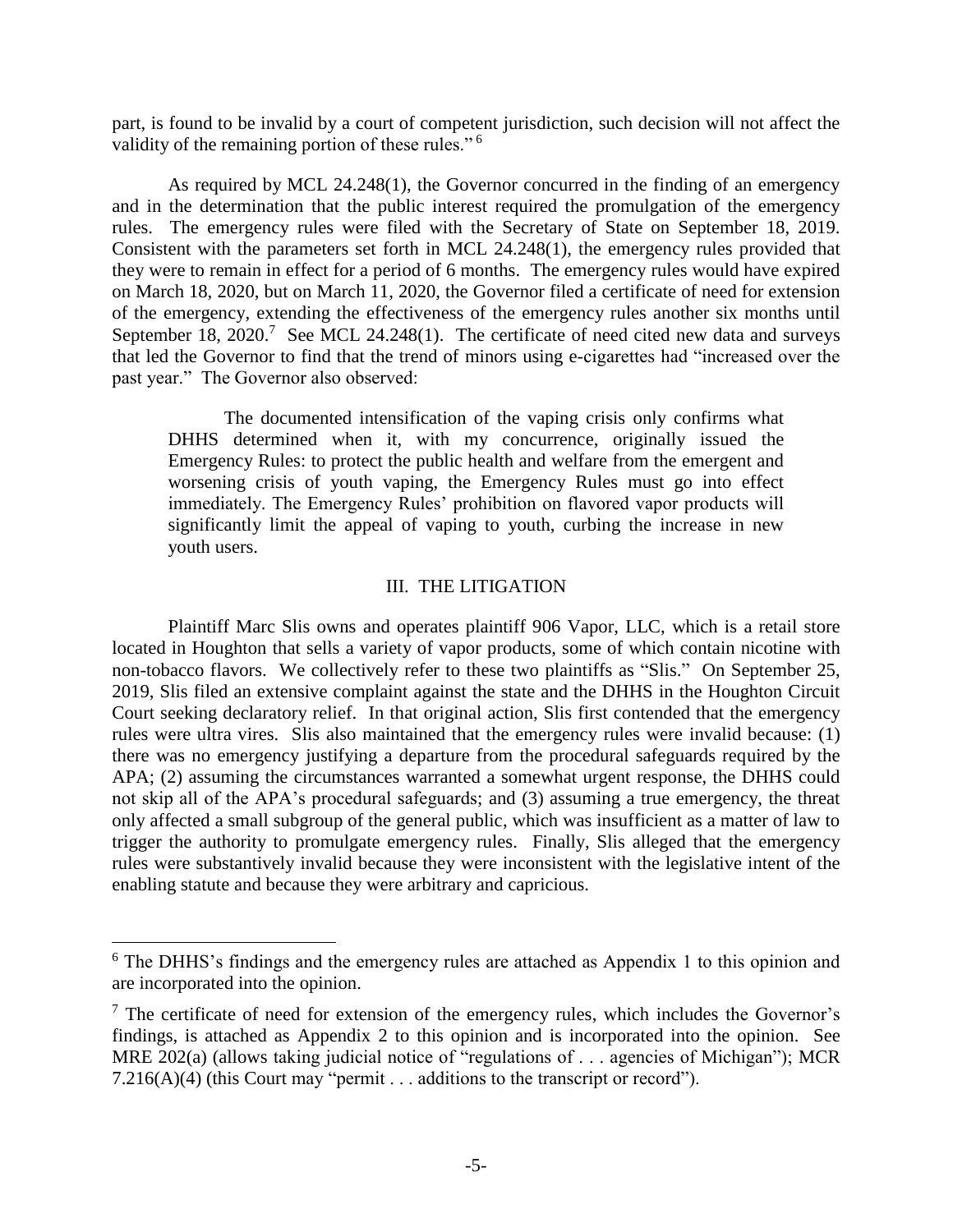Additionally, Slis filed a motion for preliminary injunction and an emergency ex parte motion for a temporary restraining order (TRO) that would prohibit defendants from enforcing the emergency rules pending a hearing on the motion for preliminary injunction. Slis claimed that his business would suffer an immediate and irreparable injury if the court did not enjoin enforcement of the emergency rules because the business would have to close its doors, terminate its employees, and destroy over 80% of its inventory. The circuit court denied the ex parte motion for a TRO on the basis of a technical defect, and shortly thereafter the case was transferred to the Court of Claims. On September 30, 2019, in the Court of Claims, Slis filed an emergency motion for expedited consideration of a renewed motion for TRO. Later that day, the Court of Claims denied Slis's motion.

Plaintiff, A Clean Cigarette Corporation (ACC), is a Michigan-based retailer of flavored vapor products. ACC operated 20 locations throughout the state, employed 53 people, and sold about 2500 flavored vapor cartridges a month that contained zero nicotine. On October 1, 2019, ACC filed a complaint against the state, the Governor, and the DHHS. On the same date, ACC filed a motion for TRO and order to show cause why a preliminary injunction should not issue. ACC alleged that it would suffer irreparable injury if the emergency rules were enforced because it would result in the closure of almost all of ACC's 20 locations. On October 2, 2019, the Court of Claims denied the motion for a TRO and ordered the consolidation of the two lawsuits. On October 4, 2019, ACC moved for a preliminary injunction, asserting:

These emergency rules give no consideration or mention the impact the ban will have on adult vaping users who have elected to use flavored vapor in order to transition away from smoking cigarettes. Since vaping is already illegal for minors, all that this ban will accomplish is to take the flavored vaping options away from adults. Accordingly, ACC requests injunctive relief to avoid the irreparable harm this ban will cause to its business, employees, businesses like it and the tens of-thousands of Michigan adults that elect to use flavored vapor products in lieu of combustible tobacco products.

On October 4, 2019, ACC also filed an amended complaint against defendants, alleging four causes of action. ACC alleged an unjustified interference with interstate commerce, federal statutory preemption under 21 USC 387, $\textdegree$  an uncompensated unconstitutional taking of ACC's property, and violation of the APA.

With respect to Slis's action, on October 1, 2019, the Court of Claims, having rejected issuance of a TRO, heard testimony on the issue whether Slis would suffer irreparable harm if a preliminary injunction did not issue. Slis testified that he purchased 906 Vapor after being a customer of the business for about 1-1/2 years. He had first tried e-cigarettes as a method to stop smoking regular cigarettes and was successful. He was only successful, however, after he tried flavored e-cigarettes. Slis asserted that he had between 200 and 500 customers at any given time. He maintained a number of business documents, including sales records, inventory data, sales receipts, invoices, and tax records. Slis testified that approximately 95% of his customers

<sup>8</sup> Federal law regarding tobacco products is governed by 21 USC 387 *et seq*.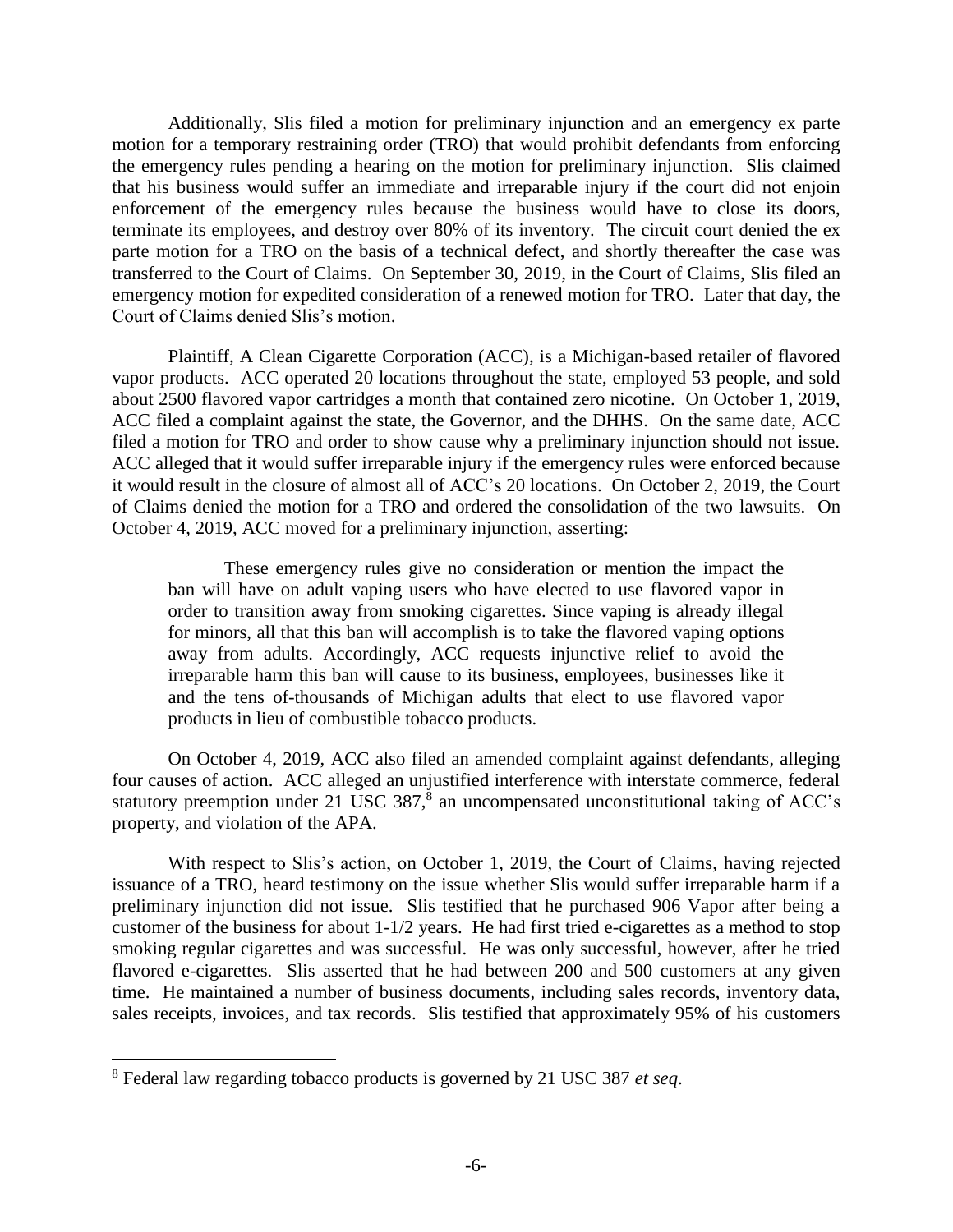used flavored vapor products. He contended that 906 Vapor would have to close its doors and file for bankruptcy if the emergency rules went into effect. Slis also asserted that if the flavored nicotine vapor products were taken off the shelves for six months, the nicotine would oxidize and change the color of the product.

The Court of Claims denied Slis's motion for a preliminary injunction, concluding that he had "not met the burden of demonstrating an irreparable harm for which there is no adequate remedy at law." Consistent with its order in the ACC suit, the Court of Claims consolidated Slis's suit with ACC's action. It denied Slis's motion for preliminary injunction without prejudice, stating that "all parties will have the opportunity for additional briefing, testimony, and argument" at a later hearing. In other words, the Court of Claims, given the consolidation, was prepared to entertain a full evidentiary hearing entailing Slis, ACC, and defendants regarding whether a preliminary injunction should issue. Nevertheless, Slis filed an application for leave to appeal, which this Court denied. *Slis v Michigan*, unpublished order of the Court of Appeals, entered October 7, 2019 (Docket No. 350888)*.* 

The Court of Claims held the preliminary-injunction hearing on October 8 and 9, 2019. Slis testified that 906 Vapor closed its doors on October 1, 2019, because of the inability to sell flavored vapor products. Slis explained that his average customer was a middle-aged, semiprofessional person. Slis claimed that he always verified the ages of all customers by examining their identification and using an age-checker cellular phone application. Slis maintained that his business was dedicated to helping people stop smoking. He further contended that 80% to 90% of his clients who wanted to quit smoking were ultimately successful. When asked if his customers could travel the five-plus miles to Wisconsin or use the Internet to purchase the banned products, Slis testified that they had already begun doing so. Slis opined that if the emergency rules remained in effect for six months, all of his product could possibly expire in the interim. He was certain that expiration of his product would occur if the emergency rules were extended for an additional six months, which extension has now come to fruition. Slis also testified that he carried between \$15,000 and \$20,000 in business debt and \$60,000 in personal debt and that 906 Vapor was his sole source of income. According to Slis, if the emergency rules remained in effect, he would have to declare bankruptcy.

Cary Lee testified that he started ACC in 2010 and that it presently had 19 retail stores in Michigan with 53 employees. He maintained that one of his stores had closed because of the emergency rules. Lee indicated that ACC sold flavored vapor products. He started the company after using e-cigarettes to quit smoking in 2010, and he wished to help others overcome their addictions. Lee claimed that it is a real fight to quit smoking and that it is easier to quit when the e-cigarette tastes better. His wife, Ramona Lee, testified that five more ACC stores would close on October 15, 2019, and then probably another five stores would follow if the emergency rules were not overturned. She observed that approximately 50% of ACC's inventory was illegal under the emergency rules.

Ramona Lee further indicated that ACC had 740,000 cartridges, which were worth approximately \$3 million, that could not be sold under the emergency rules. She testified that before September 2, 2019, ACC sold \$13,000 to \$14,000 of product a day, excluding online sales, but since October 2, 2019, sales had diminished to approximately \$9,000 a day. She also explained that 75% of online sales came from customers outside of Michigan, but flavored vapor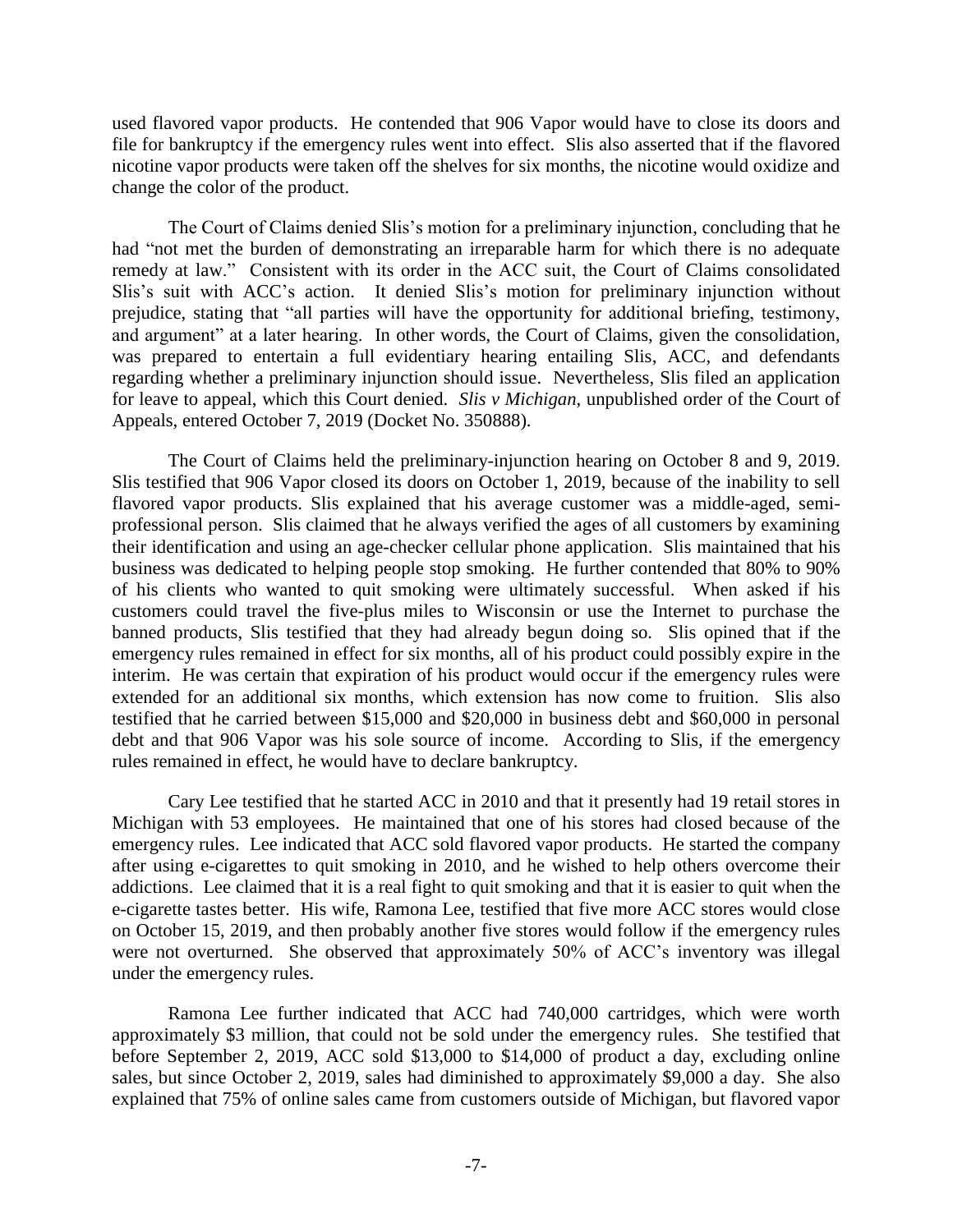products had been removed from ACC's website in response to the emergency rules. Dawn Every, an ACC employee, testified that only 2.3% of the company's clients were between the ages of 18 and 25. David Haight, the Vice-President of ACC's operations, indicated that the amount of product that could not be sold was worth between \$2.2 million and \$2.5 million. Another ACC employee, Deleasha Trice, testified that using e-cigarettes had improved her health.

Amelia Howard testified that she was a Ph.D. candidate at the University of Waterloo in the Department of Sociology and Legal Studies. Her dissertation was on the historical technology of e-cigarettes, the integration of these products into the marketplace, and the "moral panic" over vaping. The Court of Claims qualified her as an expert regarding whether there existed a situation justifying the emergency rules. She disagreed that there was evidence showing that flavored vapor products were causing an increase in vaping, and she discussed her perceived flaws in the previous studies on the subject. Howard also talked about the studies cited in support of the emergency rules and the problems with those studies from her perspective. She opined that there was nothing to show that flavors caused vapor usage by minors. Howard attributed youth vapor usage partly to perceptions that it was safer than smoking. She testified that when she reviewed smoking and vaping statistics for Michigan, the state had double the average smoking rate among youth, but the state's vaping rates were half the national average. Howard spoke of the evolution of flavors in vaping products, which was a response to people who were trying to quit smoking but did not like the taste of the initial tobacco flavorings. After Howard discussed a study showing that the rise of flavored vaping products had led to smoking cessation, defendants conceded that the study had provided a correlation between adults using flavored e-cigarettes and their reduction in the use of combustible cigarettes.

Dr. Joneigh Khaldun testified that she was the Chief Medical Executive and the Chief Deputy Director for Health at the DHHS. She discussed her other experiences with health crises, including those involving the measles, hepatitis A outbreaks, and the opioid epidemic. Dr. Khaldun emphasized that it was important to respond quickly once a health problem is identified. She stated that vaping use by the young impacted general public health. Dr. Khaldun had examined national and state data about the number of youths using vaping products and opined that the high numbers amounted to a public health emergency. According to Dr. Khaldun, at one high school more than a third of the students used vaping products. She testified that there was evidence that many youths used flavors to initiate their vaping experiences.

Dr. Khaldun discussed the recent amendment of the YTA, which we alluded to earlier, that banned the sale of vaping products to individuals under the age of 18. Despite the legislative action, she still believed that the emergency rules were necessary because she had no reason to conclude that the statutory amendment would have any impact. Dr. Khaldun noted that the FDA had banned the sale of vaping products to minors in 2016. She reviewed a chart that tracked the percentage of high school students who used vaping products from November 2013 through March 2019. It showed that high school use continued to rise significantly even after the 2016 ban.

Dr. Khaldun additionally testified that e-cigarettes were not approved by the FDA as a smoking cessation product. She had not seen definitive evidence that e-cigarettes were effective in stopping the use of tobacco products overall. She further noted that another study showed that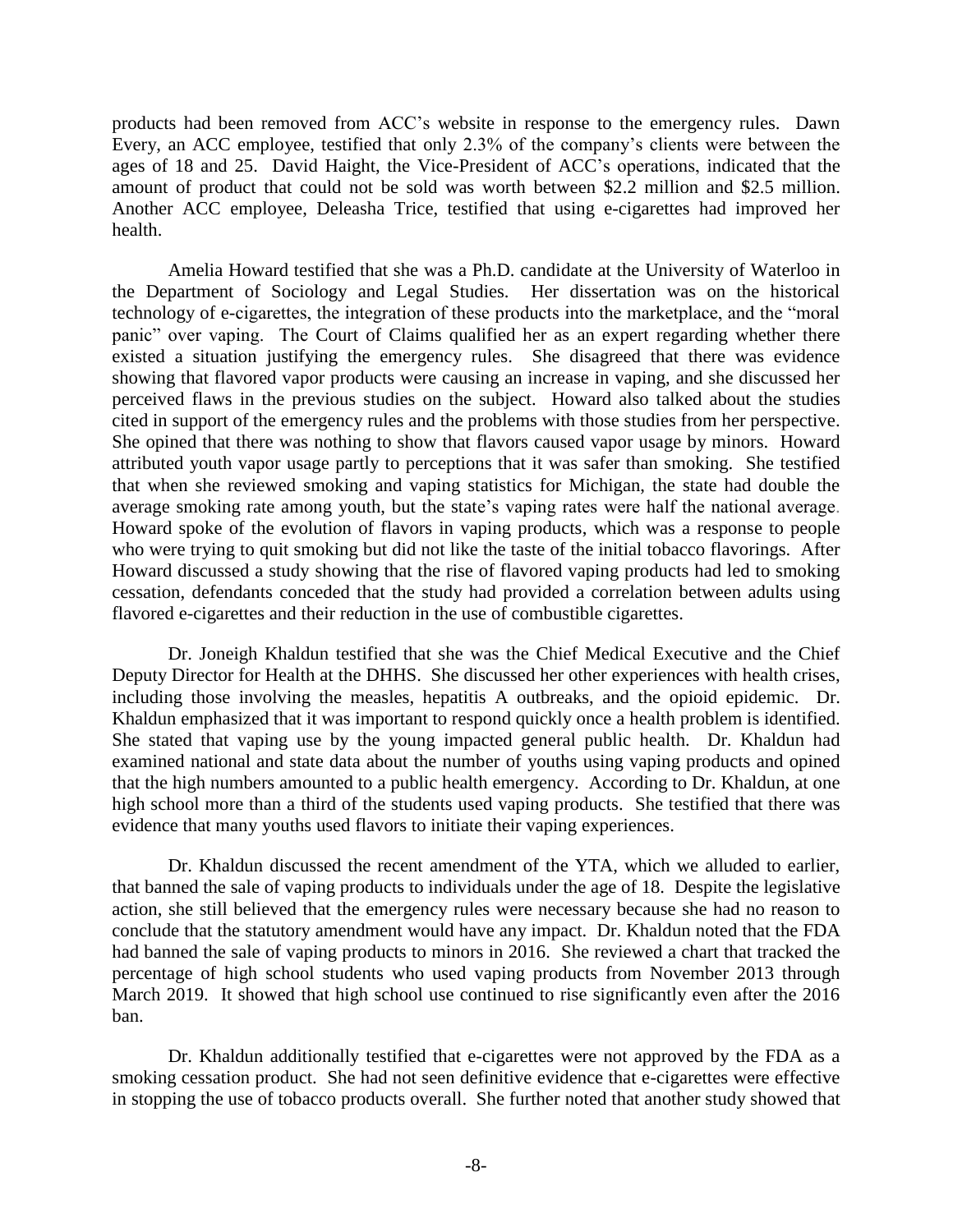tobacco-flavored products were one of the most popular flavors among adult e-cigarette users. When asked whether there would be any harm if the emergency rules were halted, Dr. Khaldun replied that there would indeed be harm because each new day without the ban would allow for the opportunity for a minor to gain access to flavored vapor products.

Dr. Khaldun testified that "the epidemic in the emergency is about youth being addicted to nicotine." She agreed that traditional combustible cigarettes were more harmful to the health of adults and children. But she claimed that there was no evidence about the long-term health effects of e-cigarettes. Dr. Khaldun also noted that the United States Surgeon General had officially declared e-cigarette use among youth as an emergency epidemic in December 2018. She conceded, however, that Michigan did not declare such an emergency until August 30, 2019. Dr. Khaldun acknowledged that one of the studies she cited did not show how many youths who vaped were previously using regular tobacco products.

Following the hearing, the Court of Claims issued an extensive written opinion and order that enjoined and restrained enforcement of the emergency rules. The Court of Claims made the following 16 specific findings of fact.

1. 906 Vapor is no longer a "going concern." Its inventory remains at its retail operation.

2. The business owner, Slis, has considerable business and personal debt such that resumption of business after expiration of the Emergency Order<sup>[9</sup>] is unlikely.

3. Customers of 906 Vapor have begun purchasing product from outof-state vendors.

4. [ACC] has shuttered one retail center and is in the process of closing four others.

5. [ACC] had a considerable [I]nternet operation that, like its retail stores, relied on sale of flavored nicotine product.

6. [ACC's] [I]nternet operation has ceased advertising flavored nicotine product.

7. The "A Clean Cigarette" logo and name is posted on its retail operations, uniforms, e-cigarette cartridges and batteries.

8. [The terms] Clean and Cigarette cannot be used together per Rule number 3(2), of the Emergency Order.

<sup>&</sup>lt;sup>9</sup> This is a reference to the emergency rules.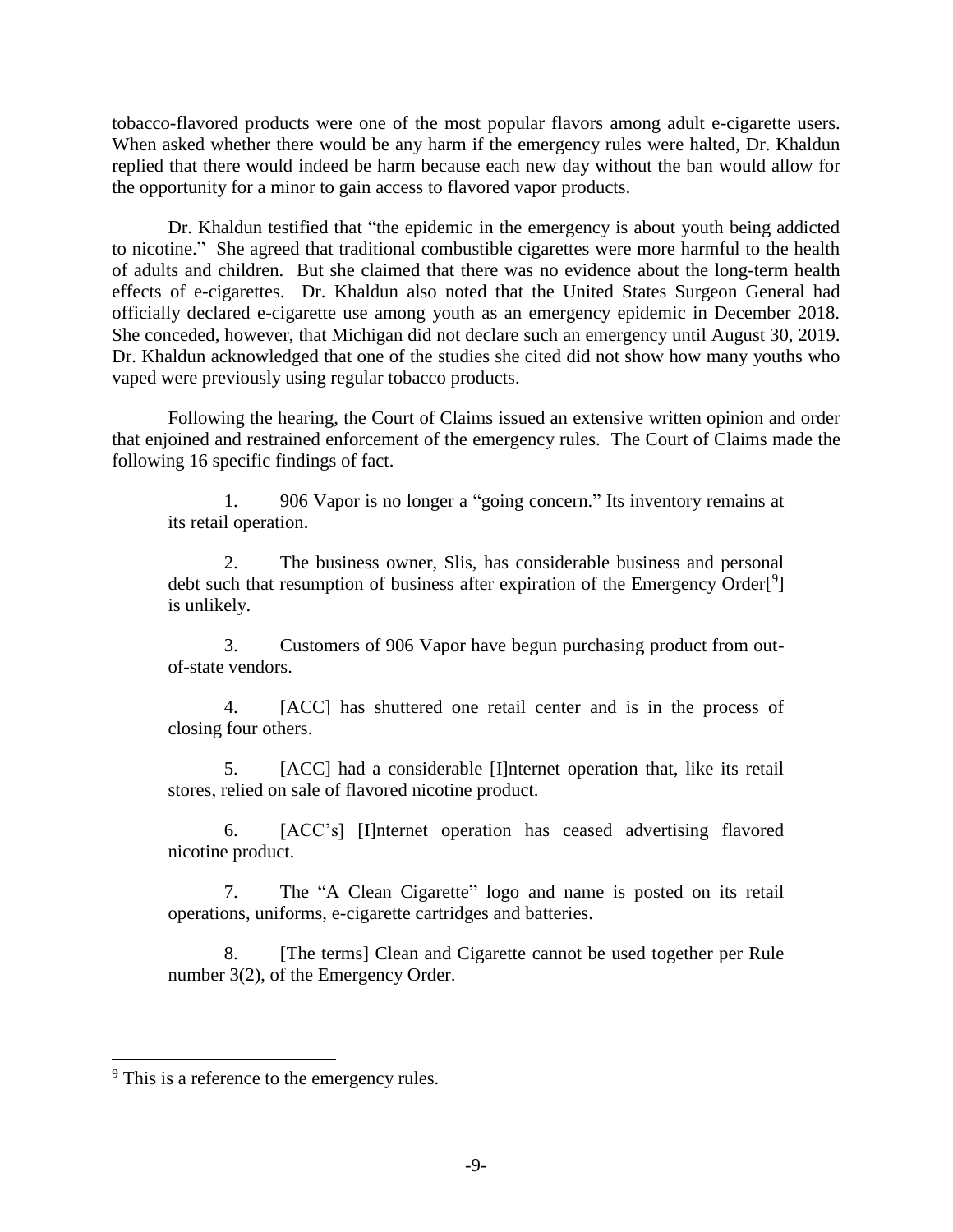9. The shelf life of vaping product whether for open or closed container systems is ten months or less.

10. [ACC] has contractually committed to receive additional product bearing its logo.

11. Neither Plaintiff sold products to minors.

12. E-cigarette users who were patrons of the plaintiffs overwhelmingly use flavored nicotine product.

13. [ACC] has over two million dollars of unusable product.

14. In reaching the conclusion that an emergent danger was posed by e-cigarette use among persons under th[e] age of 18 in Michigan, the [DHHS] cited numerous studies . . . .

15. The [DHHS] considered the passage of Public Act 18 when it recommended the emergency rules.

16. The [DHHS] had a basis for its determination that Public Act 18 would not be a significant deterrent to youth e-cigarette use. That basis was derived from the historic data on e-cigarette use in other states which adopted similar legislation to Public Act 18 prior to Michigan.

The Court of Claims next reviewed the factors to be considered in determining whether to issue a preliminary injunction. It found that plaintiffs would suffer irreparable harm if the emergency rules were not enjoined. With respect to whether plaintiffs were likely to succeed on the merits, the Court of Claims noted that plaintiffs had argued that the DHHS had no rulemaking authority on the subject-matter. But it found that it did not need to reach that particular issue because it agreed with plaintiffs' argument that the emergency rules were procedurally invalid for the reason that there was no "emergency." Therefore, the Court of Claims determined that plaintiffs had demonstrated a likelihood of success on the merits.<sup>10</sup>

The Court of Claims discussed the difference between an "emergent" problem such as teen vaping and a true emergency that "required" the DHHS to suspend the normal rulemaking process under the APA. It opined that the DHHS was required to do more than simply identify a problem; the DHHS was also required to articulate proper justification to take a shortcut in promulgating rules. The Court of Claims ruled that plaintiffs had the better argument with respect to whether the circumstances mandated the promulgation of the emergency rules pursuant to MCL 24.248. It noted that the sources, information, data, and surveys upon which the DHHS had relied were available at the latest in February 2019, yet the DHHS had waited

<sup>&</sup>lt;sup>10</sup> The Court of Claims made clear that it was not rendering judgment on the DHHS's policy goals and what it was attempting to achieve.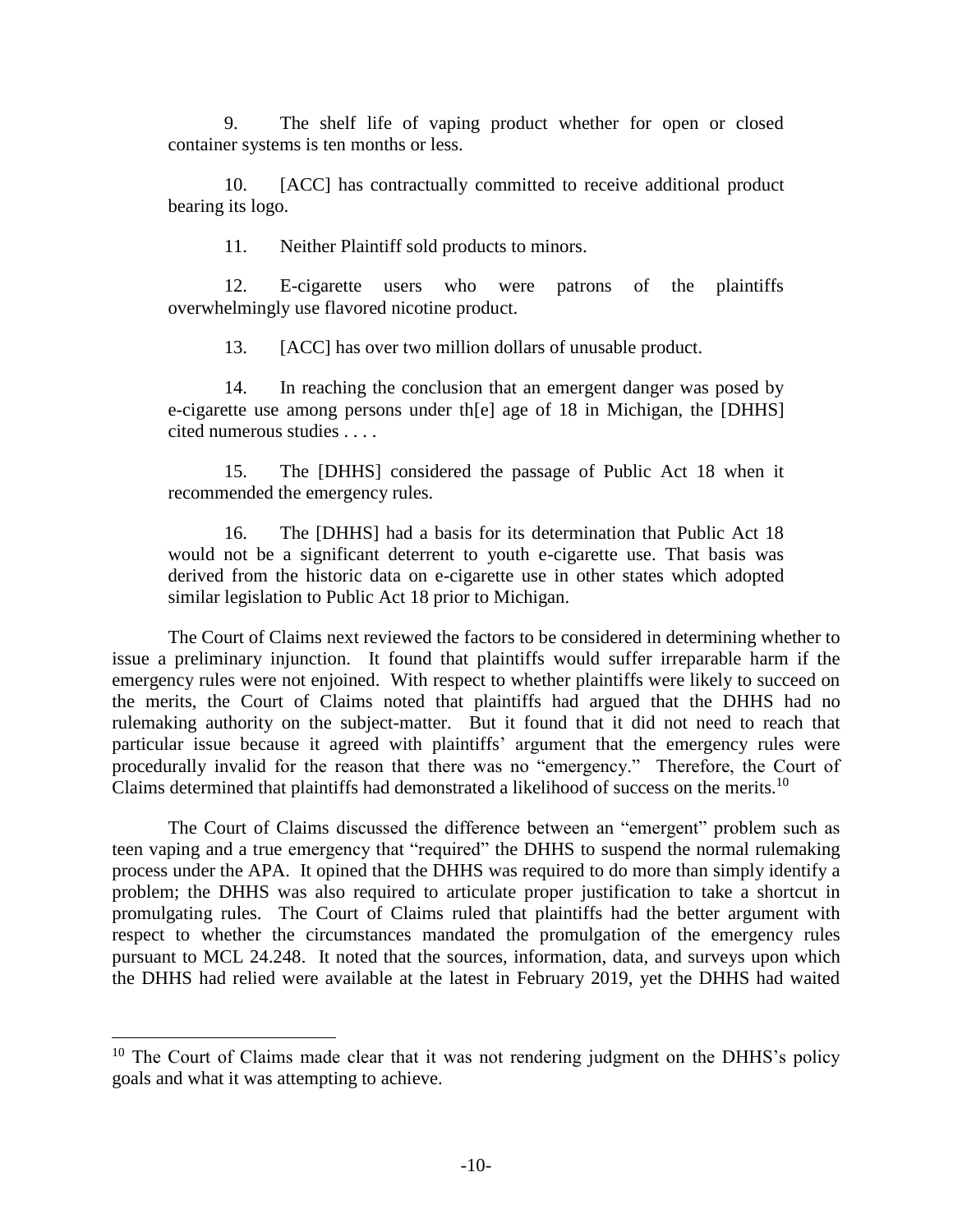eight months to take any action. During this time, according to the Court of Claims, the normal APA procedures could have been employed and run their course. The Court of Claims found that the old informational materials, coupled with the DHHS's failure to act promptly, undermined the declaration of an emergency. It rejected the DHHS's explanation for the delay that Dr. Khaldun had only recently been appointed as Chief Medical Executive, because DHHS could still have done something earlier. The Court of Claims ruled that the DHHS could not "create an emergency by way of its own failure to act," finding plaintiffs' citation to federal authority for this proposition persuasive.

Balancing the harms to the parties, the Court of Claims noted that defendants had not argued that they would suffer any harm if the preliminary injunction were issued. With respect to whether the injunction would harm the public, the Court of Claims found that each side had presented a compelling argument. On one hand, were an injunction issued, youth could gain access to flavored nicotine vapor products, and there was evidence which suggested that there were risks to youth who used vaping products. On the other hand, plaintiffs had presented evidence to show that there was a real risk of harm to smokers who had used flavored vaping products as a substitute for more harmful combustible tobacco products and that they could go back to those products if flavored vaping products were banned. The Court of Claims ultimately found that the balancing factor did not weigh heavily for either side. It then ruled that the various factors, taken together, supported the issuance of the preliminary injunction.

Defendants applied for leave to appeal to this Court on October 25, 2019. They subsequently filed a bypass application for leave in the Michigan Supreme Court that was rejected. *Slis v Michigan*, 505 Mich 943 (2019) ("the Court is not persuaded that the question presented should be reviewed by this Court before consideration by the Court of Appeals"). This Court granted leave to appeal limited to the issues raised in the applications, expedited the appeals, consolidated the two cases, and denied defendants' motion for a stay. *Slis v Michigan*, unpublished order of the Court of Appeals, entered December 9, 2019 (Docket No. 251211); *A Clean Cigarette Corp v Governor*, unpublished order of the Court of Appeals, entered December 9, 2019 (Docket No. 251212).

#### IV. ANALYSIS

#### A. STANDARDS OF REVIEW

We review for an abuse of discretion a trial court's ruling on a request for a preliminary injunction. *Mich AFSCME Council 25 v Woodhaven-Brownstown Sch Dist*, 293 Mich App 143, 146; 809 NW2d 444 (2011). A trial court abuses its discretion when its decision falls outside the range of reasonable and principled outcomes. *Id.* The factual findings that a trial court makes in the process of deciding whether to grant a preliminary injunction are reviewed for clear error. *Id.*  Associated issues involving statutory interpretation are reviewed de novo by this Court as questions of law. *Id.* We also review de novo the interpretation of a rule or regulation adopted by an agency pursuant to statutory authority. *United Parcel Serv, Inc v Bureau of Safety & Regulation*, 277 Mich App 192, 202; 745 NW2d 125 (2007). And similarly, this Court reviews de novo constitutional issues. *Harvey v Michigan*, 469 Mich 1, 6; 664 NW2d 767 (2003).

#### B. PRINCIPLES OF STATUTORY INTERPRETATION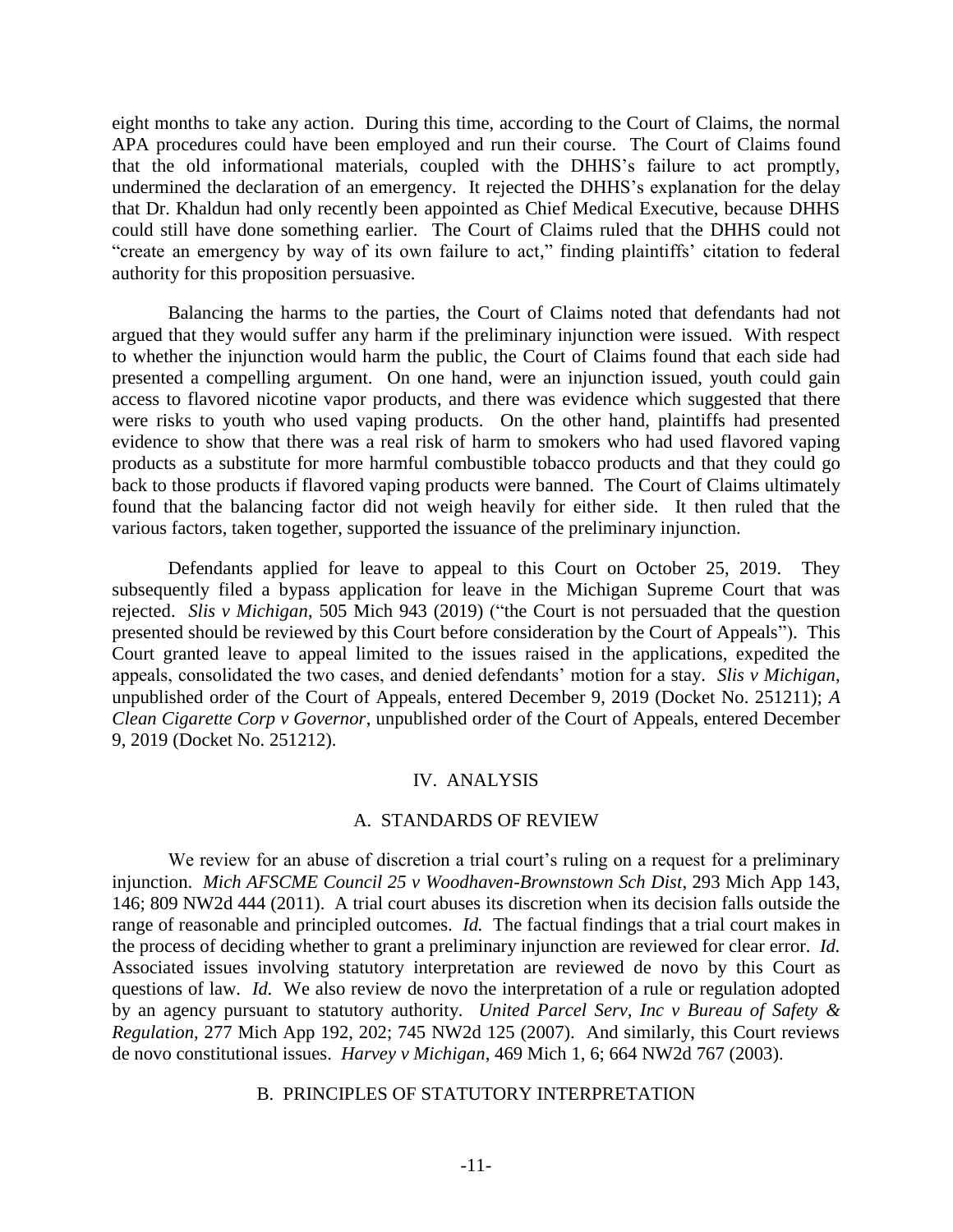This Court's role in construing statutory language is to discern and ascertain the intent of the Legislature, which may reasonably be inferred from the words in the statute. *Mich Ass'n of Home Builders v City of Troy*, 504 Mich 204, 212; 934 NW2d 713 (2019). We must focus our analysis on the express language of the statute because it offers the most reliable evidence of legislative intent. *Id.* When statutory language is clear and unambiguous, we must apply the statute as written. *Id.* A court is not permitted to read anything into an unambiguous statute that is not within the manifest intent of the Legislature. *Id.* Furthermore, this Court may not rewrite the plain statutory language nor substitute its own policy decisions for those decisions already made by the Legislature. *Id.* at 212-213.

"Judicial construction of a statute is only permitted when statutory language is ambiguous." *Noll v Ritzer*, 317 Mich App 506, 511; 895 NW2d 192 (2016). A statute is ambiguous when an irreconcilable conflict exists between statutory provisions or when a statute is equally susceptible to more than one meaning. *People v Hall*, 499 Mich 446, 454; 884 NW2d 561 (2016)*.* "When faced with two alternative reasonable interpretations of a word in a statute, we should give effect to the interpretation that more faithfully advances the legislative purpose behind the statute." *People v Adair*, 452 Mich 473, 479-480; 550 NW2d 585 (1996).

### C. LAW GOVERNING PRELIMINARY INJUNCTIONS IN GENERAL

A preliminary injunction is generally considered a form of equitable relief that has the objective of maintaining the status quo pending a final hearing concerning the parties' rights. *Mich AFSCME Council 25*, 293 Mich App at 146. Four factors must be taken into consideration by a court when determining if it should grant the extraordinary remedy of a preliminary injunction to an applicant: (1) whether the applicant has demonstrated that irreparable harm will occur without the issuance of an injunction; (2) whether the applicant is likely to prevail on the merits; (3) whether the harm to the applicant absent an injunction outweighs the harm an injunction would cause to the adverse party; and (4) whether the public interest will be harmed if a preliminary injunction is issued. *Pontiac Fire Fighters Union Local 376 v Pontiac*, 482 Mich 1, 6 n 6; 753 NW2d 595 (2008); *Mich Coalition of State Employee Unions v Civil Serv Comm*, 465 Mich 212, 225 n 11; 634 NW2d 692 (2001); *Thermatool Corp v Borzym*, 227 Mich App 366, 376; 575 NW2d 334 (1998). "[A] preliminary injunction should not issue where an adequate legal remedy is available." *Pontiac Fire Fighters*, 482 Mich at 9. "The mere apprehension of future injury or damage cannot be the basis for injunctive relief." *Id.* The party requesting "injunctive relief has the burden of establishing that a preliminary injunction should be issued . . . . . MCR 3.310(A)(4).

#### D. REVIEW OF AN AGENCY'S ACTION TO PROMULGATE EMERGENCY RULES UNDER MCL 24.248

The Court of Claims effectively concluded that there was no true emergency as necessary to permit the DHHS and Governor to proceed under MCL 24.248(1) and promulgate the emergency rules without a hearing and public participation, which are typically required in the process of promulgating a rule. On the basis of this conclusion, the Court of Claims found that plaintiffs were likely to prevail on the merits of their complaints. The likelihood of success on the merits—one of the factors to consider in ruling on a request for a preliminary injunction was the driving force behind the ruling, and defendants devote the vast majority of their brief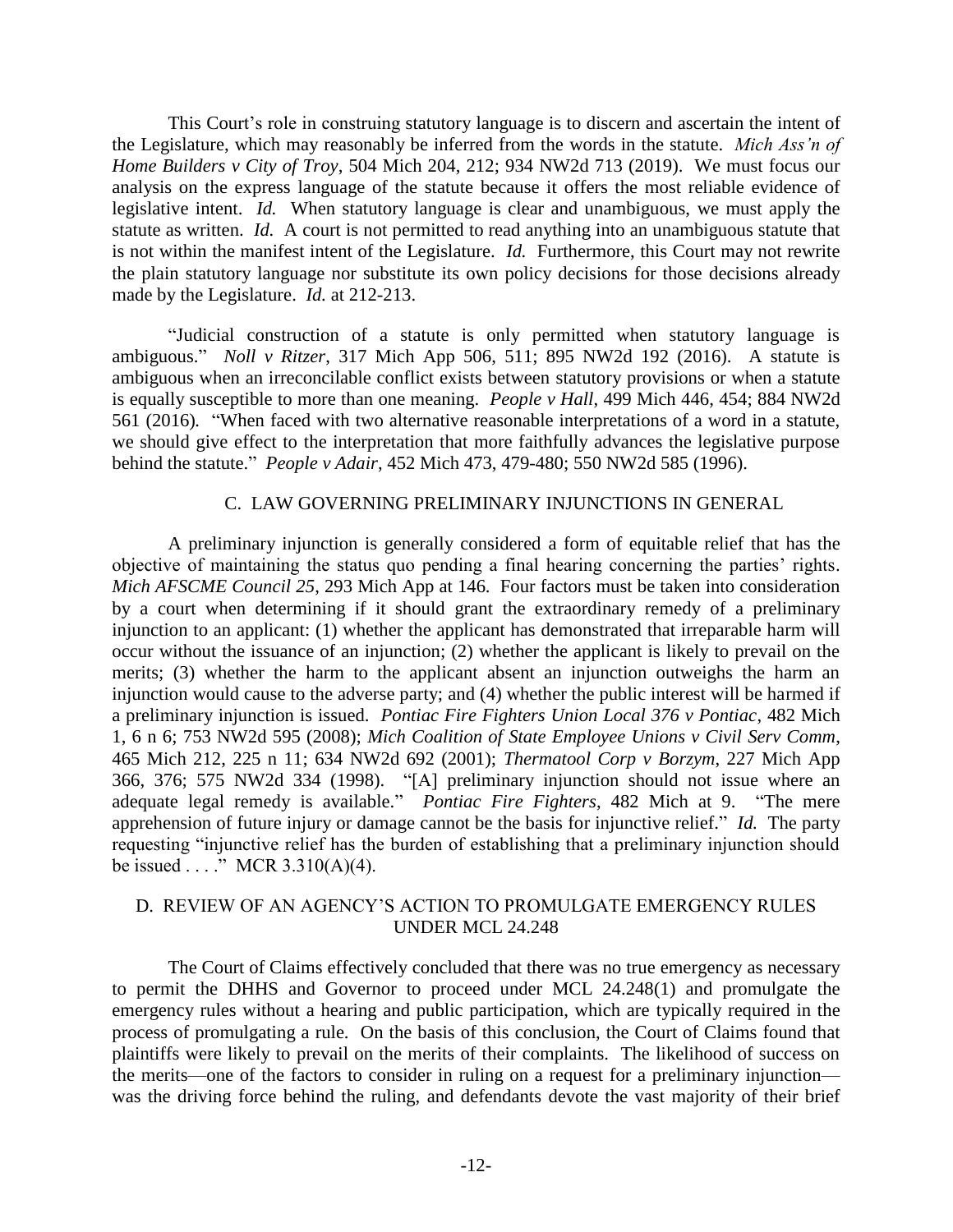addressing the issue. In examining whether there was an emergency justifying a suspension of normal rulemaking procedures, the Court of Claims applied de novo review, treating the issue as one of statutory construction of MCL 24.248(1). Whether plaintiffs are likely to prevail on the merits can potentially be influenced by the standard or scope of review and the level of deference, if any, that is applicable to the finding by the DHHS and the Governor that the preservation of the public health, safety, or welfare required promulgation of the emergency rules. We shall examine the APA, the Michigan Constitution, and the caselaw, primarily this Court's decision in *Mich State AFL-CIO v Secretary of State*, 230 Mich App 1; 583 NW2d 701 (1998), in a quest to identify the proper standard for reviewing and assessing the DHHS's actions made in conjunction with the Governor under MCL  $24.248(1)$ .<sup>11</sup>

The issue of whether the preservation of the public health, safety, or welfare requires promulgation of an emergency rule without having to comply with the normal notice and participation procedures involves, for the most part, a factual inquiry. And it is in regard to this factual inquiry that we search for any applicable standards in judging the factual findings ultimately made by the DHHS in association with the Governor. This theoretically includes the possibility that the standard is that factual findings are not subject to any judicial review. To the extent that statutory construction of MCL 24.248(1) plays a role in making the determination whether to promulgate an emergency rule, e.g., defining the term "preservation," the matter would generally present a question of law subject to de novo review. *Mich State AFL-CIO*, 230 Mich App at  $24<sup>12</sup>$  Here, our review of the emergency rules and the underlying findings does not reveal any express instances of the DHHS or the Governor engaging in statutory interpretation.

#### 1. THE APA

Chapter 6 of the APA, MCL 24.301 *et seq.*, provides for judicial review, but this review is only for persons "aggrieved by a final decision or order in a contested case[.]" MCL 24.301. And a "contested case" is defined as "a proceeding, including rate-making, price-fixing, and licensing, in which a determination of the legal rights, duties, or privileges of a named party is required by law to be made by an agency after an opportunity for an evidentiary hearing." MCL 24.203(3). The promulgation of the emergency rules did not entail a contested case; therefore, judicial review under Chapter 6 of the APA, including the provision regarding the scope of review, MCL 24.306, was not applicable. See MCL 24.207(f) (a "rule" does not include "[a] determination, decision, or order in a contested case"); *Mich Ass'n of Home Builders v Dir of Dep't of Labor & Economic Growth*, 481 Mich 496, 498; 750 NW2d 593 (2008) ("[T]he review of an administrative rule is categorized as involving a non-contested case.").

 $11$  Keep in mind that we are not tasked with making, nor do we make, any conclusive determinations regarding the merits of the lawsuits; rather, our opinion is focused on whether the preliminary injunction was properly issued and our analysis must be read in that context.

 $12$  We do note that "[a]n administrative agency's interpretation of a statute that it is obligated to execute is entitled to respectful consideration, but it cannot conflict with the plain meaning of the statute." *Hegadorn v Dep't of Human Servs Dir*, 503 Mich 231, 244; 931 NW2d 571 (2019).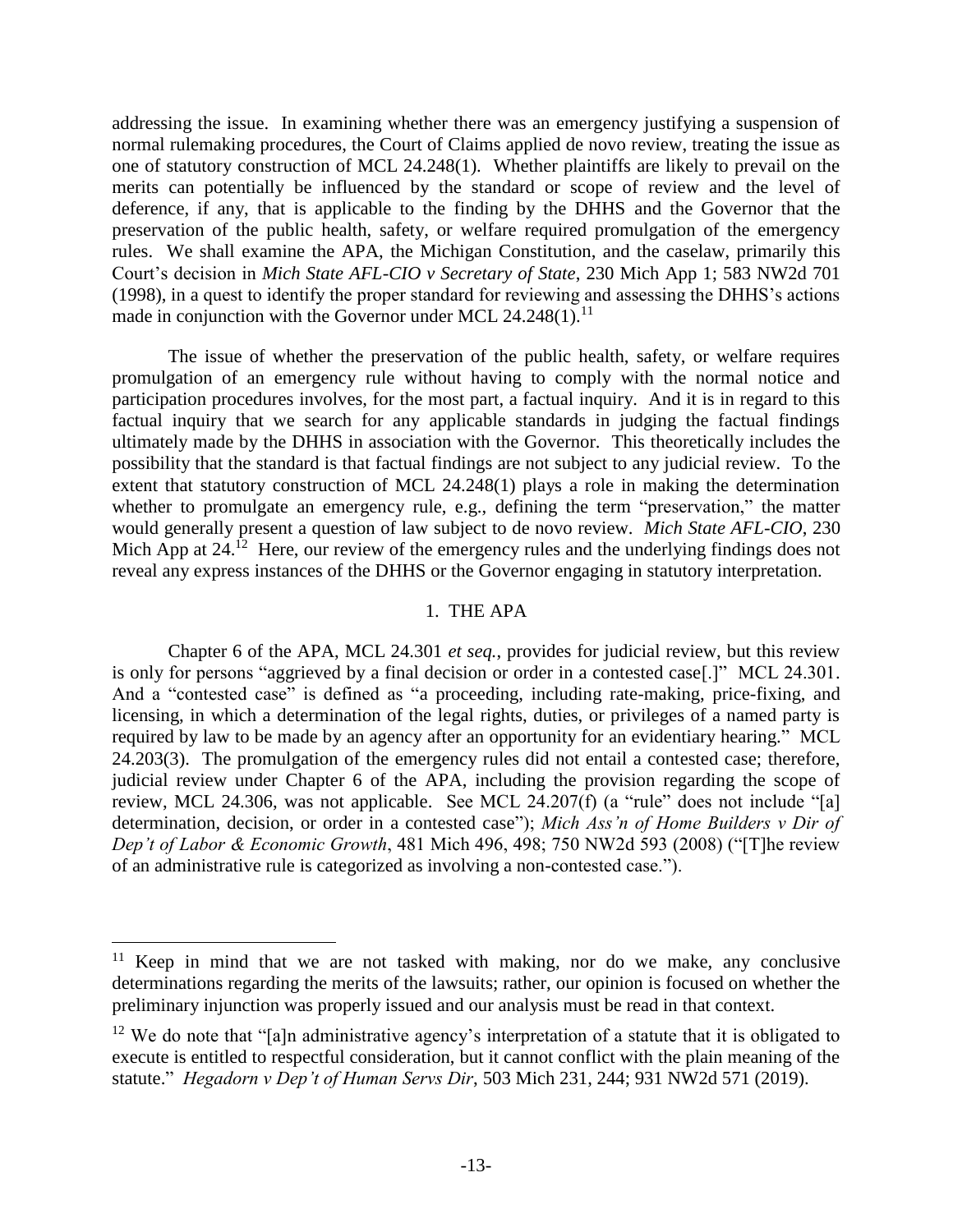MCL 24.248 itself does not provide for any type of judicial review of an emergency rule promulgated by an agency, but it also has no language prohibiting judicial review. We next consider MCL 24.264, which provides, in pertinent part, as follows:

Unless an exclusive procedure or remedy is provided by a statute governing the agency, the validity or applicability of a rule, including the failure of an agency to accurately assess the impact of the rule on businesses, including small businesses, in its regulatory impact statement, may be determined in an action for declaratory judgment if the court finds that the rule or its threatened application interferes with or impairs, or imminently threatens to interfere with or impair, the legal rights or privileges of the plaintiff. . . . This section shall not be construed to prohibit the determination of the validity or applicability of the rule in any other action or proceeding in which its invalidity or inapplicability is asserted.

We agree with plaintiffs that MCL 24.264 gave them the right to challenge the validity of the emergency rules under the plain and unambiguous language of the statute. See *Mich Ass'n of Home Builders*, 481 Mich at 499 ("MCL 24.264 allows a plaintiff to challenge the validity of a rule in an action for a declaratory judgment."). An agency rule can be deemed substantively invalid when the subject matter of the rule falls outside of or goes beyond the parameters of the enabling statute, when the rule does not comply with the intent of the Legislature, or when the rule is arbitrary or capricious. *Mich State AFL-CIO*, 230 Mich App at 15.<sup>13</sup> A rule can also be characterized as procedurally invalid if it was not properly promulgated, e,g., when a required hearing was not conducted. *Id.* at 25; see also *Goins v Greenfield Jeep Eagle, Inc*, 449 Mich 1, 8-10; 534 NW2d 467 (1995) (the failure to comply with a procedural requirement found in a statute will render a purported rule invalid). MCL 24.264 broadly applies to all rules. There is no restrictive language indicating or suggesting that it does not apply to a challenge of "emergency" rules. Were this panel to recognize such an exception or limitation in MCL 24.264, we would be reading language into an unambiguous statute that is not within the manifest intent of the Legislature. *City of Troy*, 504 Mich at 212.

Furthermore, there is no exclusive procedure or remedy provided in a different statute governing the DHHS with respect to challenging the validity of a rule promulgated by the DHHS. We have scoured the Public Health Code, including Part 22, MCL 333.2201 *et seq.*, which encompasses the DHHS's rulemaking authority, and there is no available procedure or remedy in regard to challenging a promulgated rule, nor language barring a challenge. We reject any contention that MCL 24.248—the statute authorizing the promulgation of an emergency

<sup>13</sup> Our Supreme Court in *Ins Institute of Mich v Comm'r, Fin & Ins Serv, Dep't Labor & Economic Growth*, 486 Mich 370, 385; 785 NW2d 67 (2010), also indicated that courts use a three-part test to determine the validity of a rule: (1) whether the rule is within the subject matter encompassed by the enabling statute; (2) if so, whether the rule complies with the underlying legislative intent; and (3) if the rule meets the first two requirements, whether it is arbitrary or capricious.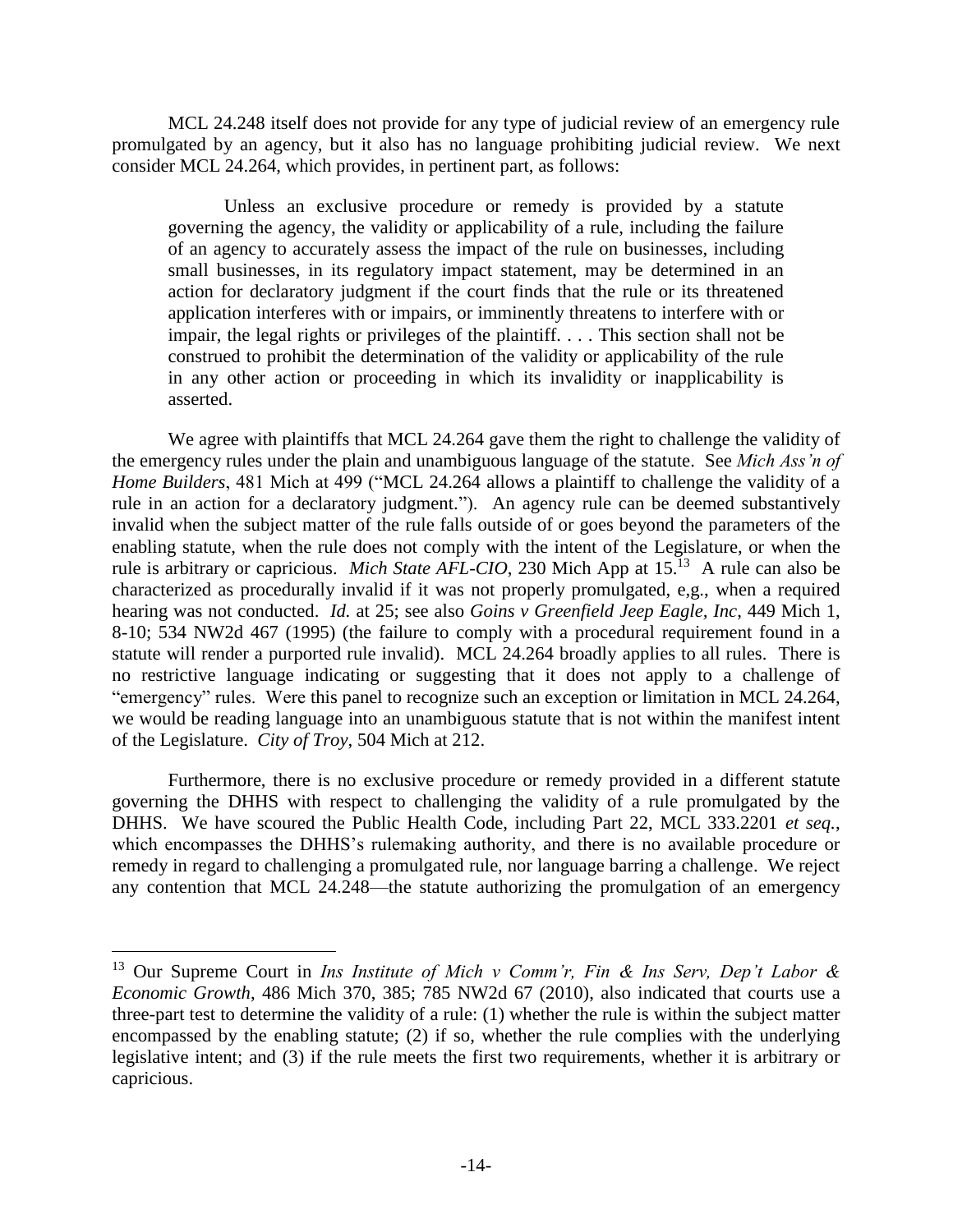rule—provides "an exclusive procedure or remedy," as that phrase is used in MCL 24.264. The "exclusive procedure or remedy" language of MCL 24.264 plainly and unambiguously pertains to a procedure or remedy related to challenging the validity of a rule, not just any procedure or remedy. Although MCL 24.248 sets forth the *exclusive procedure* to promulgate an emergency rule, it has no language with regard to allowing or disallowing the challenge of an emergency rule.

Moreover, MCL 24.248 is not a statute specifically governing the DHHS such that it could conceivably constitute an exception to the general applicability of MCL 24.264's authorization of declaratory judgment actions to challenge the promulgation of allegedly invalid rules. MCL 24.248(1) governs the promulgation of emergency rules by any agency or agencies in general; it is not specifically "a statute governing the [DHHS]," MCL 24.264. In our view, MCL 24.264 reveals a general legislative intent to provide an avenue for a party to challenge a rule promulgated by an agency, whether under MCL 24.264 itself or under another statute that governs the agency. If the Legislature does not intend for judicial review of a promulgated rule under certain circumstances or in connection with a particular agency, it can easily accomplish that goal with language to that effect. And we have not been directed to any statutory language that prohibits judicial review of the DHHS's emergency rules. Moreover, as discussed in detail below, this Court in *Mich State AFL-CIO*, 230 Mich App at 25, directly held that emergency rules promulgated under MCL 24.248 can be contested in the courts.

MCL 24.264 gives a party access to the courts through an action for declaratory judgment, but it is silent with respect to any type of review standard that a trial court should apply in determining whether an agency's rule, emergency or otherwise, is invalid or whether it was invalidly promulgated. MCL 24.264 does not indicate one way or the other whether any deference should be given by the courts to an agency in the course of a declaratory judgment action. And the statute does not expressly provide that underlying fact-finding by an agency can be challenged in an action.

### 2. THE MICHIGAN CONSTITUTION

Const 1963, art 6, § 28, provides, in part:

All final decisions, findings, rulings and orders of any administrative officer or agency existing under the constitution or by law, which are judicial or quasi-judicial and affect private rights or licenses, shall be subject to direct review by the courts as provided by law. This review shall include, as a minimum, the determination whether such final decisions, findings, rulings and orders are authorized by law; and, in cases in which a hearing is required, whether the same are supported by competent, material and substantial evidence on the whole record. . . . .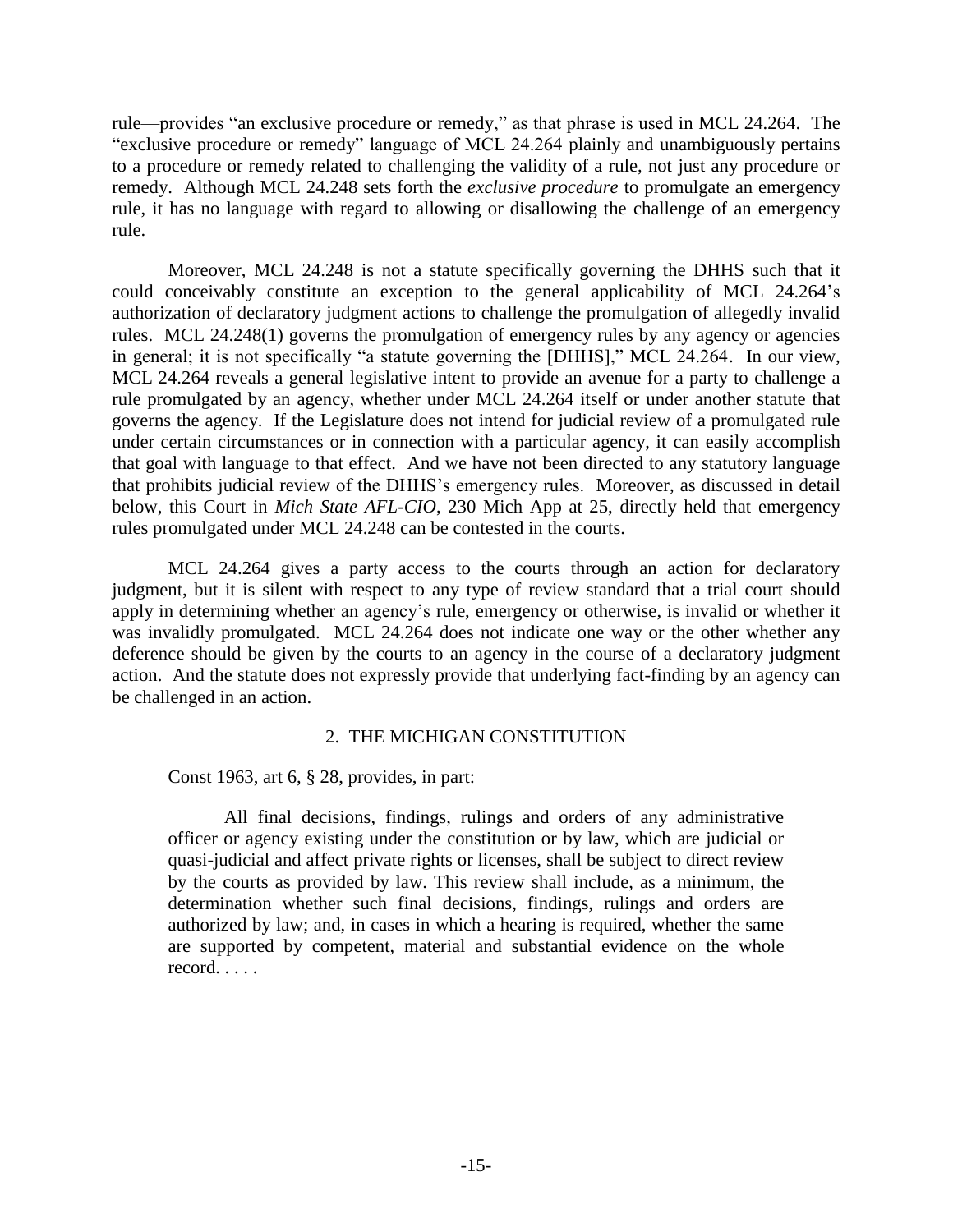The promulgation of an agency rule does not constitute a decision by the agency that is judicial or quasi-judicial in nature; therefore, Const 1963, art 6, § 28, does not apply to the instant cases.<sup>14</sup>

Defendants raise a constitutional separation of powers argument with no citation of supporting precedent that is pertinent and binding. "The powers of government are divided into three branches: legislative, executive and judicial. No person exercising powers of one branch shall exercise powers properly belonging to another branch except as expressly provided in this constitution." Const 1963, art 3, § 2. In *In re Complaint of Rovas Against SBC Mich*, 482 Mich 90, 97-98; 754 NW2d 259 (2008), our Supreme Court stated:

This case implicates the powers, and the boundaries of the powers, of all three branches: the Legislature, the judiciary, and administrative agencies, which are part of the executive branch. . . . .

The people of the state of Michigan have divided the powers of their government into three branches: legislative, executive and judicial. Furthermore, no person exercising the powers of one branch shall exercise powers properly belonging to another branch except as expressly provided in this constitution.

The legislative power of the State of Michigan is vested in a senate and a house of representatives. Simply put, legislative power is the power to make laws. In accordance with the constitution's separation of powers, this Court cannot revise, amend, deconstruct, or ignore the Legislature's product and still be true to our responsibilities that give our branch only the judicial power. While administrative agencies have what have been described as "quasi-legislative" powers, such as rulemaking authority, these agencies cannot exercise legislative power by creating law or changing the laws enacted by the Legislature. [Quotation marks, citations, and alterations omitted.]

The Legislature gave authority to the DHHS to promulgate rules as reflected in sections 2226 and 2233 of the Public Health Code, and the Legislature provided the DHHS and other agencies the authority to promulgate emergency rules to preserve the public health, safety, or welfare, with the concurrence of the Governor, MCL 24.248(1). Because the DHHS, as an

<sup>14</sup> In *Natural Resources Defense Council v Dep't of Environmental Quality*, 300 Mich App 79, 86; 832 NW2d 288 (2013), this Court explained:

<sup>[</sup>N]ot all agencies' actions are taken in a judicial or quasi-judicial capacity. To determine whether an administrative agency's determination is adjudicatory in nature, courts compare the agency's procedures to court procedures to determine whether they are similar. Quasi-judicial proceedings include procedural characteristics common to courts, such as a right to a hearing, a right to be represented by counsel, the right to submit exhibits, and the authority to subpoena witnesses and require parties to produce documents. [Citations omitted.]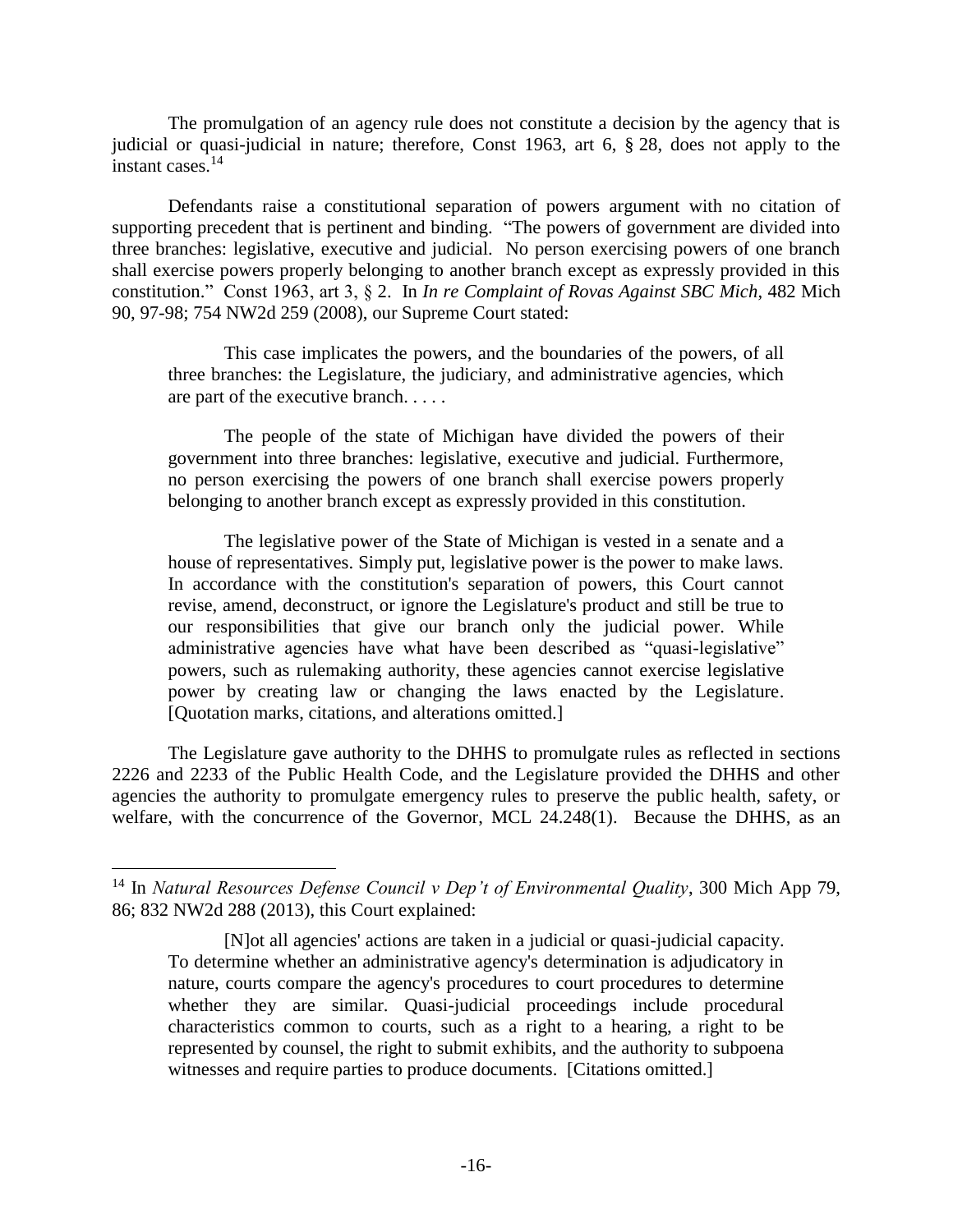agency, is part of the executive branch, Const 1963, art 5, § 2, as is, of course, the Governor, Const 1963, art 5, § 1, the Legislature effectively gave quasi-legislative authority to the executive branch to promulgate emergency rules under the circumstances provided in MCL 24.248(1). But the Legislature, by enacting MCL 24.264, also gave the judiciary the power to issue declaratory judgments with respect to whether agency rules are valid or invalid, including, as we have held, emergency rules. The exercise of this authority can result in an emergency rule being struck down by a court, despite being promulgated by the DHHS and approved by the Governor. Under this structural framework enacted by our Legislature, we cannot conclude that the judiciary improperly encroaches on the province of the executive branch by preliminarily enjoining the enforcement of an emergency rule in a declaratory judgment action such that there is a separation-of-powers violation. Nevertheless, whether separation of powers requires a standard or scope of review that gives some level of deference to the fact-finding by the DHHS and Governor under MCL 24.248(1) is a separate question that we shall return to later in this opinion.<sup>15</sup>

#### 3. CASELAW

The parties direct much of their attention to this Court's opinion in *Mich State AFL-CIO*, 230 Mich App 1, which is binding precedent. See MCR 7.215(J)(1). In *Mich State AFL-CIO*, the plaintiff labor union initially obtained an injunction banning the enforcement or implementation of a declaratory ruling and interpretive statement issued by the Secretary of State regarding a provision in the Michigan Campaign Finance Act (MCFA), MCL 169.201 *et seq*. *Mich State AFL-CIO*, 230 Mich App at 8-9. The labor union had successfully argued that the Secretary of State's declaratory ruling and interpretive statement did not find statutory support in the MCFA and that the interpretive statement constituted a "rule" that was not properly promulgated under the APA. *Id.* at 9. In response to the injunction, the Secretary of State proceeded to promulgate emergency rules under MCL 24.248 that essentially mimicked its prior declaratory ruling and interpretive statement construing the relevant MCFA provision. *Id.* at 10- 11. The labor union then obtained a preliminary injunction enjoining the Secretary of State's enforcement of the emergency rules. *Id.* at 12. The trial "court concluded that no emergency had existed." *Id.* The trial court also ruled that the emergency rules exceeded the statutory language in the MCFA. *Id.* at 13.

On appeal, this Court affirmed the trial court's ruling, albeit for different reasons. *Id.* at 25. The Court first indicated:

Rules adopted by an agency in accordance with the APA are legislative rules that have the force and effect of law. In this case, the secretary adopted the emergency rules pursuant to  $\S$  48 of the APA. We conclude that the emergency rules are legislative rules that, if valid, have the force and effect of law. [*Id.* at 14- 15 (citation omitted).]

 $15$  As mentioned earlier, this includes contemplation whether agency fact-finding is entirely unreviewable under any circumstance.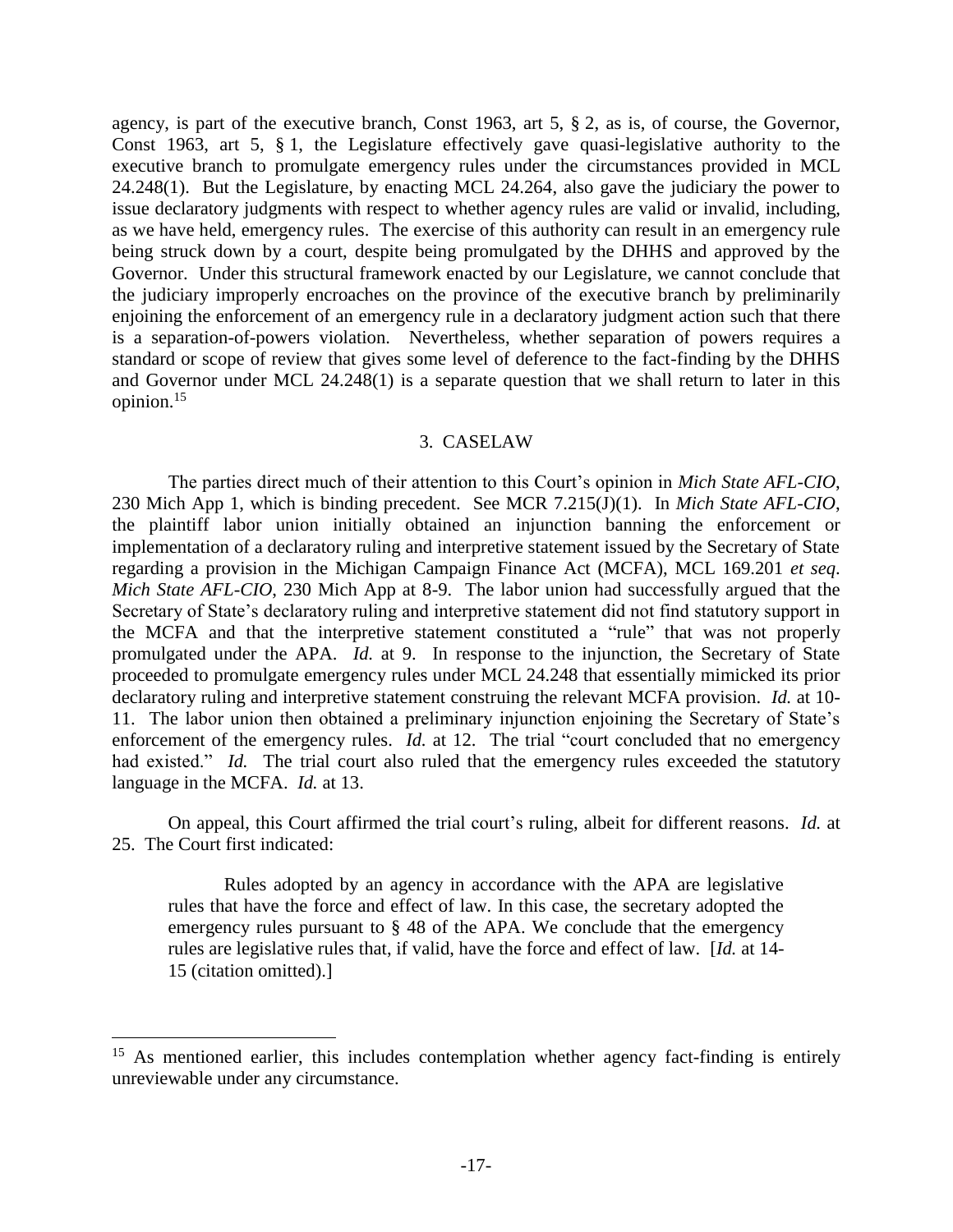The Court then addressed whether the emergency rules were substantively valid, which, as we noted earlier, implicated a three-part test that considers: "(1) whether the rule is within the subject matter of the enabling statute; (2) whether it complies with the legislative intent underlying the enabling statute; and (3) whether it is arbitrary or capricious." *Id.* at 15 (quotation marks and citations omitted).<sup>16</sup> After analyzing the issue, the Court held:

Accordingly, for purpose only of our preliminary injunction analysis, we conclude that the trial court apparently misjudged the strength of the union's demonstration that it is likely to prevail on the merits of its claim for declaratory relief that the secretary's emergency rules are substantively invalid. However, we emphasize that if and when this matter comes to trial, the actual determination of this claim is for the trial court in the first instance. [*Id.* at 17.]

The Court next addressed whether the trial court erred by finding that no emergency existed. *Id.* The Court cited and reviewed *Mich Petroleum Ass'n v State Fire Safety Bd*, 124 Mich App 187; 333 NW2d 506 (1983), in which this Court affirmed a lower court decision that rejected an argument that no emergency existed for purposes of emergency rules promulgated under MCL 24.248. *Mich State AFL-CIO*, 230 Mich App at 18. The *Mich State AFL-CIO* panel stated that "it appears that the test adopted by *Michigan Petroleum* was whether the adopting agency lacked a substantial basis for its finding that the public interest required promulgation of the emergency rule" and that "[t]he opinion also seemed to include an abuse of discretion aspect to the test." *Mich State AFL-CIO*, 230 Mich App at 19 (quotation marks and citations omitted). The Court in *Mich State AFL-CIO* was "not convinced that the 'substantial basis' or 'abuse of discretion' tests are the appropriate tests." *Id.* at 20. The panel accurately indicated that the "substantial basis" test employed in *Mich Petroleum* was not supported by any citation of authority. *Mich State AFL-CIO*, 230 Mich App at 19; *Mich Petroleum*, 124 Mich App at 193- 194. We also note that the analysis in *Mich Petroleum* was cursory and that *Mich Petroleum* is not binding precedent. MCR 7.215(J)(1).

This Court moved on with its analysis and, quoting in part the language in MCL 24.248(1), observed as follows:

An emergency rule is justified if three conditions are satisfied: (1) the agency "finds that preservation of the public health, safety, or welfare requires promulgation of an emergency rule without following the notice and participation

<sup>&</sup>lt;sup>16</sup> The Court effectively treats this three-part test as the authority for challenging an agency rule; the panel did not refer to or cite MCL 24.264. We find it interesting that the three-part test, when it is traced back to its origin, including through Supreme Court rulings, comes from this Court's opinion in *Chesapeake & Ohio R Co v Mich Pub Serv Comm'n*, 59 Mich App 88, 98-99; 228 NW2d 843 (1975), which cited *nothing* in support of the test. Therefore, it appears that there is a statutory and a common-law basis to challenge an agency's rule. This does not take away anything from our reliance on MCL 24.264 in analyzing the separation of powers issue and in searching for a standard or scope of review relative to agency fact-finding tied to rule promulgation.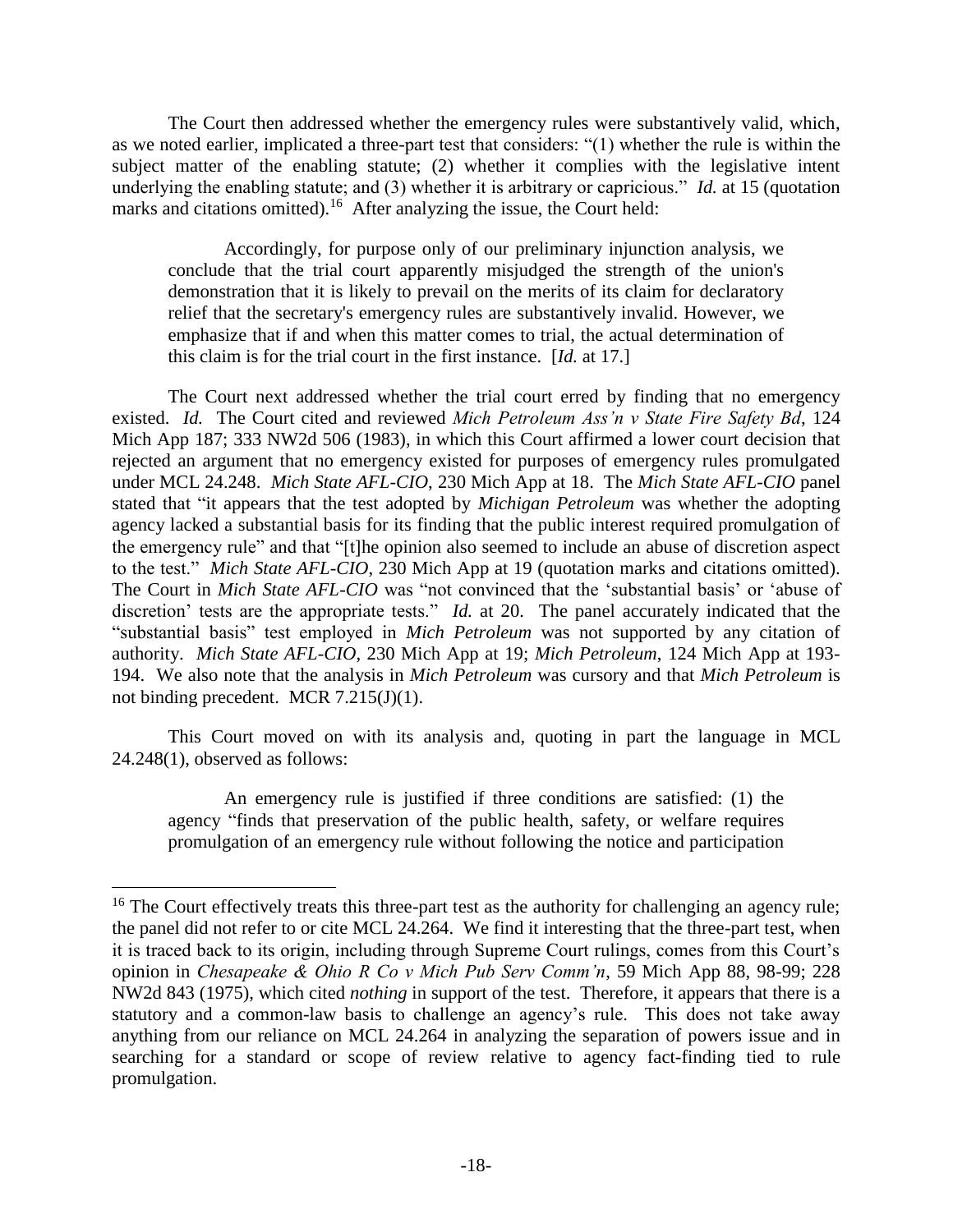procedures required by section 41 and 42;" (2) the agency "states in the rule the agency's reasons for that finding"; and (3) "the governor concurs in the finding of emergency." [*Mich State AFL-CIO*, 230 Mich App at 21.]

After examining the definition of "public welfare" in *Black's Law Dictionary* (6th ed), this Court ruled:

[I]n order to bypass the general rule-making procedural protections contained in the APA, the secretary in this case was required to find that the preservation of the political interests of the public at large, or of a whole community, as distinguished from the advantage of an individual or limited class required promulgation of an emergency rule. [*Mich State AFL-CIO*, 230 Mich App at 22 (quotation marks omitted).]

The Court then reviewed the Secretary of State's finding of an emergency, determining that the basis for the finding was the original "injunction that enjoined the enforcement of the secretary's declaratory ruling." *Id.* at 23. But the panel noted that the injunction had only enjoined the Secretary of State from enforcing the declaratory ruling against the labor union and its affiliated organizations. *Id.* The Court pointed out that the declaratory ruling could still be enforced by the Secretary of State against all other entities subject to the MCFA. *Id.* The Court failed "to perceive how preservation of the political interests of the whole community is threatened where the secretary is generally free to attempt to enforce its interpretation of . . . the MCFA except against the limited class of the political committees of the union and its affiliated organizations." *Id.* at 24. Accordingly, the Court concluded that the emergency finding by the Secretary of State related only to the advantage of a limited class. *Id.* The panel then ruled:

A rule is invalid and may be stricken by a court if the agency failed to follow proper procedure. Generally, this principle applies where the agency fails to promulgate a rule in accordance with the APA's notice-and-participation procedures. However, we see no reason why this principle should not apply to emergency rules should the agency fail to follow the procedures and standards enunciated in § 48 of the APA, particularly where these procedures and standards take the place of the general rule-making procedural protections contained in the APA. It thus appears that the secretary's emergency rules are procedurally invalid because the secretary's finding did not meet the statutory threshold imposed by the Legislature. We note that we have treated this issue as an issue of statutory construction, which is a question of law that we review de novo. However, we would arrive at the same conclusion even if the "substantial basis" and "abuse of discretion" tests enunciated in *Michigan Petroleum* are the appropriate tests. [*Id.*  at 24-25 (citations omitted).]

Therefore, this Court held that the trial court had not erred by determining that the labor union was likely to prevail on the merits of its claim that the emergency rules were procedurally invalid. *Id.* at 25. The Court ended its opinion with the following summarization:

[W]e conclude that the trial court apparently misjudged the strength of the union's demonstration that it is likely to prevail on the merits of its claim for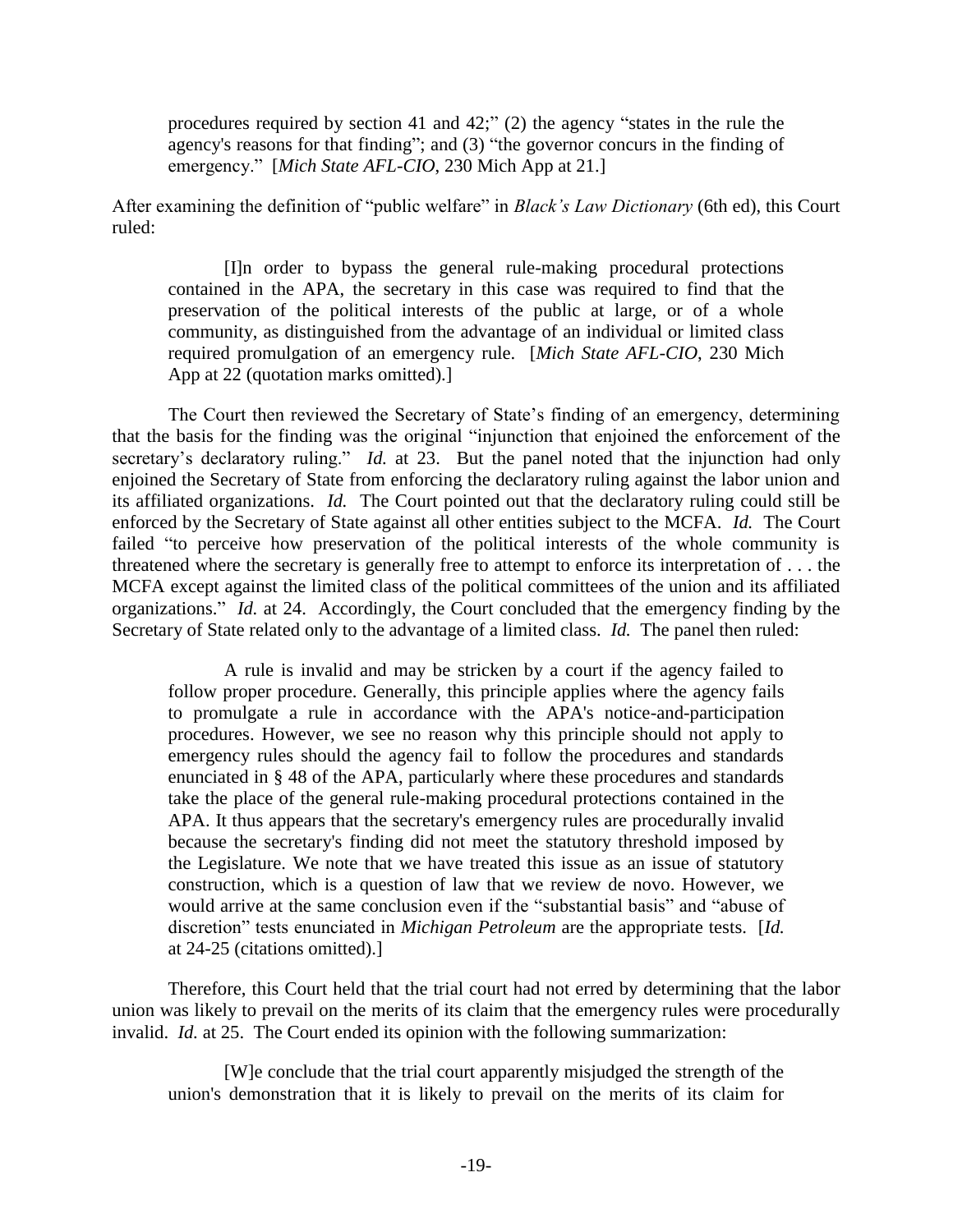declaratory relief that the secretary's emergency rules are substantively invalid. However, we conclude that the trial court did not err in determining that the union is likely to prevail on the merits of its claim for declaratory relief that the emergency rules are procedurally invalid. No persuasive arguments have been made that the trial court erred in its consideration of the other preliminary injunction factors, and we will not, therefore, second-guess the trial court in this regard. The grant of a preliminary injunction with respect to the emergency rules preserved the status quo pending a final hearing and did not grant any of the parties final relief before a hearing on the merits. Accordingly, we conclude that on the facts of this particular case the trial court did not abuse its discretion in preliminarily enjoining the enforcement of the emergency rules. [*Id.* (citation omitted).]

We first note that *Mich State AFL-CIO* fully supports our earlier determination that emergency rules promulgated under MCL 24.248(1) can be challenged in court and are subject to possible invalidation on the basis of procedural or substantive deficiencies. With respect to conclusively identifying a standard or scope of review of an agency's finding that the surrounding circumstances required promulgation of an emergency rule, *Mich State AFL-CIO* is not of much assistance. The Court was not convinced that a "substantial basis" or an "abuse of discretion" test was the appropriate test, but it did not definitively reject those tests, even determining that it would have reached the same result under both of the tests. The Court employed de novo review, treating the issue as one of statutory construction. And the Court did indeed interpret MCL 24.248(1) as not being applicable when a rule only preserves the welfare of a limited class or an individual and not the welfare of the public at large. It does not appear that there was any factual dispute that the welfare of only a limited class was preserved under the emergency rules. Thus, the Court was not forced to assess a factual finding, resolve a factual dispute, or identify a standard or scope of review relative to a factual finding made by the Secretary of State in the process of promulgating the emergency rules. The appeal was ultimately decided on the Court's legal interpretation of "public welfare."

### 4. RESOLUTION – GIVING DEFERENCE TO THE DHHS AND GOVERNOR

Initially, we do agree with defendants that a finding by a court that promulgation of emergency rules was not necessary to preserve the health, safety, or welfare of the public is not a finding that the emergency rules are *procedurally* invalid. Defendants fully complied *with the procedures* for promulgating the emergency rules under MCL 24.248. We disagree with this Court's characterization in *Mich State AFL-CIO* that the emergency rules in that case were procedurally invalid; rather, the Court ruled that the factual circumstances, given its construction of MCL 24.248(1), did not justify invocation of emergency rules, which is not a procedural flaw or failure. Regardless, it does not matter what moniker is used in describing an invalid rule; an invalid rule is an invalid rule.

Next, we conclude that agency fact-finding under MCL 24.248(1) related to determining whether the circumstances justify the promulgation of emergency rules is reviewable by a court. Although this Court's decision in *Mich State AFL-CIO* was focused and primarily based on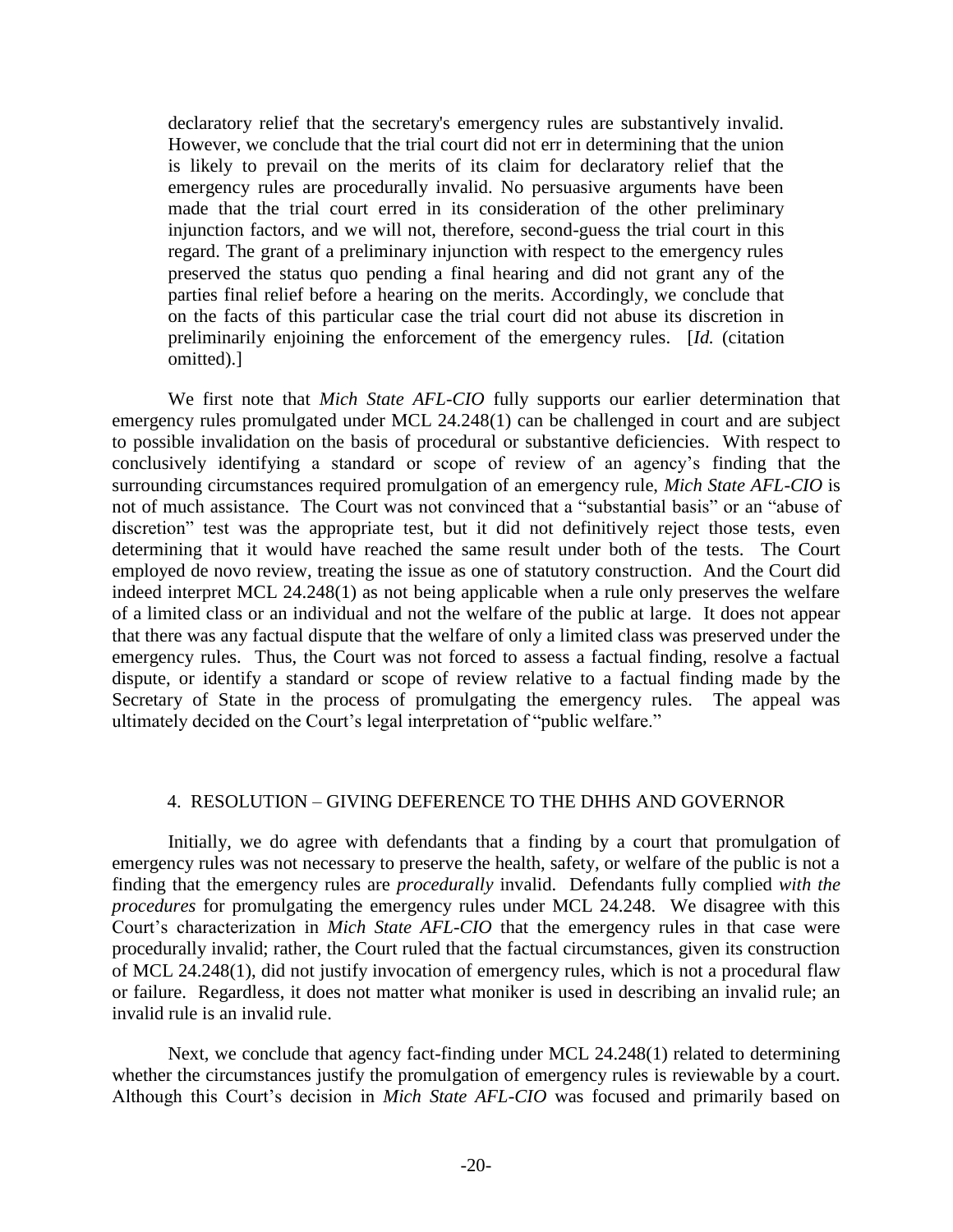construction of MCL 24.248(1), the interpretation was ultimately and necessarily applied to the essentially undisputed fact that only a limited class was benefited by the emergency rules. In other words, the Court held that preservation of the public health, safety, or welfare did not require promulgation of the emergency rules without following the notice and participation safeguards. Furthermore, the language in MCL 24.264 that authorizes declaratory judgment actions to challenge the validity of a rule does not place any limits or restrictions *on the legal basis of a challenge*, thereby allowing an argument that erroneous agency fact-finding rendered a rule invalid. This still leaves the question whether any deference should be given to agency factfinding.

As discussed earlier, MCL 24.248 and MCL 24.264 do not provide any standards for reviewing agency fact-finding that occurs in promulgating a rule or in deciding whether to promulgate an emergency rule. And the standards for reviewing agency fact-finding in MCL 24.306 and Const 1963, art 6, § 28, have no application outside of contested cases and agency decisions that are judicial or quasi-judicial in nature. Promulgating a rule entails neither circumstance. The caselaw that recognizes that deference must be given to fact-finding by administrative agencies, which we recite below, links the deferential standard to the evidentiaryreview provisions in MCL 24.306 and Const 1963, art 6, § 28. MCL 24.306(1)(d) authorizes a court to set aside an agency's decision when it is "[n]ot supported by competent, material and substantial evidence on the whole record." Const 1963, art 6, § 28, similarly provides that an agency's decisions, findings, rulings, and orders are reviewed, in part, to determine whether they "are supported by competent, material and substantial evidence on the whole record." With respect to both the statutory and constitutional provisions, this Court has emphasized that "[c]ourts should accord due deference to administrative expertise and not invade administrative fact finding by displacing an agency's choice between two reasonably differing views." *Dignan v Mich Pub Sch Employees Retirement Bd*, 253 Mich App 571, 576; 659 NW2d 629 (2002); see also *MERC v Detroit Symphony Orchestra, Inc*, 393 Mich 116, 124; 223 NW2d 283 (1974); *Monroe v State Employees' Retirement Sys*, 293 Mich App 594, 607; 809 NW2d 453 (2011); *Lewis v Bridgman Pub Sch (On Remand)*, 279 Mich App 488, 496; 760 NW2d 242 (2008).

This deferential standard, while not expressly set forth in either Const 1963, art 6, § 28, or MCL 24.306, grew out of and is viewed as being part of the "substantial evidence" test found in the Michigan Constitution. 17 See *Detroit Symphony Orchestra*, 393 Mich at 122-124 (reviewing documents concerning the Constitutional Convention in 1962 with respect to the meaning of "substantial evidence" and recognizing that it entails giving due deference to an agency's fact-finding); see also *In re Payne*, 444 Mich 679, 692; 514 NW2d 121 (1994) ("When reviewing the decision of an administrative agency for substantial evidence, a court should accept the agency's findings of fact if they are supported by that quantum of evidence. A court will not set aside findings merely because alternative findings also could have been supported by substantial evidence on the record."). Accordingly, because MCL 24.248 and MCL 24.264 are

 $17$  "Substantial evidence" has been defined as evidence that a reasonable mind would accept as being adequate to support a decision, and it is more than a scintilla but can be substantially less than a preponderance of evidence. *Lewis*, 279 Mich App at 496.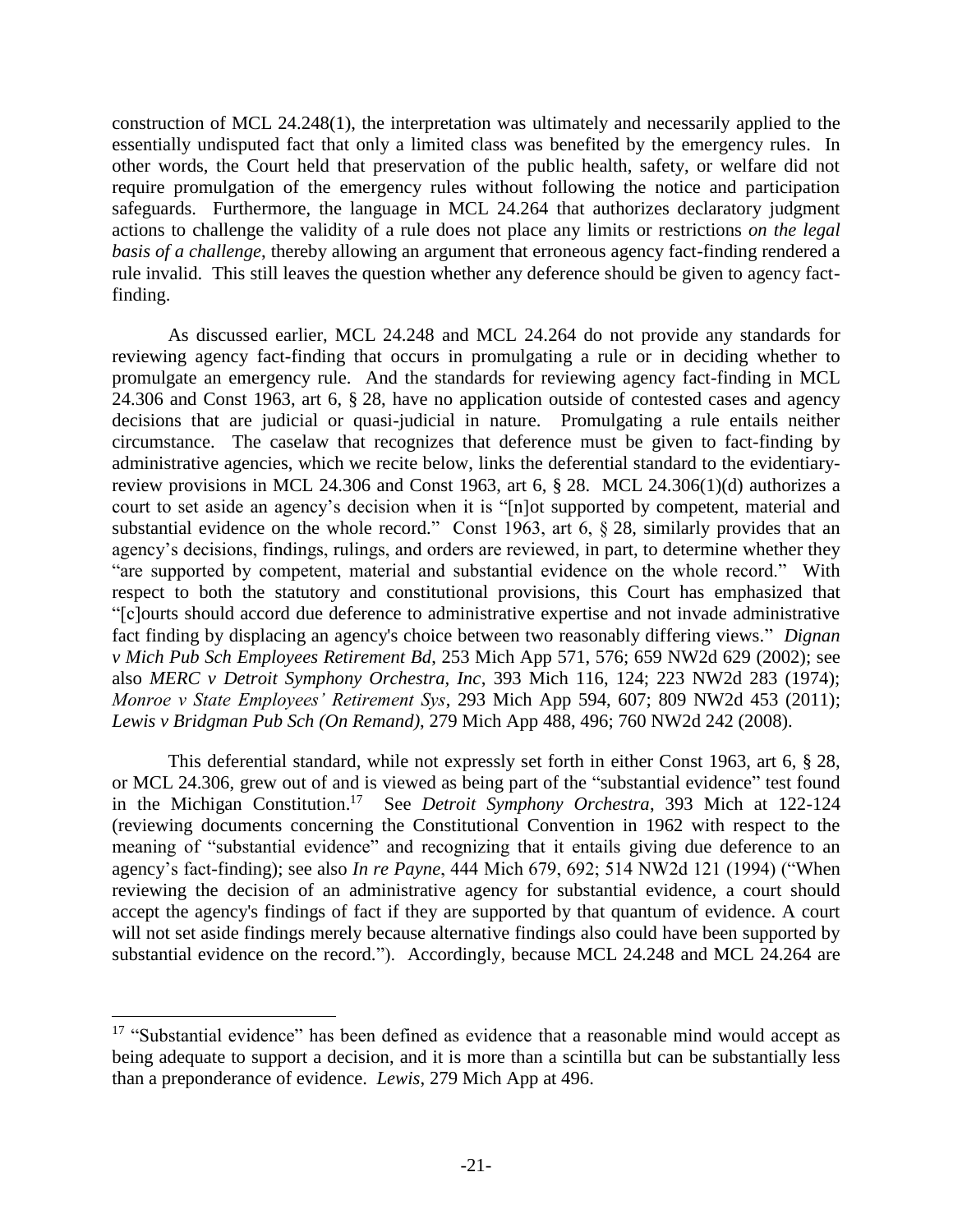not subject to the substantial evidence test, we cannot extend the due deference standard to those statutes on the basis of caselaw construing MCL 24.306(1)(d) and Const 1963, art 6, § 28.

Nevertheless, the principle of giving due deference to an agency with regard to factfinding because of its expertise has become well established in our civil jurisprudence. We note this Court's discussion in *Mich Basic Prop Ins Ass'n v Office of Fin & Ins Regulation*, 288 Mich App 552, 560-561; 808 NW2d 456 (2010), regarding the nature of administrative agencies:

Administrative agencies are created by the Legislature as repositories of special competence and expertise uniquely equipped to examine the facts and develop public policy within a particular field. Administrative agencies possess specialized and expert knowledge to address issues of a regulatory nature. Use of an agency's expertise is necessary in regulatory matters in which judges and juries have little familiarity. The relationship between the courts and administrative agencies is one of restraint, and courts must exercise caution when called upon to interfere with the jurisdiction of an administrative agency. Judicial restraint tends to permit the fullest utilization of the technical fact-finding expertise of the administrative agency and permits the fullest expression of the policy of the statute, while minimizing the burden on court resources. [Quotation marks, citations, and alterations omitted.]

We now invoke the separation of powers doctrine to incorporate a due deference standard with respect to agency fact-finding under MCL 24.248 and MCL 24.264. We earlier rejected any notion that the separation of powers doctrine precludes judicial review *altogether* in regard to a decision by an agency and the Governor to promulgate and enforce an emergency rule under MCL 24.248. We reached this conclusion because the Legislature, which enacted MCL 24.248, also enacted MCL 24.264, which provides for judicial review of the validity of rules in declaratory judgment actions.<sup>18</sup> But the silence in MCL 24.264, as well as in MCL 24.248, regarding any standard or scope of review to apply in judging factual findings by an agency connected to the promulgation of a rule provides an avenue to interject the application of separation of powers principles to create a standard that is deferential to the agency's factual findings. If the judiciary is given free reign to ignore factual findings made by an agency in promulgating rules and allowed to impose its own findings, the judiciary effectively tramples on the powers of the executive branch and improperly and effectively engages in quasi-legislative conduct.<sup>19</sup>

<sup>&</sup>lt;sup>18</sup> We also note that the dissent in *Mich State AFL-CIO*, 230 Mich App at 26-43, opined that no judicial review was allowed regarding the factual finding of an emergency, which position the majority essentially ignored.

<sup>&</sup>lt;sup>19</sup> We agree with Professor Don LeDuc's view that the failure "to give deference to the factual conclusions of an agency charged by the Legislature with responsibility to administer a statute and to substitute its judgment for that of the highest official in the executive branch regarding the existence of an emergency are both violative of the Constitution's separation of powers provisions." LeDuc, Michigan Administrative Law, § 4.38, p 244.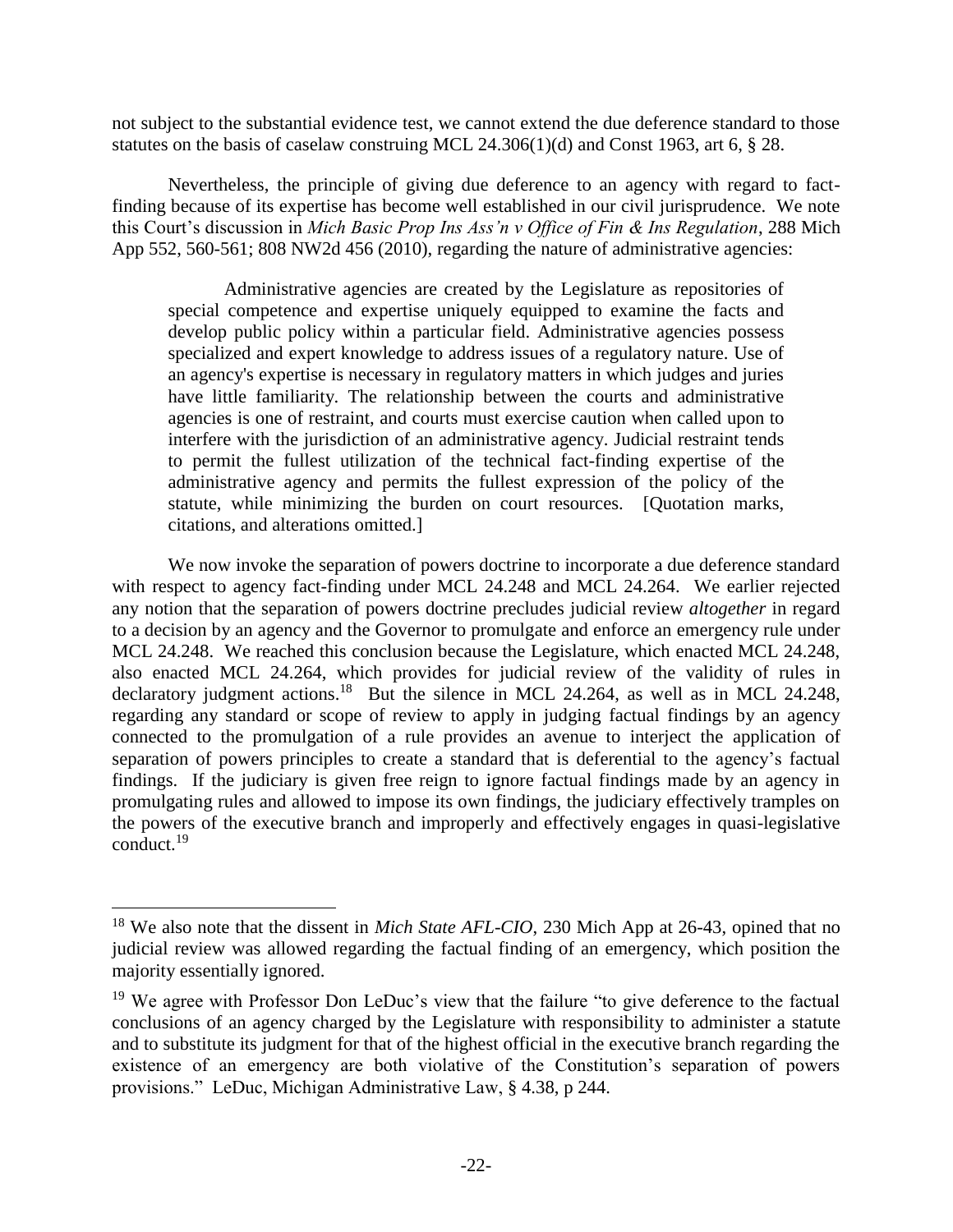Accordingly, in the context of a declaratory judgment action, when a court reviews an agency's decision, concurred in by the Governor, that the preservation of the public health, safety, or welfare requires the promulgation of emergency rules absent notice and participation procedures, MCL 24.248(1), the court must accord due deference to the agency's expertise and not invade the agency's fact-finding by displacing its choice between two reasonably differing views. To be clear, however, giving due deference to agency fact-finding does not equate to subservience or complete capitulation and allow a reviewing court under MCL 24.248 and MCL 24.264 to abdicate entirely its role in determining the validity of an emergency rule.

#### E. DISCUSSION

#### 1. LIKELIHOOD OF SUCCESS ON THE MERITS

We hold that even giving due deference to the DHHS and the Governor, we cannot conclude that the Court of Claims erred by finding that plaintiffs had demonstrated a likelihood of success on the merits at this stage of the proceedings with respect to their claim that the emergency rules were procedurally invalid.<sup>20</sup> The gist of defendants' position that emergency rules had to be promulgated is set forth in the introductory paragraph of their brief on appeal:

Michigan undisputedly faces a youth vaping crisis, and each day that passes, this crisis is causing immediate and lasting harm to the public health of this state. E-cigarette use among high school and middle school students continues to skyrocket at alarming rates. *And kid-friendly flavored vaping products targeted to hook children on nicotine continues to present a grave public health emergency in our state.* Nicotine is highly addictive and negatively impacts the developing brain. Research shows that youth who use such products are significantly more likely to start smoking combustible cigarettes notwithstanding the documented and well-known negative health consequences associated with the use of cigarettes. [Emphasis added.]

Again, MCL 24.248(1) provides that "[i]f an agency finds that preservation of the public health, safety, or welfare requires promulgation of an emergency rule without following the notice and participation procedures required by [MCL 24.241 and MCL 24.242] . . ., the agency may dispense with all or part of the procedures . . . ." We construe this language to allow for the promulgation of emergency rules but only if compliance with APA notice, hearing, and participation procedures will prevent an agency from being able to preserve the public's health, safety, or welfare. The evaluation requires contemplation of evidence showing the effect on the public health, safety, or welfare if enforcement of a proposed rule is delayed during the timeframe necessary to comply with notice, hearing, and participation procedures. Evidence of the events or circumstances that would likely transpire during the period of delay needs to be assessed for purposes of determining whether the public health, safety, or welfare would be sufficiently compromised so as to constitute an emergency and justify promulgation and

 $20$  But, as noted earlier, we do not believe that "procedural" invalidity is the proper characterization.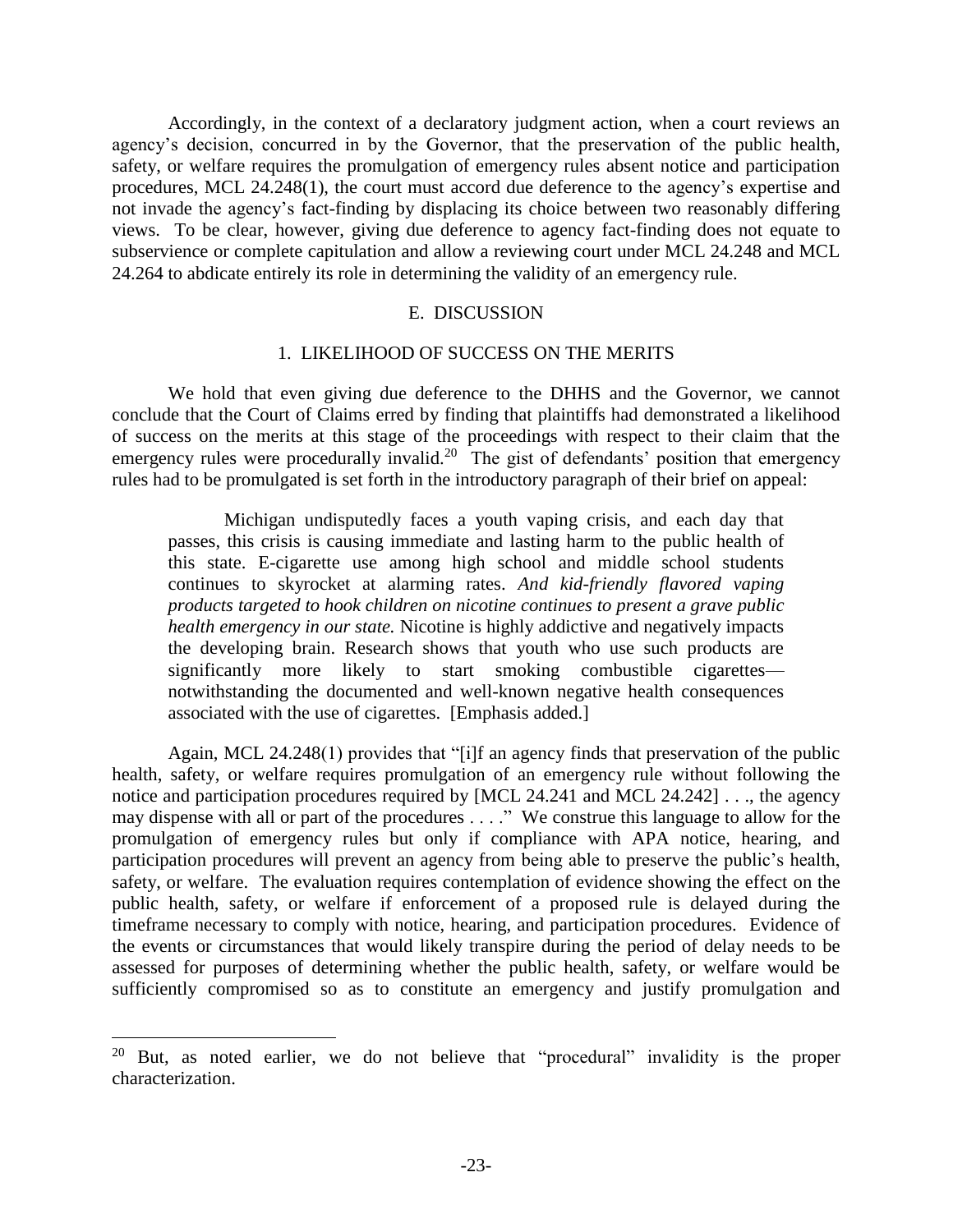enforcement of emergency rules. The number of individuals whose health, safety, or welfare would be affected during the period of delay and the nature and seriousness of the impact on those individuals would be key factors to consider.

We think it would be helpful to provide a hypothetical, albeit a very simplistic, generalized one. If a delay in promulgating and enforcing a rule to satisfy APA notice and participation procedures would result in harm to 3% to 5% of the population, *which would otherwise not have occurred without the delay*, but the harm was fairly minor, it would be reasonable to conclude that the preservation of the public health, safety, or welfare would not require promulgation of an "emergency" rule without following procedural safeguards. If that hypothetical is tweaked so that the harm is elevated to likely death, it would be reasonable to conclude that the preservation of the public health, safety, or welfare would require promulgation of an "emergency" rule without following procedural safeguards. If we return to minor harm being involved but with 90% of the population being affected, an "emergency" rule would likely be justified. $21$ 

In the instant cases, defendants presented evidence that would lend support for a determination that use of e-cigarettes or vapor products by minors is an ever-worsening and serious public health concern and that flavored nicotine vapor products are at the forefront of driving and exacerbating the problem and leading youths to future nicotine addiction. Prohibiting altogether the sale and distribution of flavored nicotine vapor products would ostensibly curb youth vaping trends to some extent. Plaintiffs countered defendants' evidence with testimony by expert Amelia Howard that called into question the studies that defendants relied on.

Giving due deference to defendants' factual finding that the preservation of the public health, safety, or welfare required the promulgation of emergency rules absent notice and participation procedures, we nonetheless cannot conclude that the finding is reasonable. The case did not present a choice between two reasonably differing views on whether an emergency existed. Defendants did not, in any form or fashion, tailor the evidence or their arguments to the period of delay that would have occurred if notice, hearing, and participation procedures had been undertaken. Defendants did not present evidence indicating, showing, suggesting, or giving an opinion on: the number of youths who could be expected to start vaping for the first time during the period of delay because flavored nicotine vapor products remained on shelves; the danger of those first-timers becoming addicted to nicotine based solely on the use of flavored nicotine vapor products during the period of delay; and whether youths already using flavored nicotine vapor products would have a decreased chance of a healthier or addiction-free outcome if there was a period of delay.<sup>22</sup> Bluntly stated, defendants did not produce evidence that an emergency situation existed *such that a period of delay* would make any relevant difference in preserving the public's health, welfare, or safety. In sum, on the basis of the evidence presented

 $21$  The percentages used in our hypotheticals are for illustration purposes only.

 $22$  The equation should also involve consideration of the effect, if any, of 2019 PA 18, and whether, if there was no delay, any youths would turn to regular cigarettes.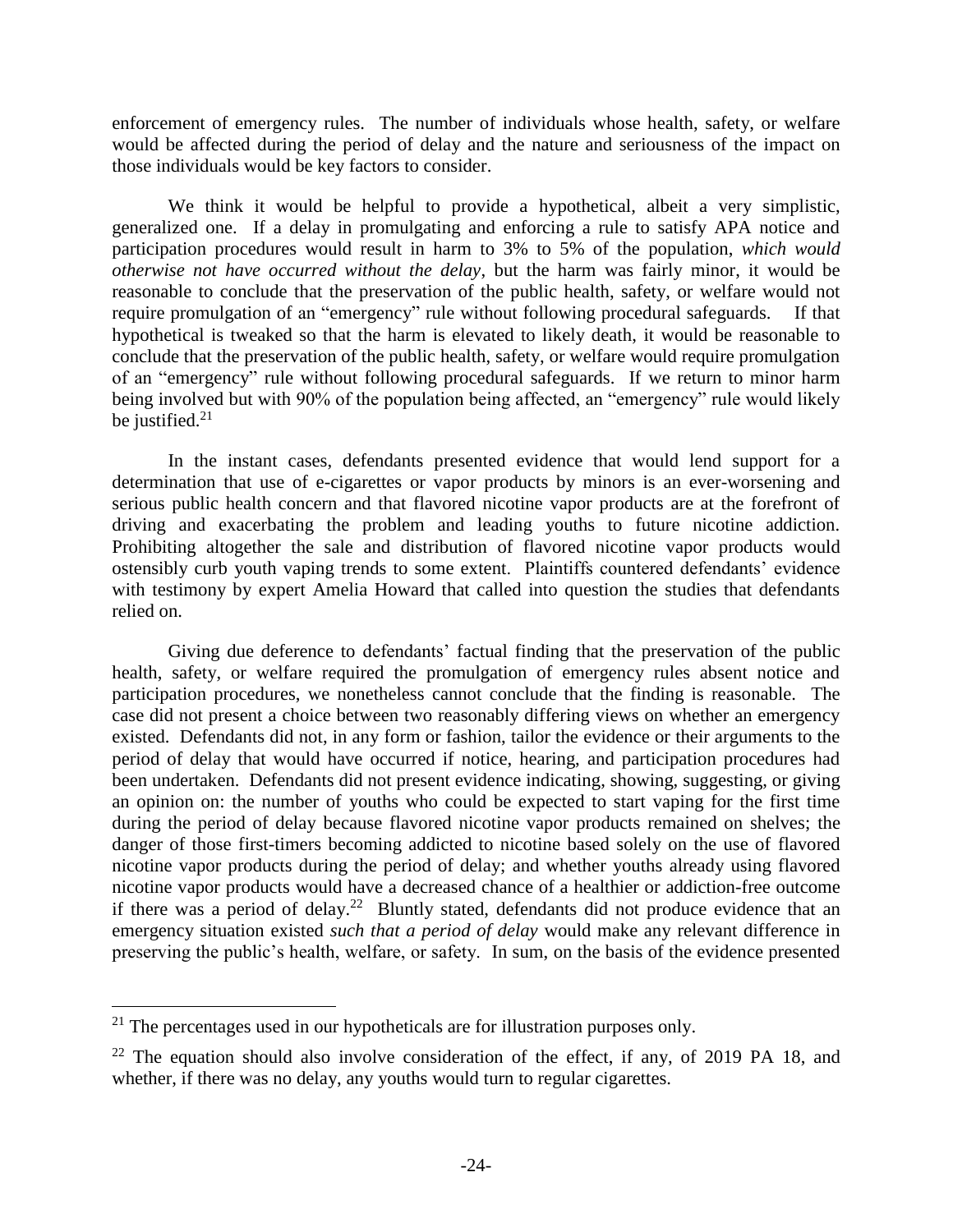at this stage of the proceedings, we agree with the Court of Claims that plaintiffs are likely to succeed on the merits regarding their shared request that the emergency rules be declared invalid. Defendants will still have the opportunity to attempt to gather the necessary evidence when the merits of plaintiffs' lawsuits are litigated. $^{23}$ 

#### 2. IRREPARABLE HARM

The Court of Claims found that plaintiffs had carried their burden of demonstrating irreparable harm. With respect to ACC, the Court of Claims determined that it had presented evidence of loss of goodwill and competitive position in the marketplace, which constituted irreparable harm because of the difficulty in calculating damages and because a significant loss of goodwill cannot be compensated by an award of economic damages. The Court of Claims found that the emergency rules effectively banned ACC from using its tradename and branding,  $24$ caused ACC to lose a significant portion of its sales, resulted in store closings, and were destroying the business. With respect to Slis, the Court of Claims determined that he had demonstrated irreparable harm because the emergency rules caused Slis to shutter his business, resulted in his customers obtaining flavored vaping products from Wisconsin, and will lead to the loss of his entire business.

Defendants argue that, in regard to ACC and lost goodwill, the Court of Claims erred on the issue of irreparable harm because ACC did not make a particularized showing that irreparable harm would in fact flow from rebranding itself to the extent necessary to comply with the emergency rules. Defendants contend that half of ACC's online sales occur out of state, which is beyond the reach of the emergency rules, and that the emergency rules would only temporarily bar ACC's misleading advertising practices as to the online sales in Michigan.

 $23$  We do question the reasoning of the Court of Claims that defendants had not shown the existence of an emergency because the studies, reports, and surveys they relied on were old and stale. The age of the studies, reports, and surveys did not necessarily mean that there was not a present, ongoing emergency, although current information would provide stronger evidence. We note that the Governor cited a 2019 study regarding the continuing increase in youth vaping in her certificate of need for extension of the emergency. Additionally, the Court of Claims, citing federal cases and pointing to the older studies originally relied on by defendants, stated that an agency cannot create an emergency by way of its own failure to act in timely fashion. We reject this approach in applying MCL 24.248(1) and note that the federal rulemaking statute has a general "good cause" requirement with respect to skipping procedural safeguards, 5 USC 553(b)(3)(B), which is not contained in MCL 24.248(1). An unreasonable delay in seeking to promulgate emergency rules does not mean that there is no continuing or worsening emergency. Moreover, if emergency rules are needed, even though they should have been promulgated earlier, the people of our state are entitled to protection and should not be put at risk because the DHHS moved too slow.

 $24$  Rule 3(1) of the emergency rules bars a retailer from using fraudulent and misleading terms in selling vapor products, and Rule 3(2) defines fraudulent or misleading terms as including, in part, the word "clean."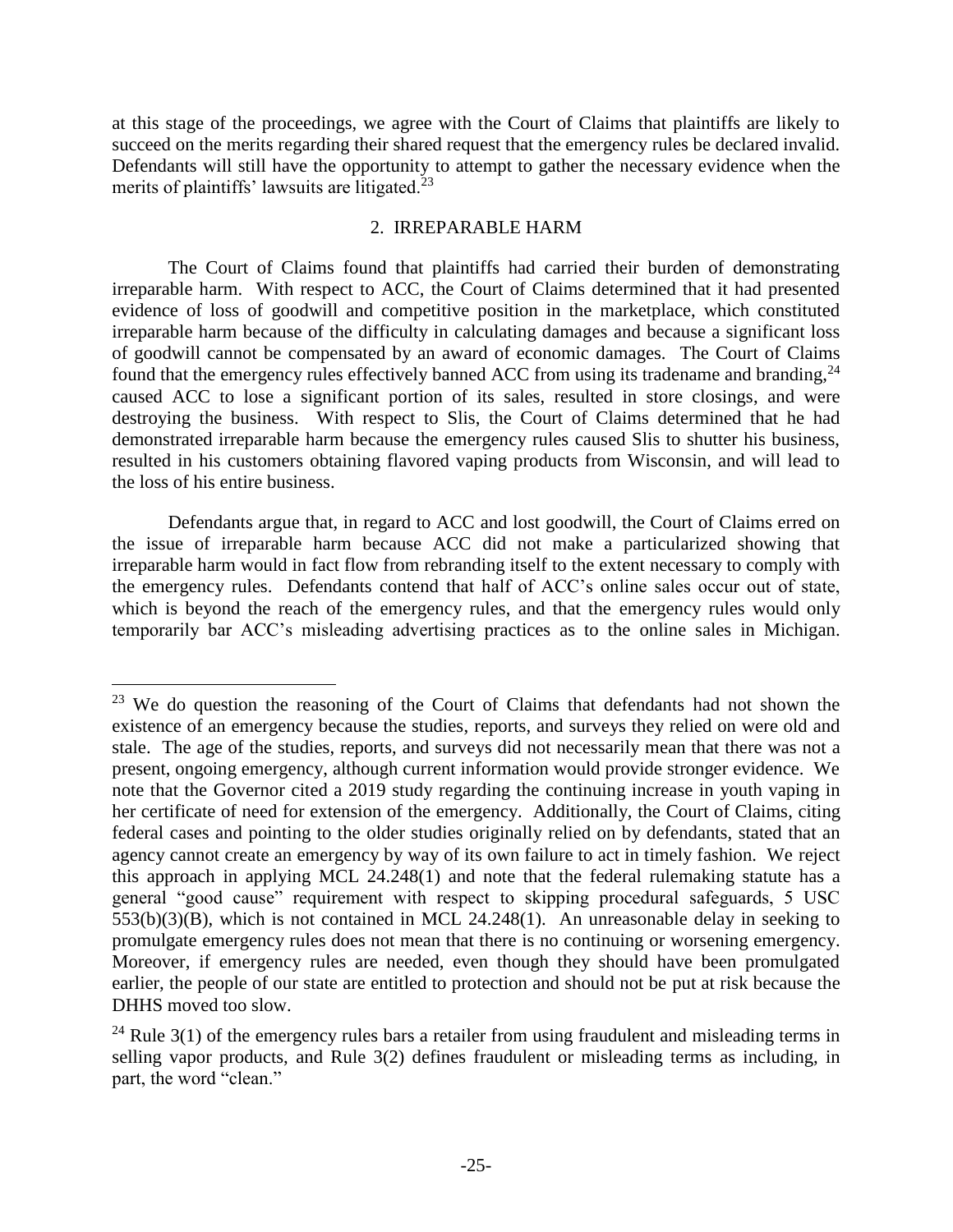Defendants maintain, therefore, that ACC failed to show that it would have to rebrand itself entirely or that the extent of the required rebranding "would in fact cause loss so certain, pervasively destructive, and incalculable as to be irreparable." With respect to Slis, defendants argue that he failed to show that loss of his business was in fact the necessary consequence of the emergency rules. Defendants contend that the emergency rules still left room for Slis to make sales, considering that Slis could sell flavored nicotine vapor products outside of Michigan, that he could still sell tobacco-flavored vapor products and flavored vapor products lacking nicotine in Michigan, and that the emergency rules were only temporary.

In *Thermatool Corp*, 227 Mich App at 377, this Court discussed the irreparable-harm factor, observing:

In order to establish irreparable injury, the moving party must demonstrate a noncompensable injury for which there is no legal measurement of damages or for which damages cannot be determined with a sufficient degree of certainty. The injury must be both certain and great, and it must be actual rather than theoretical. Economic injuries are not irreparable because they can be remedied by damages at law. A relative deterioration of competitive position does not in itself suffice to establish irreparable injury. [Citations omitted.]

In *Atwood Turnkey Drilling, Inc v Petroleo Brasileiro, SA*, 875 F2d 1174, 1179 (CA 5, 1989), the Fifth Circuit of the United States Court of Appeals observed:

Petrobras directs our attention to cases holding that a preliminary injunction is an inappropriate remedy where the potential harm to the movant is strictly financial. This is true as a general rule but an exception exists where the potential economic loss is so great as to threaten the existence of the movant's business. [Citations omitted.<sup>25</sup>]

The threat of bankruptcy and the possibility of going out of business can constitute irreparable harm. *Id.* 

As an initial point and as argued by Slis, there is a question whether plaintiffs would have any claim for money damages against the state defendants in light of immunity principles. See *Smith v Dep't of Pub Health*, 428 Mich 540, 544; 410 NW2d 749 (1987). We do note that ACC alleged an unconstitutional takings claim against defendants and seeks \$840,500 in just compensation for lost product. But this claim is for loss of product only and not loss of business. The Court of Claims did not speak to the matter, and we decline to resolve the issue because it is unnecessary for us to do so.

With respect to ACC, defendants' arguments only address the goodwill and rebranding issue connected to ACC's having the word "clean" in its name. But the Court of Claims also

 $25$  Decisions of lower federal courts are not binding on this Court, but may be considered for their persuasive value. See *Abela v Gen Motors Corp*, 469 Mich 603, 607; 677 NW2d 325 (2004).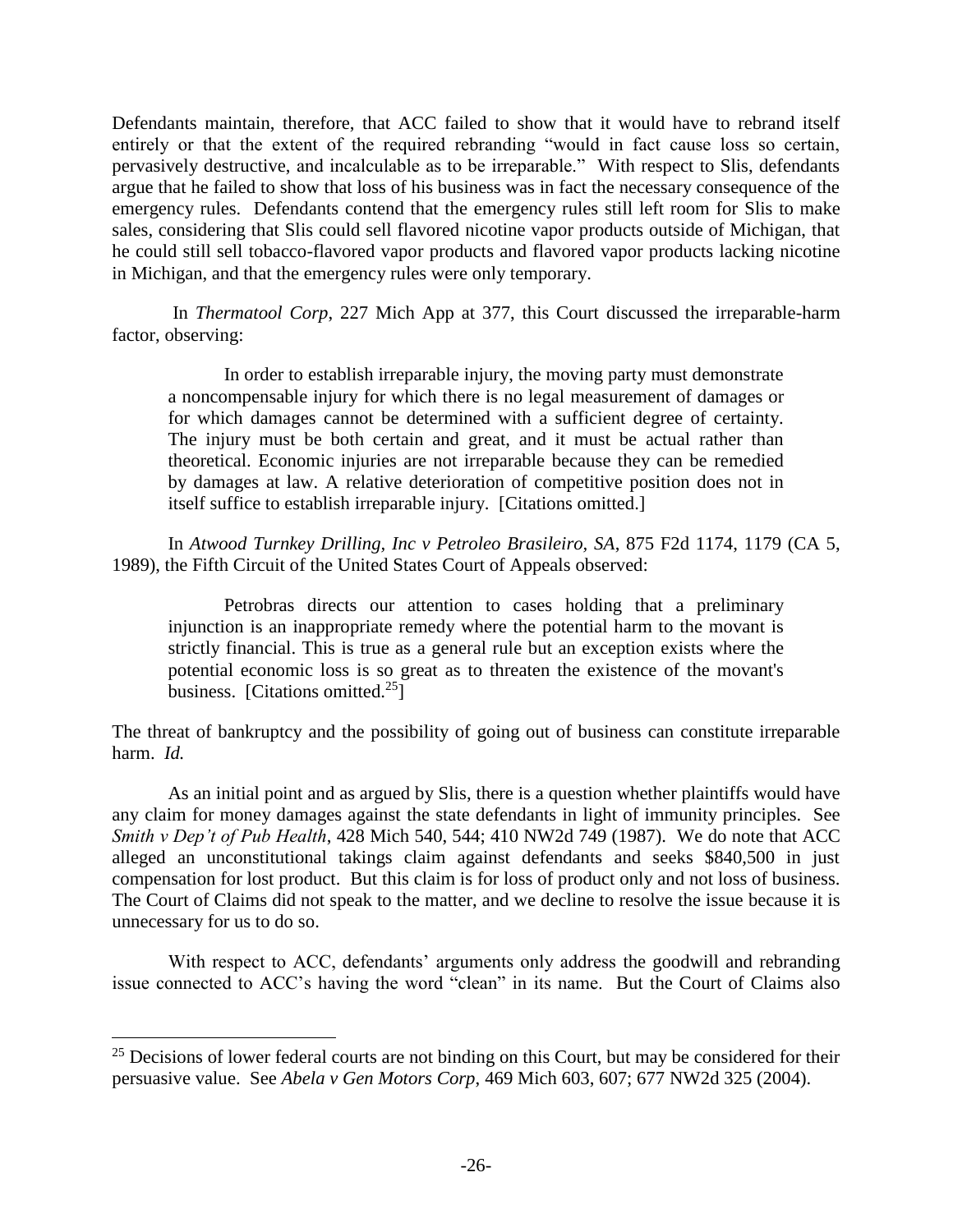based its decision on the significant loss of sales, store closings, and the possible collapse of the business, all of which found factual support in the record. "When an appellant fails to dispute the basis of a lower court's ruling, we need not even consider granting the relief being sought by the appellant." *Denhof v Challa*, 311 Mich App 499, 521; 876 NW2d 266 (2015). On this basis alone, we can affirm the finding of irreparable harm in regard to ACC.

Moreover, the Court of Claims was correct that "[t]he loss of customer goodwill often amounts to irreparable injury because the damages flowing from such losses are difficult to compute." *Basicomputer Corp v Scott*, 973 F2d 507, 512 (CA 6, 1992). Whether "the loss of customer goodwill amounts to irreparable harm often depends on the significance of the loss to the plaintiff's overall economic well-being." *Apex Tool Group, LLC v Wessels*, 119 F Supp 3d 599, 610 (ED Mich, 2015) (quotation marks and citation omitted).<sup>26</sup> Defendants argue that there was an evidentiary failure in regard to goodwill because ACC did not show any particular harm due to the loss of goodwill or that rebranding would not have been successful. Defendants' position, however, demands too much of ACC and is the very reason that loss of goodwill can constitute irreparable harm, i.e., the difficulty in measuring harm. David Haight of ACC testified that their products were branded with the ACC name, that the ACC name had been used for ten years, including online, and that ACC's customers knew and had become familiar with the ACC name.

With respect to both ACC and Slis, defendants' contention that the harm is only temporary misses the mark given that the emergency rules have now been extended another six months and that the plaintiffs presented evidence indicating that the businesses were in financial distress and danger even under the initial six-month period that the emergency rules were in effect. Furthermore, although defendants maintain that the DHHS has indicated that the emergency rules do not prohibit the sale or transportation of flavored nicotine vapor products to persons outside of Michigan, the rules themselves do not specifically exempt such activity. And even if that is the case, there is no indication that online sales of flavored nicotine vapor products outside of the state would prevent the collapse of the businesses. In regard to Slis, he testified that the emergency rules were resulting in a large loss of customers because most of them used flavored vapor products. He also indicated that his inventory was deteriorating and would definitely expire if an extension of the emergency rules was ordered, which has now occurred.

<sup>&</sup>lt;sup>26</sup> Although the discussion was not in the context of analyzing the propriety of a preliminary injunction, this Court in *Unibar Maintenance Servs, Inc v Saigh*, 283 Mich App 609, 631; 769 NW2d 911 (2009), touched on the difficulty in proving certain damages:

<sup>[</sup>T]he purpose of compensatory damages, which is to make the plaintiff whole, indicates that exemplary damages may be construed as appropriate for injuries to a corporation that cannot be measured or estimated in monetary terms. Clearly, a loss of reputation as a skillful company is unquantifiable and recoverable as exemplary damages, as may be a loss of goodwill, or any damage to other types of company reputation amongst either employees or customers. [Citations omitted.]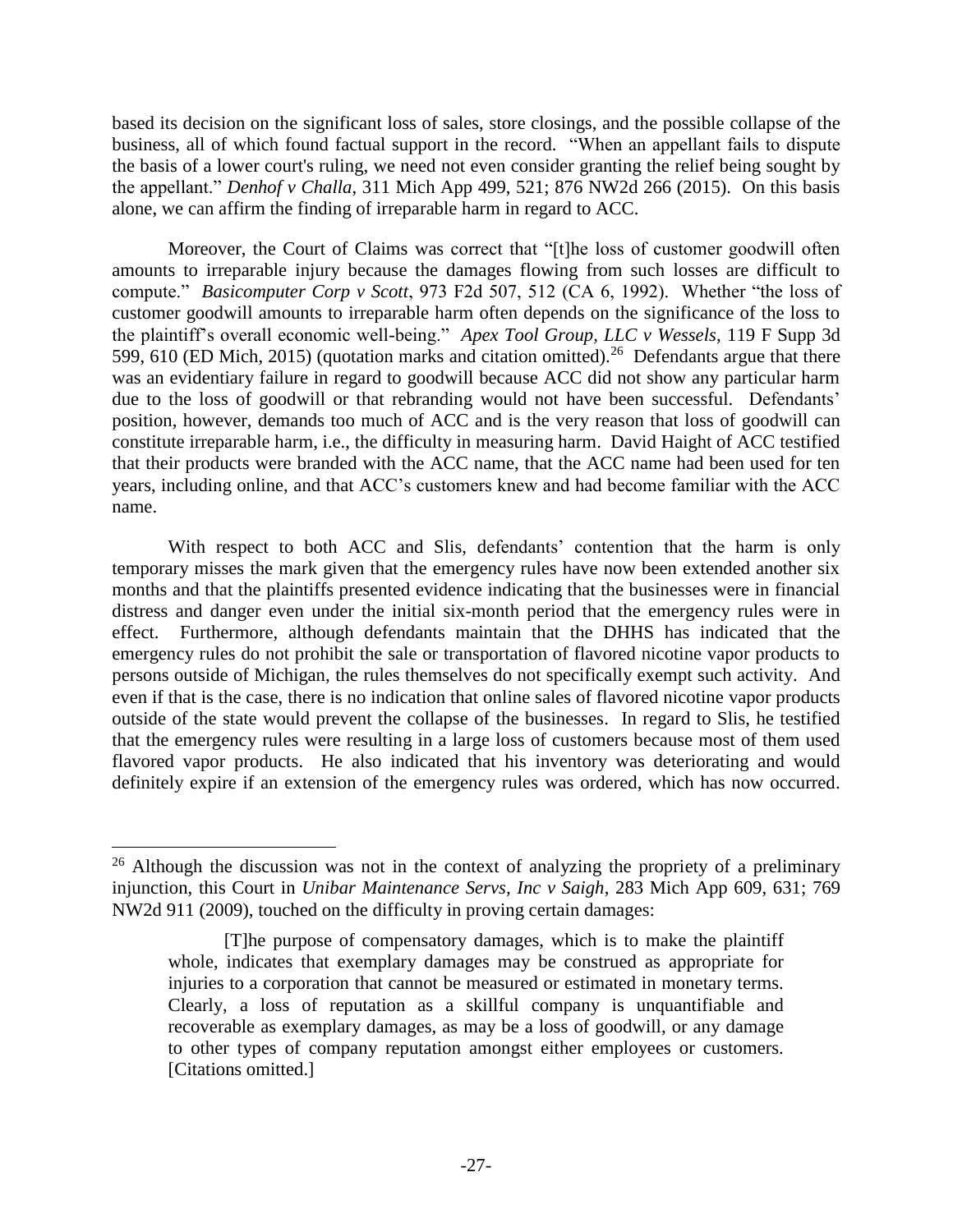Slis further testified that he would have to close the doors to the business and file for bankruptcy if the emergency rules remained in force. This evidence sufficed to support the determination by the Court of Claims that Slis would suffer irreparable harm if a preliminary injunction did not issue.

In sum, the Court of Claims did not clearly err in concluding that both Slis and ACC would sustain irreparable harm if the emergency rules were not enjoined.

#### 3. BALANCING THE HARMS

The Court of Claims concluded that the harm that would befall plaintiffs if no preliminary injunction were issued would outweigh the harm that would occur to defendants should a preliminary injunction be issued. The Court of Claims indicated that plaintiffs had demonstrated a risk of irreparable harm absent a preliminary injunction, which was greater than any risk of harm to defendants with an injunction in place, especially where defendants had not articulated that they would suffer any harm. The Court of Claims also stated that defendants would not suffer any harm if they were forced to comply with the APA's notice and participation procedures before implementing the rules regulating vapor products. The Court of Claims concluded that "the harm to defendants as state entities is neither compelling nor noteworthy."

Defendants essentially argue that a preliminary injunction enjoining enforcement of the emergency rules harms them by preventing defendants from carrying out their constitutional and statutory duties to protect and preserve the health, safety, and welfare of the people of this state, which in turn results in harm to the people themselves and the state's financial health. The preliminary injunction does not undercut the overall ability of the DHHS to promulgate valid emergency rules that meet the requirements of MCL 24.248(1), or from taking other appropriate steps to preserve the public's health, safety, and welfare. Under defendants' rationale, the harm to them would always trump the harm to a party challenging an emergency rule because defendants could claim that an injunction prevents them from protecting the public.<sup>27</sup> Also, the Legislature has already stepped in and taken some governmental action on the youth vaping "crisis" by amending the YTA, 2019 PA 18. We conclude that the Court of Claims did not clearly err regarding its finding on the balancing of harms.

### 4. THE PUBLIC INTEREST

The Court of Claims concluded that the public-interest factor favored neither plaintiffs nor defendants, finding compelling public interests on both sides of the issue. On one hand, the Court of Claims explained, an unknown number of minors would likely start using flavored nicotine vapor products. On the other hand, if the emergency rules were enforced, there was evidence that adult users of flavored vapor products would return to using combustible tobacco products, which the Court of Claims characterized as "more harmful" than vapor products.

 $27$  To the extent that defendants' argument entails consideration of harm to the public, we believe that said consideration pertains to the last factor that we shall examine—impact on the public interest.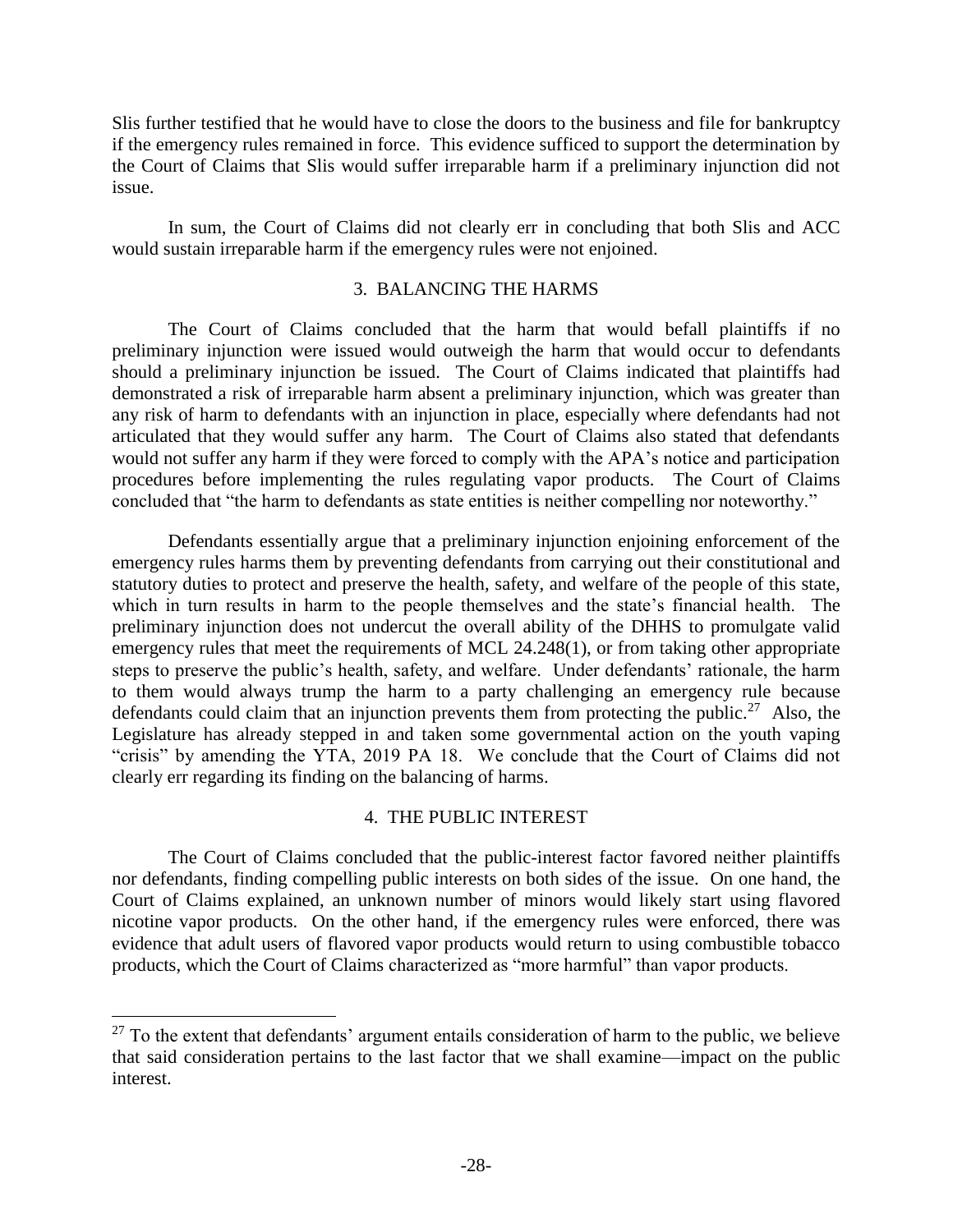Defendants argue that the Court of Claims erred because the evidence was overwhelming regarding the health dangers of nicotine addiction and that youths were starting down the path to nicotine addiction through the use of flavored nicotine vapor products, while plaintiffs' evidence that depriving adults of flavored nicotine vapor products would return many of them to smoking regular cigarettes was anecdotal and statistically unsupported.

Defendants are correct that they presented a plethora of evidence and studies showing the increase in and dangers of youths using flavored nicotine vapor products. As noted by the Court of Claims, however, plaintiffs "produced . . . literature citing improved health outcomes for former combustible tobacco users who switch to vaping products." The testimony of plaintiffs' witnesses also supported the view that the end of flavored nicotine vapor products would drive many users back to smoking cigarettes. We cannot conclude that the Court of Claims clearly erred in finding this factor neutral, but even if there was error and the factor should have been found in favor of defendants, reversal would still not be warranted considering that the other three factors favored the issuance of a preliminary injunction.

#### V. CONCLUSION

We hold that the DHHS and the Governor are entitled to due deference with regard to the finding of an emergency under MCL 24.248(1), but not complete capitulation, and the Court of Claims ultimately did not abuse its discretion by issuing the preliminary injunction on the basis of the evidence presented by the parties. The likelihood of success on the merits, whether plaintiffs would suffer irreparable harm, and the balancing of the harms favored the action by the Court of Claims to issue the preliminary injunction, even if the factor regarding the public interest did not. We hold that the Court of Claims did not abuse its discretion by granting plaintiffs' motions for a preliminary injunction.<sup>28</sup>

We affirm. Having fully prevailed on appeal, plaintiffs may tax costs under MCR 7.219.

/s/ Jane E. Markey /s/ Kathleen Jansen /s/ Mark T. Boonstra

 $28$  Given our ruling, it is unnecessary to address the other various issues and arguments raised in this consolidated appeal.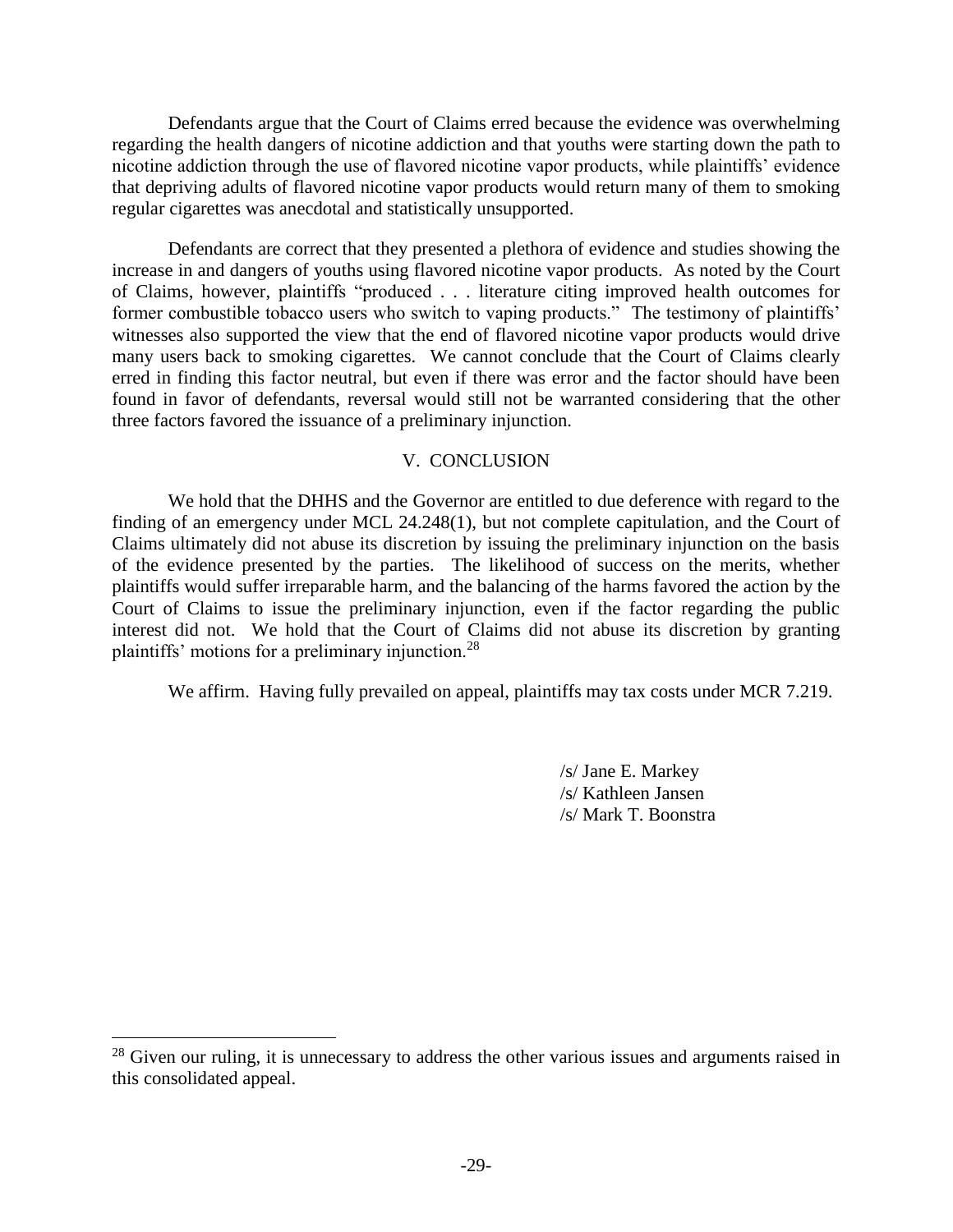# **S T A T E O F M I C H I G A N**

# **C O U R T O F A P P E A L S**

MARC SLIS and 906 VAPOR,

Plaintiffs-Appellees,

STATE OF MICHIGAN and DEPARTMENT OF HEALTH AND HUMAN SERVICES,

Defendants-Appellants.

A CLEAN CIGARETTE CORPORATION,

Plaintiff-Appellee,

GOVERNOR, STATE OF MICHIGAN, and DEPARTMENT OF HEALTH AND HUMAN SERVICES,

Defendants-Appellants.

Before: MARKEY, P.J., and JANSEN and BOONSTRA, JJ.

BOONSTRA, J. (*concurring*).

I fully concur in the majority opinion. I write separately because this case highlights for me a growing concern about governmental overreach, both in this case specifically and also more generally, and because sometimes we as Americans need a wake-up call. This case—particularly in the context of other recent governmental actions—provides one.

FOR PUBLICATION May 21, 2020

v No. 351211 Court of Claims LC No. 19-000152-MZ

v No. 351212 Court of Claims LC No. 19-000154-MZ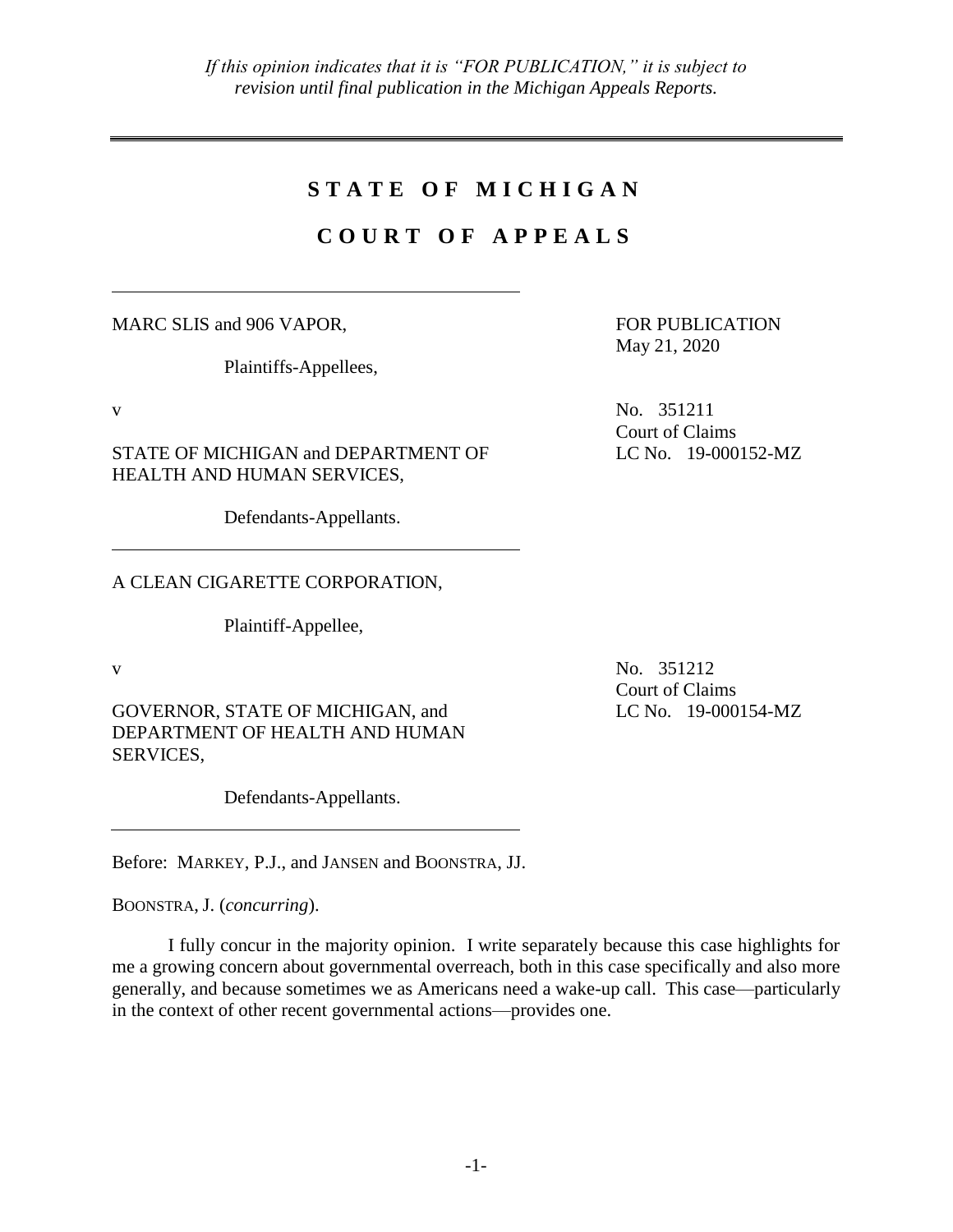Totalitarianism<sup>1</sup> has no place in America. Has it arrived? Well, that's a question for another day. It's not a question that I will endeavor to answer, at least not yet, not in this case. But recent events in Michigan and beyond, which are unfolding by the minute and which no doubt will overtake what I am able describe in this opinion, provide a backdrop for our consideration of the question that is presented in this case. I fear that a pattern may be emerging.

So, let's start with the general, and then I will circle back to the specifics of this vaping case and to how the general relates to the specific.

After nearly 250 years, it is easy to take our liberty for granted. We shouldn't. Our founding fathers fought and died so that we could be free from tyranny. They knew—and declared—that we are "endowed by [our] Creator"—not by government—"with certain unalienable Rights, and among them are Life, Liberty, and the pursuit of Happiness."<sup>2</sup> It isn't like that everywhere—indeed, historically, despots, tyrants, and monarchs were the rule, not the exception. America became the exception—hence the idea of "American exceptionalism." Upon the founding of the Massachusetts Bay colony in 1630, Gov. John Winthrop declared, "For we must consider that we shall be as a city upon a hill. The eyes of all people are upon us."<sup>3</sup> Centuries later, President Ronald Reagan frequently spoke of America as a "shining city upon a hill," and in his farewell address to the American people described her as "still a beacon, still a magnet for all who must have freedom, for all the Pilgrims from all the lost places who are hurtling through the darkness, toward home."<sup>4</sup>

We live in strange times. Never in our history has virtually all of America been on lockdown. And never before has our government dared to presume that it had the authority to impose such a lock-down upon us. To be fair, we live in the midst of what has been deemed to be a "pandemic"—thanks to the COVID-19 virus. We are all naturally fearful of the resulting unknowns.<sup>5</sup> And few doubt, as a result, that we needed to take measures to protect ourselves and

<sup>5</sup> But keep in mind:

 $\overline{a}$ 

• John Adams once said, "Fear is the foundation of most governments; but it is so sordid and brutal a passion, and renders men in whose breasts it predominates so stupid and miserable, that Americans will not be likely to approve of any political institution which is founded on it." See Adams,

<sup>&</sup>lt;sup>1</sup> "Totalitarian" is defined as "of or relating to a centralized dictatorial form of government requiring complete subservience to the state<sup>7</sup> or "a person advocating such a system." *Oxford American Dictionary of Current English*, p 859.

 $2$  Declaration of Independence (1776).

<sup>3</sup> Sermon of John Winthrop, *City Upon a Hill* (or, *A Model of Christian Charity*) (1630), available at http://www.digitalhistory.uh.edu/disp\_textbook.cfm?smtID=3&psid=3918 (last accessed April 15, 2020).

<sup>4</sup> See transcript of President Ronald Reagan's Farewell Address to the American People, available https://www.nytimes.com/1989/01/12/news/transcript-of-reagan-s-farewell-address-toamerican-people.html (last accessed April 15, 2020).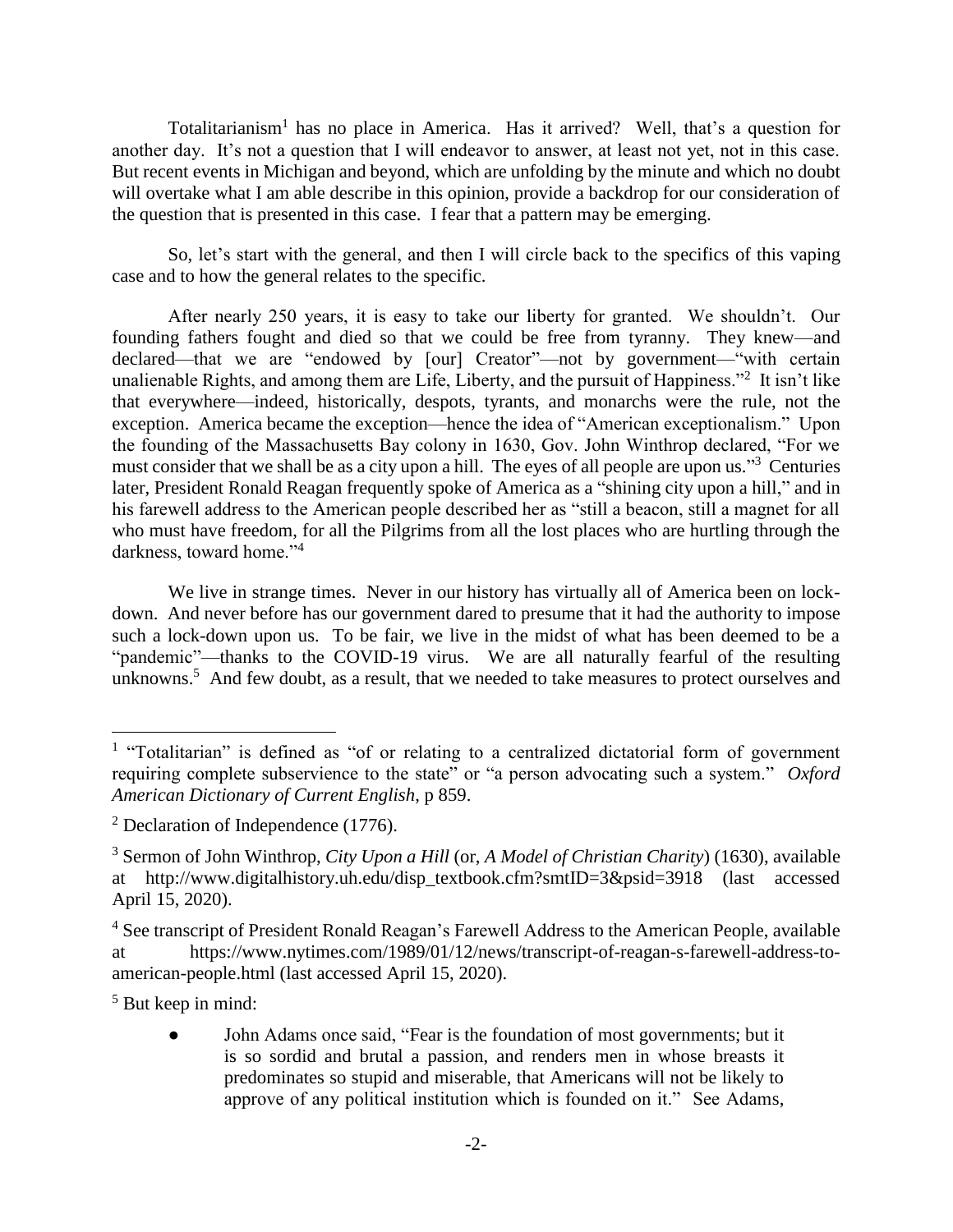our fellow Americans. 6

 $\overline{a}$ 

This is not the time or place to judge the appropriateness of the measures that have been taken. This case isn't even about COVID. It's about vaping, and about the government's (actually, the executive branch of Michigan state government's) decision to impose emergency rules banning the sale of certain vaping products in Michigan.

But, you might ask, what does COVID have to do with vaping? Well, maybe nothing. Our Governor has herself linked the two, however. See, e.g., Shamus, *Whitmer speculates vaping could cause young people to get COVID-19. We fact checked it.*, Detroit Free Press (March 24,

> *Thoughts on Government* (April 1776). Available at http://www.masshist.org/publications/adamspapers/index.php/view/PJA04dg2 (last accessed May 2, 2020).

- Since then, entire books have been written about how both tyrannical despots and modern-day politicians have used fear—and a culture of fear to control the masses, to cause people to look to government to protect them, and to consolidate their own power and accomplish their own political objectives. See, e.g., Boyack, *Feardom: How Politicians Exploit Your Emotions and What You Can Do to Stop Them*, Libertas Press (2014), p 8- 9 *et seq*. ("[D]espots and authoritarians have historically studied and utilized [fear] to pursue their goals. . . . What do history's most notorious despots have in common with many of the flag-waving, patriotic politicians of our day? Both groups rise to power through the exploitation of fear. Sometimes the fear derives from a pre-existing threat. At other times, crises are created or intensified to invoke a sense of panic and anxiety where none previously existed. This pattern is as predictable as it is destructive. The end result is the same: a loss of liberty. Policies that are costly, oppressive, and harmful are supported by people who abandon any interest in freedom or personal responsibility in hopes of feeling safe.").
- Long before modern-day despots learned to use the tool of fear, it was written, "Fear thou not; for I am with thee." Isaiah 41.10 (King James Version). See https://www.kingjamesbibleonline.org/Isaiah-41-10/ (last accessed May 2, 2020).

 $6$  I would suggest, however, that we as Americans should think long and hard about what are our individual, personal responsibilities to protect ourselves and our fellow citizens, and what government's proper role should be. Perhaps we can rationally address that which instills fear without relinquishing our liberties.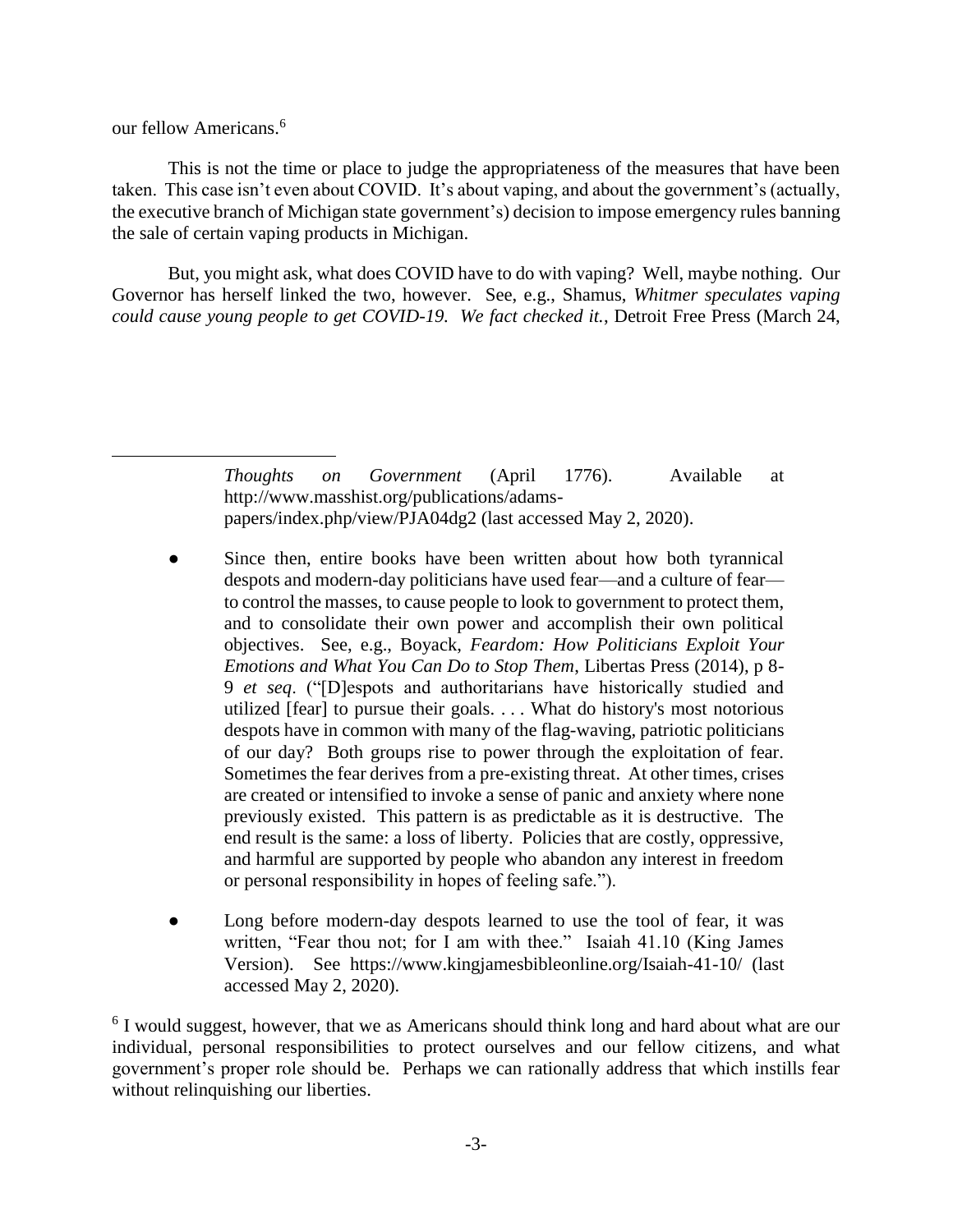2020);<sup>7</sup> Shamus, *Michigan governor suggested possible link between vaping and coronavirus. What do doctors say?*, USA Today (March 24, 2020).<sup>8</sup>

So, it's worth pondering. And it's worth pondering in the larger context of what is at stake generally when government acts to impose its will upon us—it is, of course, *our very liberty*. That is not something that should ever be taken—or taken away—lightly. That is why core notions of due process are so fundamental to our existence as a nation. That is why we have three separate and co-equal branches of government. That is why we have elections, and why our elected officials are accountable to us—to "We the People."<sup>9</sup> That is why legislatures enact laws, and why it is up to the executive to sign them (or not). And it is why the judiciary defers to the legislature on matters of public policy.

Properly or not, government officials have taken unprecedented measures in the wake of COVID-19. Michigan is no exception. Without question, those measures have seriously impeded the exercise of our basic and fundamental—and oft-taken-for-granted—liberties, even, for example, our ability to gather with family members or attend religious services this past Easter or, for a perhaps more trivial but still impactful example, to buy paint from the local hardware store.

I do not pass judgment about any of those matters in this opinion.<sup>10</sup> As I said, there may be a time and place for that, but this is not it. I note only that there has been a chorus of increasingly expressed concerns emanating from wide corners of our society. I am not endorsing any particular views in this opinion, and I am sure that there are others who see things differently. At least some of the expressed concerns without question come from reputable sources. And even for those you may think are not reputable, the First Amendment has not (at least yet) been abolished, and it applies to all of us. Indeed, it's good that we are expressing our views. We as a society ought to

<sup>9</sup> US Const, Preamble.

<sup>7</sup> Available at https://www.freep.com/story/news/health/2020/03/24/coronavirus-vapingmichigan-whitmer-stay-home-order/2899048001/ (last accessed April 15, 2020).

<sup>8</sup> Available at https://www.usatoday.com/story/news/health/2020/03/24/coronavirus-vapingmichigan-whitmer-stay-home-order/2908032001/ (last accessed April 15, 2020).

 $10$  I do suggest, however, that these are serious issues that deserve serious scrutiny by all Americans. The state of America today was unthinkable yesterday. The mere suggestion of it would have been cast aside as nonsense, a reactionary conspiracy theory. But here we are. Is America being taken for a test drive? If we bend today to the will of the authoritarians amongst us, what will they dare come for tomorrow? Our guns and churches? And anything else we might cling to? Rahm Emanuel recently reprised his famous line, "Never allow a good crisis go to waste. It's an opportunity to do the things you once thought were impossible." See Emanuel, "*Let's make sure this crisis doesn't go to waste*, The Washington Post (March 25, 2020), available at: https://www.washingtonpost.com/opinions/2020/03/25/lets-make-sure-this-crisis-doesnt-gowaste/ (last accessed May 8, 2020). The current crisis has America at a tipping point. Will we demand the liberties that have stood as the very foundation of our nation from its inception? Or will we live under the thumb of autocrats in the hope that they will keep us safe? The world of our children and grandchildren hangs in the balance.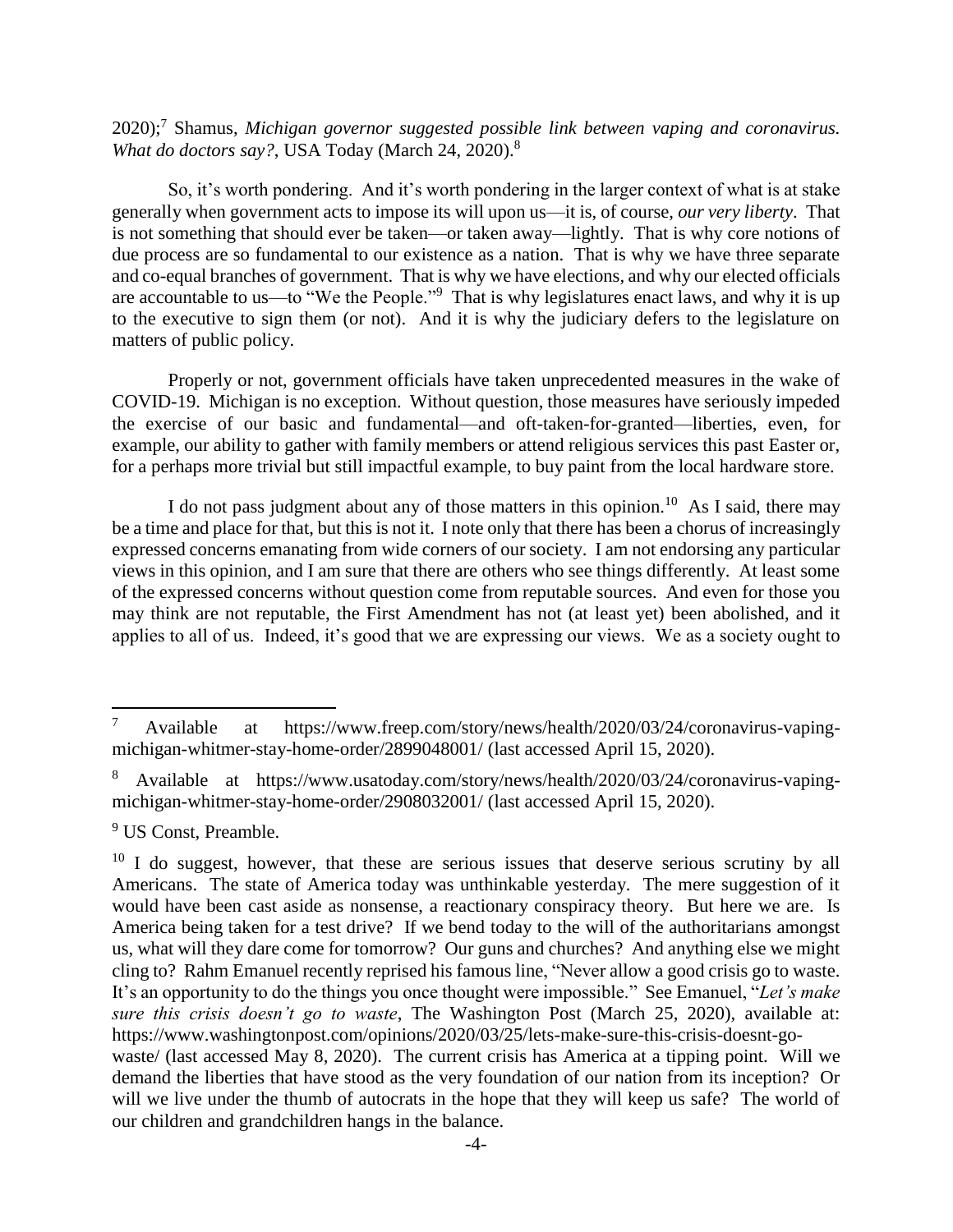be debating these things. That's what we do in a democracy. Particularly when the issues go to the fundamental nature of our rights as a free people.

I highlight some recent publications only to give context to the issue before us in this vaping case. The first one I quote in full.

The Wall Street Journal Editorial Board had this to say in an April 13, 2020 editorial entitled, *It's Still America, Virus or Not: Draconian orders and enforcement will undermine public support for social distancing*:

Americans by and large have willingly obeyed the government's shelter-in-place and social-distancing orders, but *that doesn't seem to be enough for some public officials. They're indulging their inner bully* in ways that over time will erode public support for behavior that can reduce the spread of the coronavirus.

*One problem is excessive enforcement.* Some state and local officials tasked with implementing shelter-at-home orders appear either to misunderstand the edicts they are meant to carry out or to suffer from a lack of discernment. Police officers in Brighton, Colo., handcuffed a man for playing with his wife and six-year-old daughter on a nearly empty softball field—though the order police claimed he had violated barred only groups of five or more. In public parks in Washington, D.C., and elsewhere, police officers are prohibiting locals from sitting on park benches, even if they are alone. In Philadelphia, police officers dragged a man from a public bus for not wearing a mask. He had evidently refused to exit the bus when asked, but the officers' conduct—given the offense—appears excessive. In their defense these officers are carrying out the orders of elected officials, and in many cases those orders are unclear or worse. In Louisville, Ky., Mayor Greg Fischer prohibited Christian believers from gathering on Easter Sunday—including in "drivethru" services in which worshippers remained in their vehicles. The mayor's position was neither constitutionally nor epidemiologically sound. A local congregation sued, arguing the mayor had violated their right to free exercise of religion. Federal Judge Justin Walker, in a cogent decision issued over the weekend, stayed the mayor's hand. President Trump recently nominated Judge Walker to the D.C. Circuit Court of Appeals, as noted in these columns. His defense of religious liberty won't endear him to Senate Democrats.

*Perhaps the most excessive decrees have come from Michigan Gov. Gretchen Whitmer.* In addition to shutting down "non-essential" businesses, as many other governors have done, Gov. Whitmer has barred Michiganders from traveling to each other's homes. "All public and private gatherings of any size are prohibited," the Governor explained at a press conference. "People can still leave the house for outdoor activities," she generously allowed, and outdoor activities "are still permitted as long as they're taking place outside of six feet from anyone else."

*Michigan state officials also have imposed a series of heavy-handed restrictions*, including bans on supposedly "non-essential" sections of supermarkets, which have accordingly been cordoned off. Under Gov. Whitmer's order a Michigander can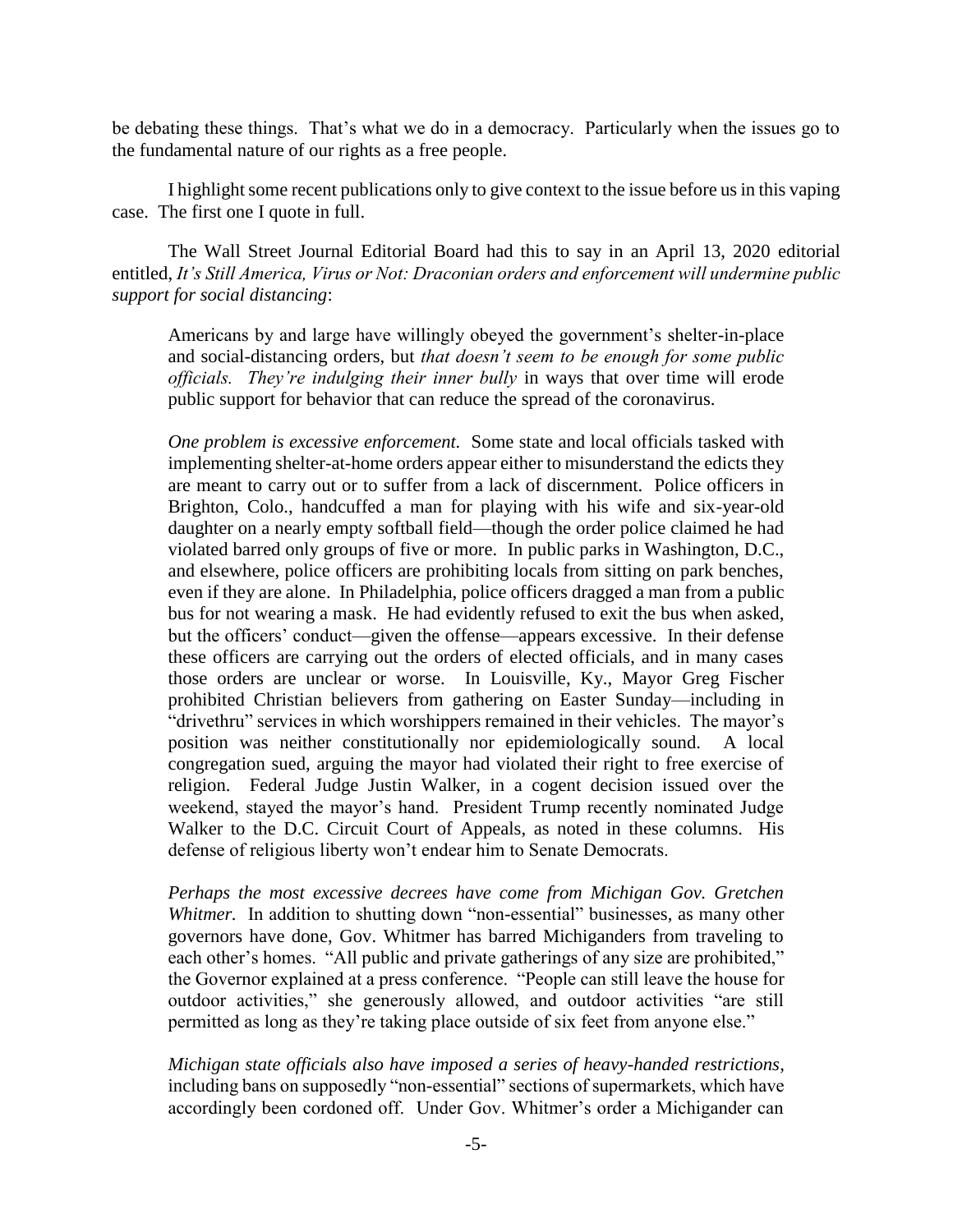buy a bag of candy or a lottery ticket, but not a pack of seeds or a can of paint. He can enjoy a boat ride by himself or with his dog—but not if his boat has a motor. *The logic of these seemingly arbitrary distinctions must elude most Americans.*

*As these limits on liberty drag on, the courts will be asked with growing frequency to rule on whether mayors and governors have the authority to decide which businesses must shut down and which may remain open, what products the latter may sell, and whether religious believers may be barred from gathering in a parking lot while remaining in their cars. Public-health emergencies give government officials wide latitude. But the First Amendment still bars government from prohibiting the free exercise of religion and still guarantees the right to free assembly.*

*Government officials would be better advised to govern with a lighter hand.* The coronavirus threat isn't going away until we have a vaccine or better treatments, and Americans will have to practice some form of social distancing and selfquarantine for many more months once the government allows the economy to reopen. *Decrees like those from the Michigan Governor's office and their capricious enforcement run the risk of encouraging mass civil disobedience that will undermine the point of the orders. Better—for reasons of public health and American constitutionalism—to treat Americans as responsible citizens.* [Editorial Board, *It's Still America, Virus or Not: Draconian orders and enforcement will undermine public support for social distancing*, The Wall Street Journal (April 13,  $2020$ ) (emphases added).<sup>11</sup>]

Surely, by the time this opinion is published, the proliferation of events and news articles will have overtaken what is compiled here by way of example. But at the risk of already being out of date, here are some other, early samplings. I won't quote them in full, but encourage you to read them. See, e.g.:

Portteus, *The Tyrannical Soul of Gretchen Whitmer*, American Greatness (May 3, 2020) ("The state of Michigan will be governed by Whitmer's unlimited, arbitrary will until she deigns to allow the rule of law to resume. In usurping power, Whitmer merely is revealing her nature, and it is far from unique in our history. . . . Paternal rule, unlimited power exercised by one over another, when applied to adults, under whatever guise, is simply despotic rule—it is tyranny. . . . For Whitmer, it's her way or no way. . . . She has a tyrannical soul, and a tyrannical soul will yield to nothing but

<sup>11</sup> Available at https://www.wsj.com/articles/its-still-america-virus-or-not-11586718091 (last accessed April 15, 2020).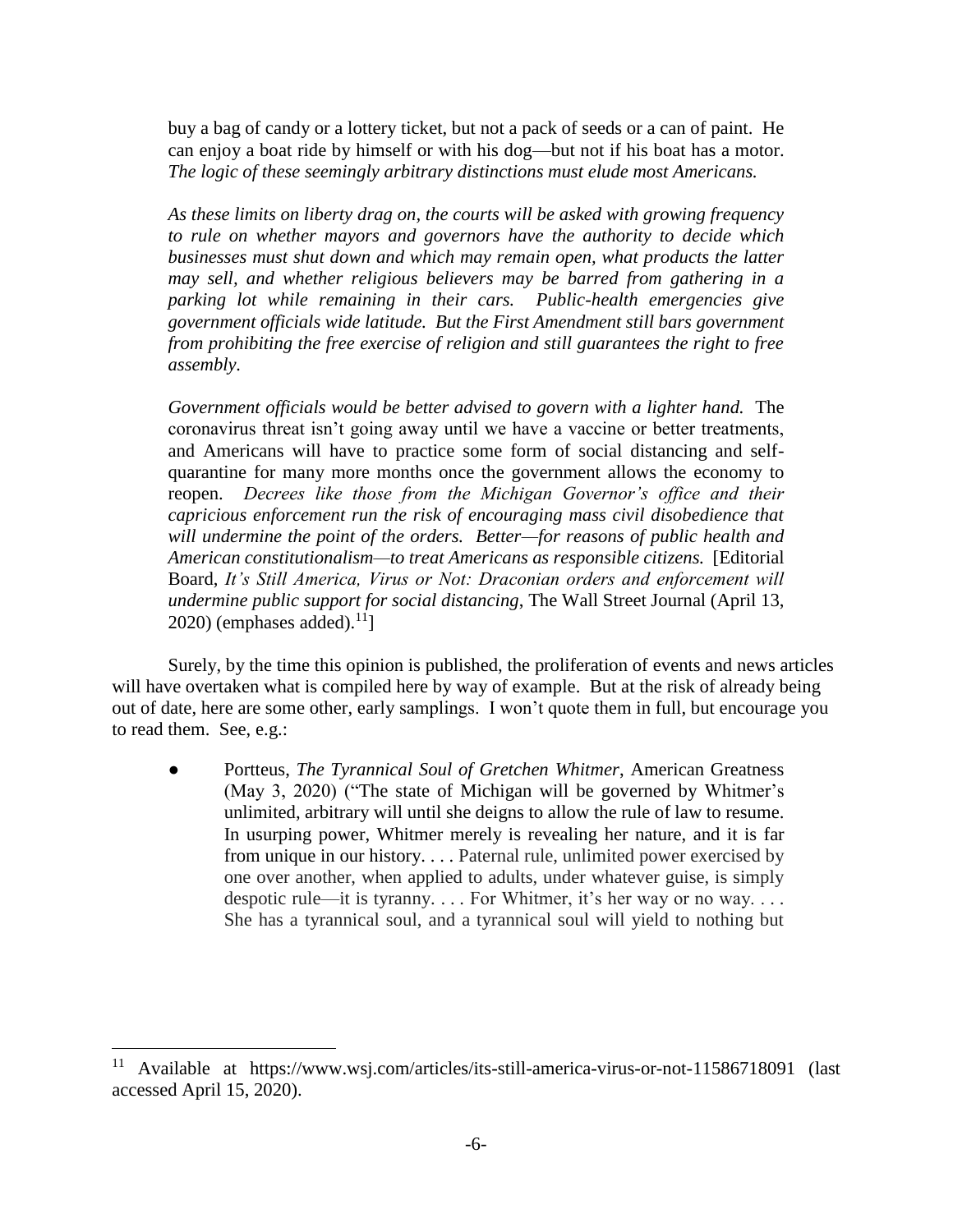superior force. Somehow Whitmer, and others like her, will have to be compelled to respect the rule of law and the rights of the people.").<sup>12</sup>

- The Detroit News Editorial Board*, Editorial: Lawmakers must fight gov's power grab*, The Detroit News (April 30, 2020) ("That's a stunning power grab. Whitmer is declaring she can run the state as she pleases, for as long as she pleases, with no oversight or checks on her power. This affront to democracy must be undone by the courts. . . . From the beginning of her tenure, Whitmer has shown disdain for both the law and regular-order governing, looking for every loophole to avoid dealing with the Legislature. This time, she's taken the state to a very dangerous place. There's no reasonable defense, in a representative democracy, for a governor to strip the legislative branch of its constitutional authority and assume dictatorial powers in perpetuity."). $^{13}$
- Finley, *Finley: A dictator in Lansing, plus a debt we'll never repay*, The Detroit News (April 27, 2020) ("Here's what's changed in Michigan's response to the COVID-19 crisis: Instead of a government that adheres to the state Constitution, it has a governor who has claimed dictatorial authority. . . . [S]he will act unilaterally to give herself total control, with no checks on her actions. This is a dangerous place to be, particularly when no one can say for certain when the crisis will end. She's already abused her powers for political purposes by hiring a firm tightly bound to the Democratic Party to track virus data.").<sup>14</sup>
- Gingrich, *Coronavirus Crisis Makes Some Leaders Believe They Have God-Like Decision-Making Capacity*, Fox News (April 19, 2020) ("One of the side effects of fighting the coronavirus pandemic has been the effort of some politicians to take power and run amok. Lord Acton was right when he said: 'Power tends to corrupt, and absolute power corrupts absolutely.' The problem isn't leaders taking money, but rather them losing all connection to reality and beginning to believe that they have a god-like capacity to make brilliant decisions for the stupid masses. We are witnessing this effect to a troubling degree amid the coronavirus – especially among the political left, where there is a pattern of people in positions of authority believing they are superior, both intellectually and morally, to the people they are supposed to serve. . . . Michigan's Democratic Gov. Gretchen Whitmer has

<sup>&</sup>lt;sup>12</sup> Available at https://amgreatness.com/2020/05/03/the-tyrannical-soul-of-gretchen-whitmer/ (last accessed May 4, 2020).

<sup>13</sup> Available at https://www.detroitnews.com/story/opinion/editorials/2020/04/30/editoriallawmakers-must-fight-govs-power-grab/3056576001/ (last accessed May 1, 2020).

<sup>&</sup>lt;sup>14</sup> Available at https://www.detroitnews.com/story/nletter/2020/04/27/dictator-lansing-plus-debtnever-repay/3031259001/ (last accessed April 28, 2020).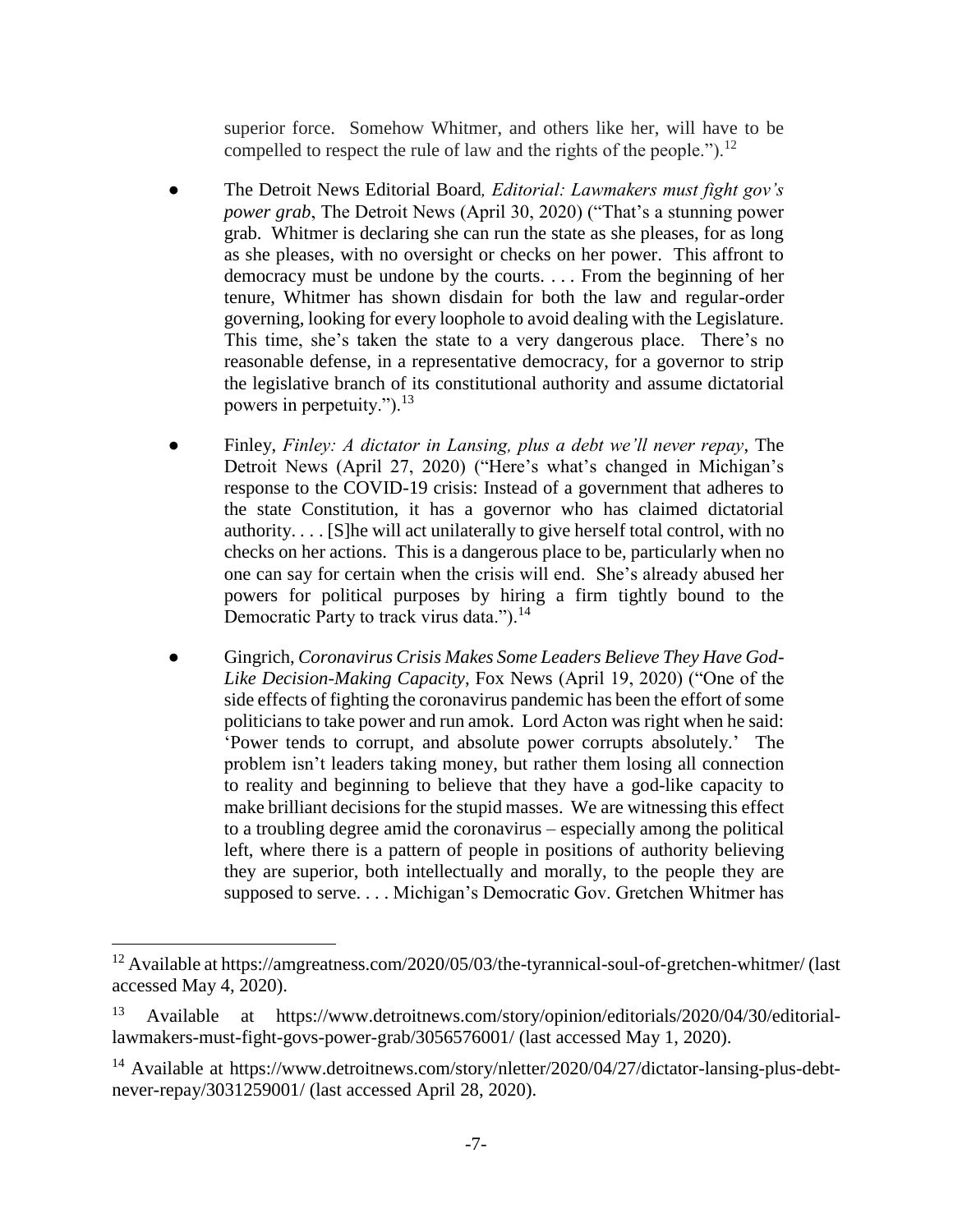provided us with a perfect case study of politicians imposing Orwellian measures supposedly to combat the coronavirus." $)^{15}$ 

- Davidson, *The Coronavirus Is Exposing Little Tyrants All Over The Country*, The Federalist (April 13, 2020) ("The response of some mayors and governors to the coronavirus pandemic in recent days has made it clear they think they have unlimited and arbitrary power over their fellow citizens. . . . Pandemic or not, this stuff has no place in American society. Petty tyranny of the kind these mayors and local officials are scheming is wholly alien to our customs and way of life, and destructive to the social contract on which our nation is built. Thankfully, the Department of Justice has taken notice of this fledgling authoritarian streak among the country's mayors and governors. . . . Now more than ever, we need leaders who don't just care about protecting us from the pandemic, but also care about preserving liberty in a time of crisis.") (and further characterizing the experience in Michigan as "an object lesson in the absurdity and inconsistency of arbitrary power and rule by fiat." $b^{16}$ .
- McCain, *The Worst Governor in America: Gretchen Whitmer imposes insane policies on Michigan*, The American Spectator (April 13, 2020) ("References to Whitmer as a 'dictator' proliferated on social media over the weekend as Michigan residents came to grips with the consequences of the governor's draconian order." $)^{17}$
- Blackmon, *Gretchen Whitmer: A Dangerous Object Lesson for all Americans*, DB Daily Update (April 12, 2020) ("[N]one of those governors and mayors can hold a candle to Michigan's Democrat Governor, Gretchen Whitmer. Whitmer has been such a despot in exercising her nebulous emergency powers during the Wuhan Virus crisis that she is now the subject of an online recall petition that had collected over 80,000 signatures within a few hours of its being issued on Saturday.).<sup>18</sup>

<sup>&</sup>lt;sup>15</sup> Available at https://www.foxnews.com/opinion/newt-gingrich-coronavirus-crisis-makes-someleaders-believe-they-have-god-like-decision-making-capacity (last accessed April 19, 2020).

<sup>16</sup> Available at https://thefederalist.com/2020/04/13/the-coronavirus-is-exposing-little-tyrants-allover-the-country/ (last accessed April 15, 2020).

<sup>&</sup>lt;sup>17</sup> Available at https://spectator.org/the-worst-governor-in-america/ (last accessed April 15, 2020).

<sup>&</sup>lt;sup>18</sup> Available at https://dbdailyupdate.com/index.php/2020/04/12/gretchen-whitmer-a-dangerousobject-lesson-for-all-americans/ (last accessed April 15, 2020).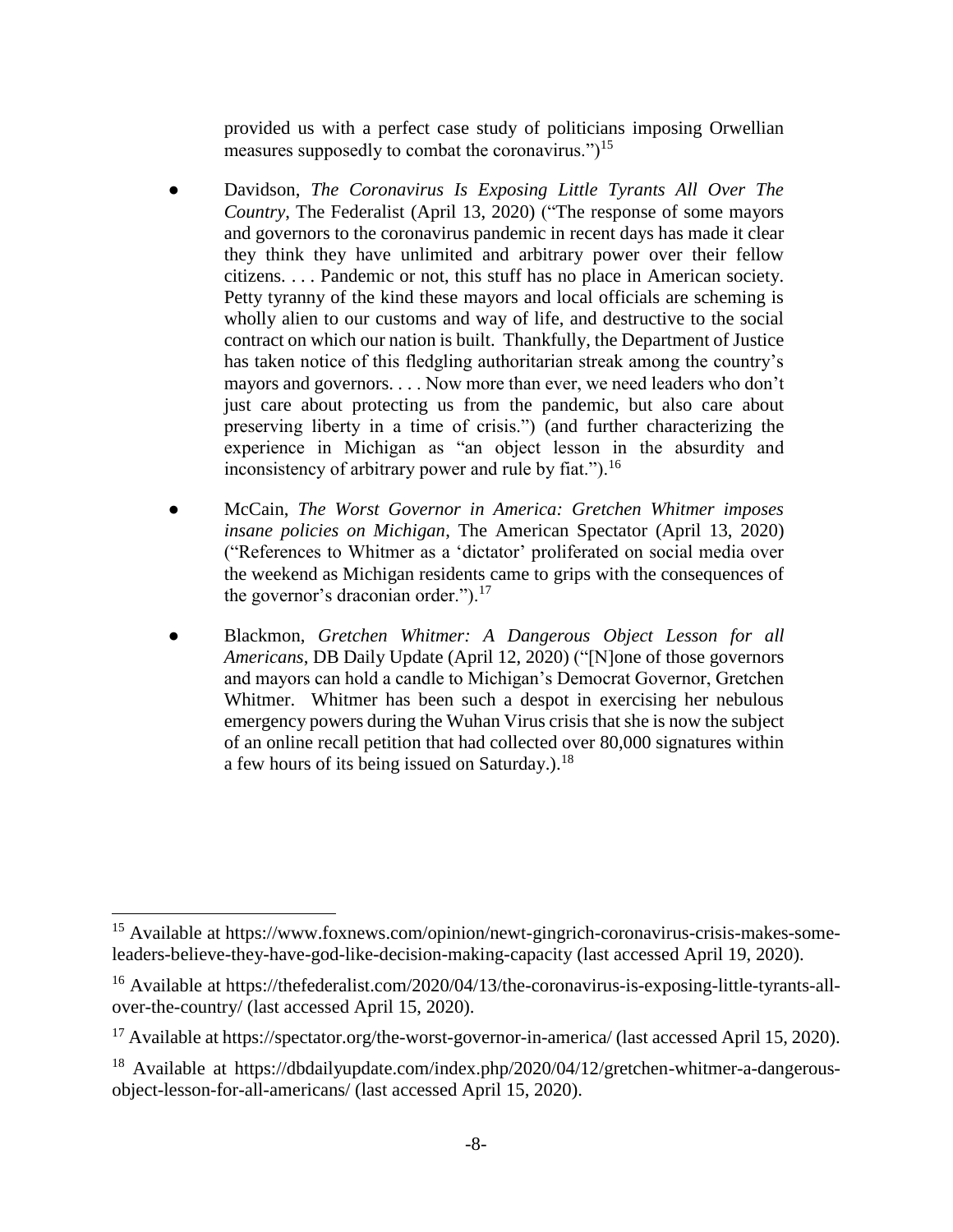- Jacques, *Jacques: Whitmer disses Michigan biz community*, The Detroit News (April 11, 2020) ("Whitmer hasn't budged. She would rather be obeyed than compromise.").<sup>19</sup>
- Arama, *MI Dem Gov Wins the Prize for Orwellian Overreach, Banning What Citizens Can Do During Pandemic*, RedState (April 11, 2020) ("Whitmer is earning the reputation through the pandemic, as one of the worst governors for restrictions on civil liberties, without sense behind some of the actions. Whitmer gives new meaning to control and Orwellian regulations.").<sup>20</sup>
- Wu, *AG Barr calls coronavirus restrictions "draconian," says they should be reevaluated next month*, Ionia Sentinel-Standard (April 9 2020) (reprinted from USA Today), ("Officials, [Attorney General William] Barr said, should be 'very careful to make sure . . . that the draconian measures that are being adopted are fully justified, and there are not alternative ways of protecting people.' " $^{21}$
- Lennox, *Opinion: Absent martial law, state must follow constitution in coronavirus response*, The Detroit News (March 16, 2020) ("Without martial law, the Democratic governor's actions have been seen by some as legally suspect at best and deeply unconstitutional at worst. . . . Where are the civil libertarians, particularly the American Civil Liberties Union? If there were ever a time to affirm the rights and liberties of Michigan residents, it's now."). $^{22}$

A perusing of other publications would reveal further characterizations of government officials as "tyrannical," "Mussolinis," "authoritarian," "dictatorial," and worse. Protests have been held, and calls for impeachment or recall have been heard. And criticisms have been leveled at our executive branch officials from legislators and everyday Michiganders alike. Lawsuits have now been filed.

<sup>19</sup> Available at https://www.detroitnews.com/story/opinion/columnists/ingridjacques/2020/04/11/jacques-whitmer-disses-michigan-biz-community/5130279002/ (last accessed April 15, 2020).

<sup>&</sup>lt;sup>20</sup> Available at https://www.redstate.com/nick-arama/2020/04/11/mi-dem-gov-wins-the-prize-fororwellian-overreach-with-her-overreach-on-what-citizens-are-banned-from-doing/ (last accessed April 15, 2020).

<sup>&</sup>lt;sup>21</sup> Available at https://www.sentinel-standard.com/zz/news/20200409/ag-barr-calls-coronavirusrestrictions-draconian-says-they-should-be-reevaluated-next-month (last accessed April 15, 2020).

<sup>22</sup> Available at https://www.detroitnews.com/story/opinion/2020/03/16/opinion-whitmer-justdeclare-martial-law/5058127002/ (last accessed April 15, 2020).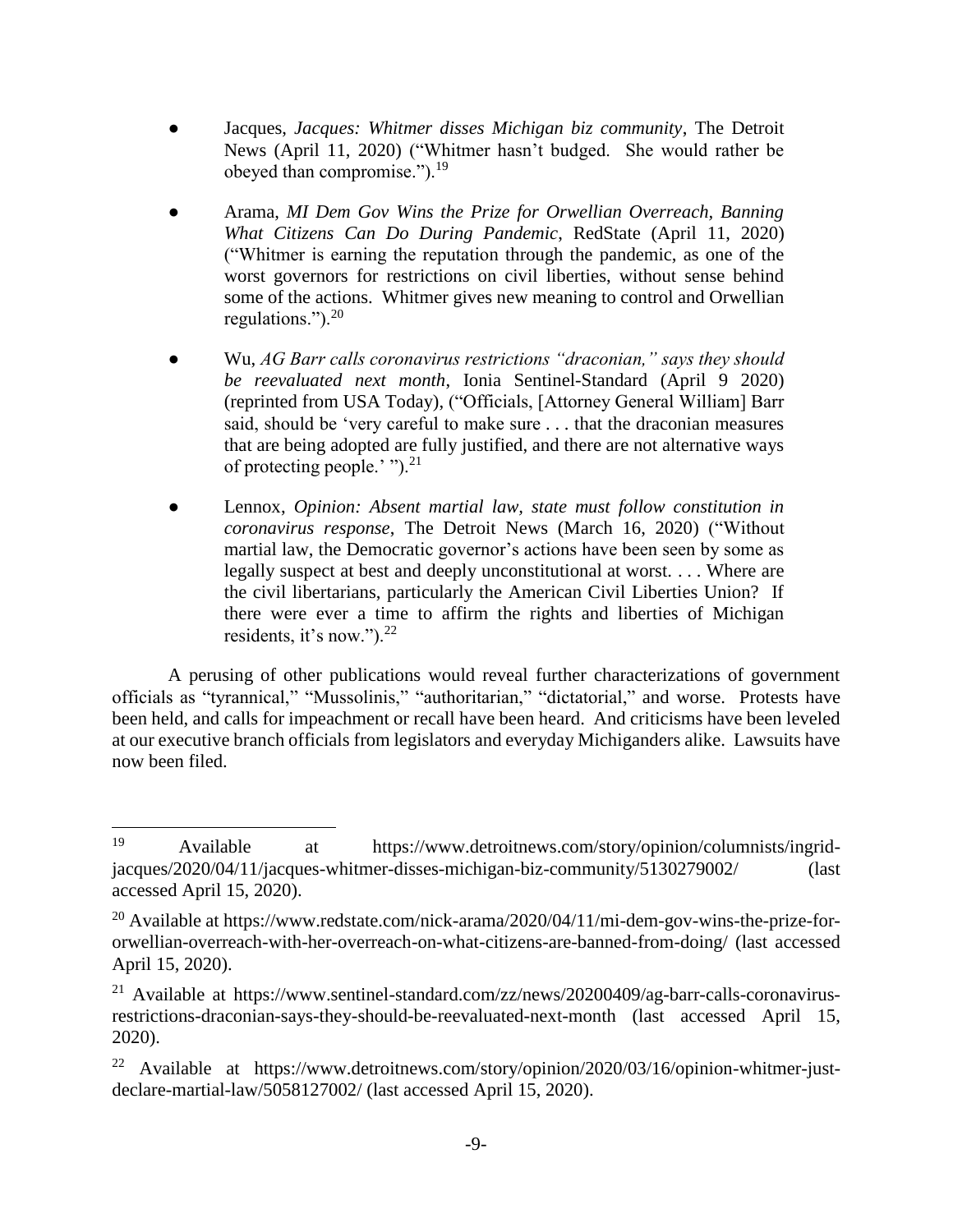Back to vaping. On December 18, 2018, United States Surgeon General Vice Adm. Jerome M. Adams released an Advisory on E-cigarette Use Among Youth, describing an "epidemic of youth e-cigarette use" and stating that "[w]e must take action now to protect the health of our nation's young people."<sup>23</sup> I have little doubt that the Surgeon General has identified a serious public health concern that may warrant a governmental response, just as his predecessor identified one in 1964 regarding cigarette smoking generally.<sup>24</sup>

So, what did Michigan do in response to the Surgeon General's 2018 vaping advisory? Did the Legislature enact a law for the Governor's signature? Yes, it did, just as the United States Congress had earlier done in response to the Surgeon General's 1964 advisory.<sup>25</sup> As the majority opinion describes, the Legislature enacted (and the Governor signed) 2019 PA 18, effective September 2, 2019, amending the youth tobacco act, MCL 722.641 *et seq*., and extending the existing prohibition on sales of tobacco products to minors to further prohibit the sale of "vapor products" and "alternative nicotine products" to minors.

But the Legislature had also already done what legislatures near and far now commonly do—it had delegated quasi-legislative authority to an executive agency, in this case the Department of Health and Human Services (DHHS).<sup>26</sup> See MCL 333.2226(d) (authorizing DHHS to

 $\overline{a}$ 

 $25$  Congress responded to the Surgeon General's 1964 report by passing the Federal Cigarette Labeling and Advertising Act of 1965 and the Public Health Cigarette Smoking Act of 1969.

<sup>23</sup> See *Surgeon General's Advisory on E-cigarette Use Among Youth*, available at https://ecigarettes.surgeongeneral.gov/documents/surgeon-generals-advisory-on-e-cigarette-use-amongyouth-2018.pdf (last accessed April 15, 2020).

 $24$  According to the U.S. National Library of Medicine, the 1964 report, which highlighted the serious public health consequences of cigarette smoking, was issued "on January 11, 1964, choosing a Saturday to minimize the effect on the stock market and to maximize coverage in the Sunday papers," and it "hit the country like a bombshell. It was front page news and a lead story on every radio and television station in the United States and many abroad." See the *Surgeon General's 1964 Report on Smoking and Health*, citing *Smoking and Health: Report of the Advisory Committee to the Surgeon General*, available at https://profiles.nlm.nih.gov/spotlight/nn/feature/smoking (last accessed April 15, 2020).

<sup>&</sup>lt;sup>26</sup> James Madison, one of the principal authors of the United States Constitution, famously wrote that the "accumulation of all powers, legislative, executive, and judiciary, in the same hands, . . . may justly be pronounced the very definition of tyranny." The Federalist No. 47 (Madison) (Cooke ed., 1961), p 324. Indeed, the administrative state "wields vast power and touches almost every aspect of daily life." *Free Enterprise Fund v Public Company Accounting Oversight Bd*, 561 US 477, 499, 130 S Ct 3138, 3156; 177 L Ed 2d 706 (2010). As Chief Justice Roberts has observed, "[t]he framers could hardly have envisioned today's 'vast and varied federal bureaucracy' and the authority administrative agencies now hold over our economic, social, and political activities. *City of Arlington, Texas v Federal Communications Comm*, 569 US 290, 313; 133 S Ct 1863; 185 L Ed 2d 941 (2013) (Roberts, C.J., dissenting), citing *Free Enterprise Fund*, 130 S. Ct at 499. And as Justice David Souter noted of the framers, "the administrative state with its reams of regulations would leave them rubbing their eyes." *Alden v Maine*, 27 US 706, 807; 119 S Ct 2240; 144 L Ed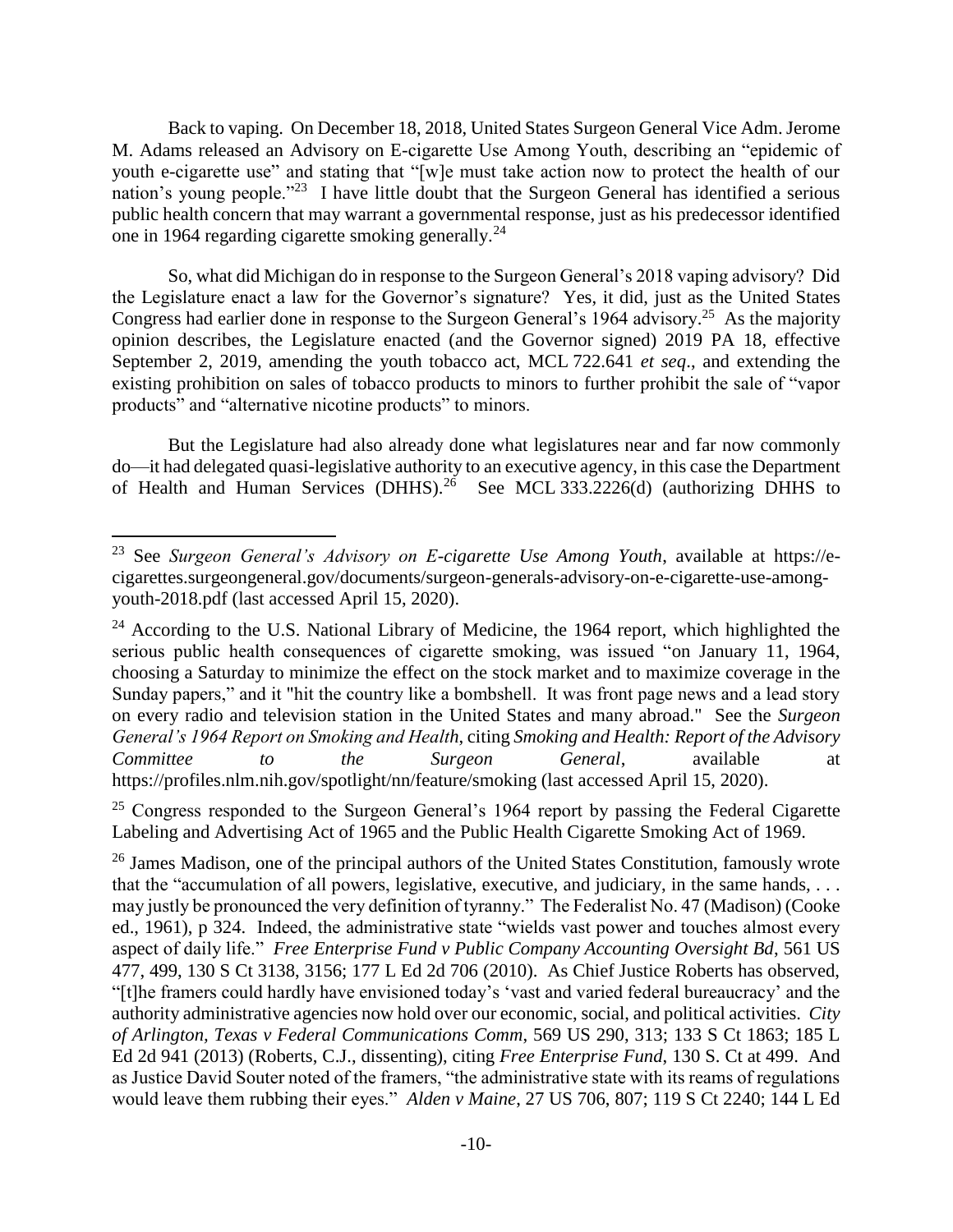"[e]xercise authority and promulgate rules to safeguard properly the public health; to prevent the spread of diseases and the existence of sources of contamination; and to implement and carry out the powers and duties vested by law in the department").

So DHHS took its delegated quasi-legislative authority and promulgated rules that, among other things, banned the sale of flavored nicotine vapor products in Michigan.

Not to worry, right? Surely there must be safeguards to ensure that agencies like DHHS do not run amok. And, indeed, agency rule-making is subject to the administrative procedures act of 1969 (APA), MCL 24.201 et seq. MCL 24.243 of the APA provides, generally, that "a rule is not valid unless it is processed in compliance with section 66, if applicable, section 42, and in substantial compliance with section 41(2), (3), (4), and (5)" (citations omitted).<sup>27</sup>

But there is a built-in exception within the APA to an agency's obligation to comply with the otherwise-applicable safeguards. MCL 24.248(1) authorizes an agency to promulgate "emergency rules" in certain circumstances. Specifically, it states:

If an agency finds that preservation of the public health, safety, or welfare requires promulgation of an emergency rule without following the notice and participation procedures required by [MCL 24.241 and MCL 24.242] and states in the rule the agency's reasons for that finding, and the governor concurs in the finding of emergency, the agency may dispense with all or part of the procedures and file in the office of the secretary of state the copies prescribed by section [MCL 24.246] endorsed as an emergency rule, to 3 of which copies must be attached the certificates prescribed by section [MCL 24.245] and the governor's certificate concurring in the finding of emergency. The emergency rule is effective on filing and remains in effect until a date fixed in the rule or 6 months after the date of its filing, whichever is earlier. The rule may be extended once for not more than 6 months by the filing of a governor's certificate of the need for the extension with the office of the secretary of state before expiration of the emergency rule . . . .

That is how we got to where we are today. The Legislature delegated rule-making authority to DHHS, authorized it to promulgate emergency rules under certain circumstances without following the usual safeguards, DHHS invoked that authority and obtained the concurrence of the

<sup>2</sup>d 636 (1999) (Souter, J., dissenting). See also, e.g., Cooper, *Confronting the Administrative State*, National Affairs (Fall 2015), available at https://www.nationalaffairs.com/publications/detail/confronting-the-administrative-state (last accessed April 15, 2016).

<sup>&</sup>lt;sup>27</sup> MCL 24.421 provides for notice and a public hearing, a "statement of the terms or substance of the proposed rule, a description of the subjects and issues involved, and the proposed effective date of the rule," and a "statement of the manner in which data, views, questions, and arguments may be submitted by a person to the agency." MCL 24.242 provides requirements for the publication of a notice of public hearing. And MCL 24.266 relates to environmental issues.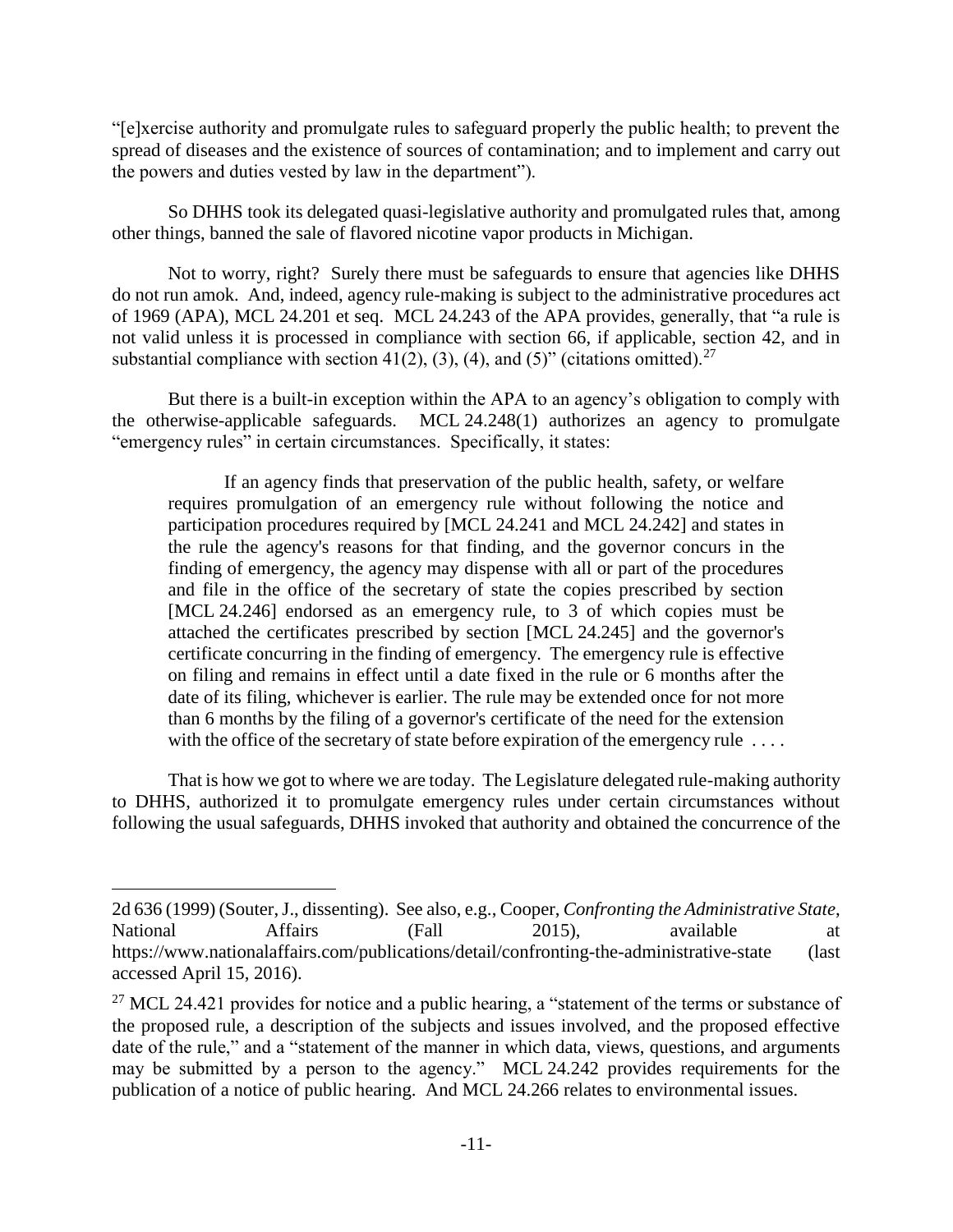Governor (to which the agency itself reported),<sup>28</sup> and, *voila*, Michigan had banned the sale of flavored e-cigarettes. And on the eve of the scheduled 6-month expiration of the emergency rules, the Governor decreed that the emergency rules be extended for an additional six months,  $29$  i.e., until September 18, 2020.<sup>30</sup>

Now, that isn't how we teach our kids about how laws are made.<sup>31</sup> And it's not what our founding fathers envisioned—this is a far cry from that.

So, why was it necessary for DHHS to act on an "emergency" basis, bypassing the usual notice and comment safeguards otherwise mandated by the APA? After all, the Surgeon General's report included specific sections identifying the actions that he believed should be taken by parents, teachers, and health professionals, as well as by states and other governmental actors like the state of Michigan. In a section of the report entitled, "Information for States, Communities, Tribes, and Territories," Dr. Adams provided the following specific recommendations for states like Michigan:

## **Information for States, Communities, Tribes and Territories**

- **You have an important role to play in addressing this public health epidemic.**
- Implement evidence-based population-level strategies to reduce e-cigarette use among young people, such as including e-cigarettes in smoke-free indoor air policies, restricting young peoples' access to e-cigarettes in retail settings, licensing retailers, implementing price policies, and developing educational initiatives targeting young people.

<sup>&</sup>lt;sup>28</sup> I note that DHHS promulgated the emergency rules on September 18, 2019, and that they went into effect on October 2, 2019, after the Governor gave her consent. However, the New York Times reported on September 4, 2019—before the rules were promulgated—that "Gov. Gretchen Whitmer of Michigan said Wednesday that she would outlaw the sale of flavored ecigarettes in her state, part of a national crackdown on vaping amid a recent spike in illnesses tied to the products." See Smith, *Amid Crackdown, Michigan to Ban Sale of Flavored E-Cigarettes*, New York Times (Sept 4, 2019), available at https://www.nytimes.com/2019/09/04/us/michigan-vaping.html (last accessed April 15, 2016).

<sup>&</sup>lt;sup>29</sup> MCL 24.248(1) allows such an extension upon the filing of a certificate of need by the Governor.

 $30$  Although the trial court's injunctive order entered on October 15, 2019, the Governor waited until March 11, 2020 to issue her diktat extending the emergency rules for an additional six months, albeit without DHHS in the interim pursuing normal rule-making through the still-available procedures of the APA, including its typically-mandated notice and comment safeguards.

 $31$  See, e.g., How a Bill Becomes a Law, available at https://kids-clerk.house.gov/gradeschool/lesson.html?intID=17 (last accessed April 15, 2020).